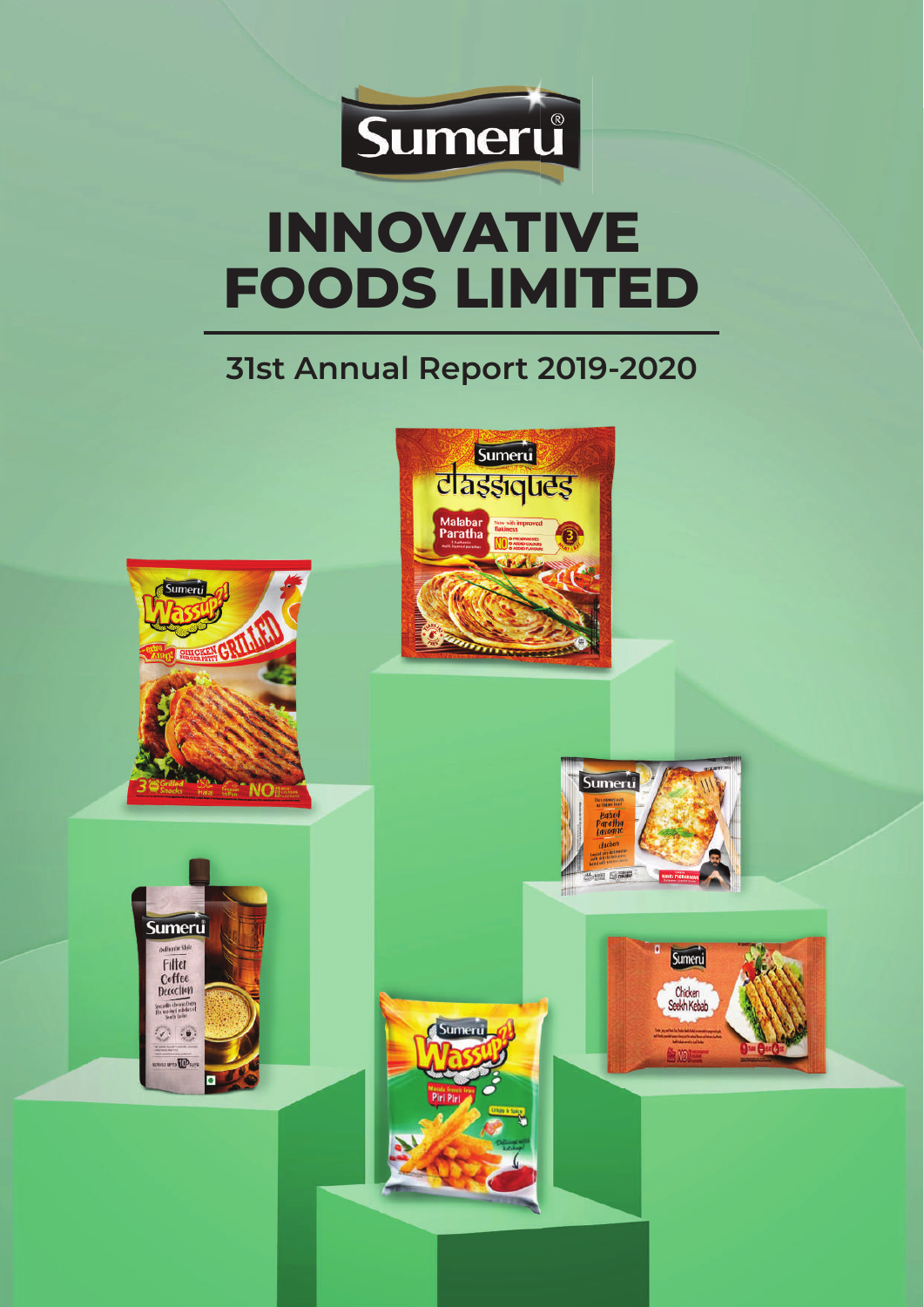# **CORPORATE INFORMATION**

#### **BOARD OF DIRECTORS**

| Mr. P Manoj Kumar                         | (DIN: 03527923) |
|-------------------------------------------|-----------------|
| Mr. Pranav Kumar Suresh                   | (DIN: 08380082) |
| Mr. Hari Narayan                          | (DIN: 07056472) |
| Mr. Mithun Appaiah                        | (DIN: 08484331) |
| Mr. Mohamed Mansoor Ahmed (DIN: 06992067) |                 |
| Mr. Ravinder Kishen Raina                 | (DIN: 00336340) |

Whole-Time Director Non-Executive and Nominee Director Non-Executive and Nominee Director Director (Executive) Independent Director Independent Director

# **CHIEF FINANCIAL OFFICER COMPANY SECRETARY**

Mr. Pradeepta Kumar Jena Muhammed Rishwan

| <b>STATUTORY AUDITORS</b>                                                                                                                           | <b>INTERNAL AUDITORS</b>                                                                                                                                       | <b>SECRETARIAL AUDITOR</b>                                                                                                                    |
|-----------------------------------------------------------------------------------------------------------------------------------------------------|----------------------------------------------------------------------------------------------------------------------------------------------------------------|-----------------------------------------------------------------------------------------------------------------------------------------------|
| <b>BSR &amp; Associates LLP</b><br><b>Chartered Accountants</b><br>3rd Floor, Syama Business<br>Centre, NH Bypass Road, Vyttila,<br>Kochi - 682 019 | M/s. PKF Sridhar & Santhanam,<br>LLP, Chartered Accountants<br>KRD GEE GEE Crystal, 7th Floor,<br>91-92, Dr. Radhakrishnan Salai,<br>Mylapore, Chennai 600 004 | Mr. A.S. Narayanan,<br>Practicing Company Secretary,<br>VI/331 Aishwaryam,<br>Kottayi Nedumbassery P.O.<br>Aluva 683585                       |
| <b>REGISTERED OFFICE</b>                                                                                                                            | <b>CORPORATE OFFICE</b>                                                                                                                                        | <b>FACTORY</b>                                                                                                                                |
| Chakolas Habitat, A Block, 1 C,<br>Thevara Ferry Road, Cochin -<br>682 013                                                                          | Greystone,#267,Ground<br>Floor, 5 <sup>th</sup> Main, 6 <sup>th</sup> Cross,<br>Indiranagar 1 <sup>st</sup> Stage,<br>Bangalore -560 038                       | 1. Ezhupunna.P.O.<br>Alapuzha Dt<br>Kerala-688 537<br>Survey No. 20 & 21, Srini<br>2.<br>Food Park, Mogil Village,<br>Chittoor, Andra Pradesh |

# **BANKERS**

#### **HDFC Bank Limited**

Salco Centre, Richmond Road, Bangalore - 560 025 **HDFC Bank** Eramalloor Br, Door No. VIII / 30, Main Road Eramalloor, Alleppey - 688 537, Kerala, India

# **State Bank of India**

Padma TFC Branch, Cochin

#### **REGISTRAR AND SHARE TRANSFER AGENT**

Integrated Registry Management Services Private Limited Kences Towers, 2nd Floor, No.1, Ramakrishna Street, Off North Usman Road, T Nagar, Chennai - 600 017. Ph : 044-28140801-03, Fax : 044-28142479 E-mail : [csdstd@integratedindia.in](mailto:csdstd@integratedindia.in)

| <b>Contents</b>               | Page No |
|-------------------------------|---------|
| Notice to the shareholders    | 1       |
| Directors' Report             | 9       |
| Secretarial Audit Report      | 18      |
| Auditors' Report              | 22      |
| <b>Balance Sheet</b>          | 32      |
| Statement of Profit & Loss    | 33      |
| Cash flow statements          | 34      |
| Notes to Financial Statements | 35      |
|                               |         |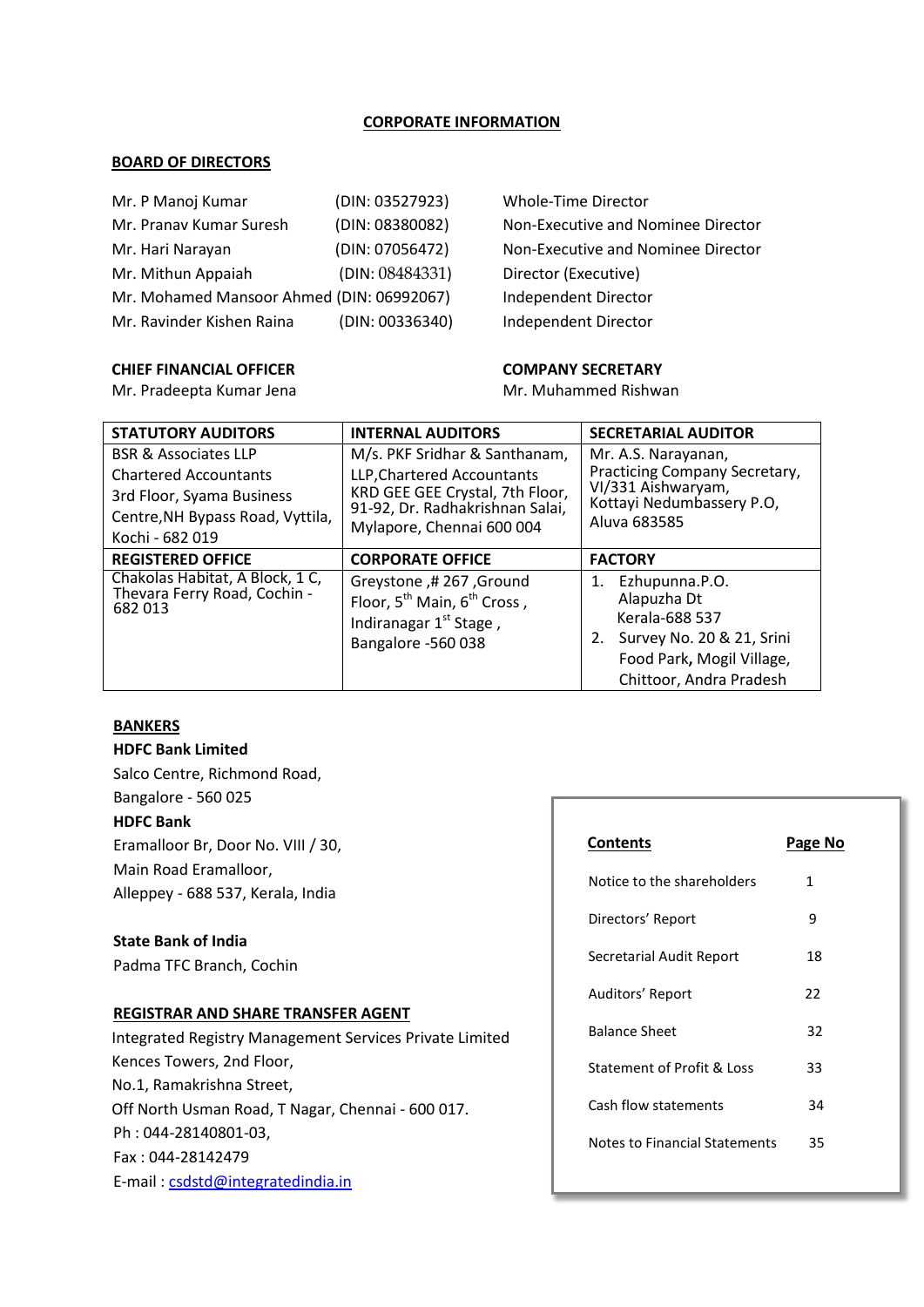

# **INNOVATIVE FOODS LIMITED CIN : U51909KL1989PLC005465 Registered Office : Chakolas Habitat, A Block, 1 C, Thevara Ferry Road, Kochi, Kerala - 682013. Email : cosecy@sumeru.net; Website : www.sumeru.net; Tel : 0478 2872349; Fax : 0478 2874417**

# **NOTICE OF THE 31st ANNUAL GENERAL MEETING**

To,

#### The Members of Innovative Foods Limited

Notice is hereby given that the  $31<sup>st</sup>$  Annual General Meeting will be held on  $27<sup>th</sup>$  November, 2020 at 11.00 AM through video conferencing (VC)/Other Audio Visual Means (OAVM) to be held at the registered office of the Company at Chakolas Habitat, A Block, 1 C, Thevara Ferry Road, Kochi, Kerala - 682013 to transact the following business:

#### **ORDINARY BUSINESS**

**To consider and, if thought fit, to pass with or without modification(s), the following resolution(s) as an Ordinary Resolution(s):-**

**1**. To receive, consider and adopt the audited Profit and Loss account for the year ended 31.03.2020 and the Balance Sheet of the company as at 31.03.2020 together with the Reports of Directors and Auditors thereon.

**2**. To appoint a Director in place of Mr. Mithun Appaiah, who retires by rotation and being eligible, offers himself for reappointment.

#### **3**. To Appoint Auditors of the Company:

**"RESOLVED THAT** pursuant to the provisions of Section 139, 141, 142 and other applicable provisions of the Companies Act, 2013 (the "Act") read with Rule 3(7) of the Companies (Audit and Auditors) Rules, 2014 (including any statutory modification(s) or re-enactment thereof for the time being in force), M/s. Deloitte Haskins & Sells LLP, Chartered Accountants, (Firm Registration No.: 117366W/ W-100018) Prestige Trade Tower, Level 19,46, Palace Road, High Grounds, Bengaluru – 560 001 Karnataka, India, be and is hereby appointed as the Statutory Auditor of the Company from the conclusion of this Annual General Meeting to hold such office for a period of five years until the conclusion of the Thirty Sixth Annual General Meeting of the Company, at a remuneration to be determined by the Board of Directors in consultation with the said Auditors plus applicable service tax and reimbursement of travelling and out of pocket expenses incurred by them for the purpose of audit."

#### **SPECIAL BUSINESS**

#### **To consider and if thought fit to pass with or without modification(s) the following resolutions(s) as a Special Resolution(s):-**

**4.** Re-appointment of and remuneration payable to Mr. P Manoj Kumar as Whole-time Director of the Company:

**"RESOLVED THAT** subject to the provisions of section 196, 197, 198 and 203 and other applicable provisions, if any, of the Companies Act, 2013, read with schedule V of the Companies Act, 2013 and the Companies (Appointment and Remuneration of Managerial Personnel) Rules, 2014 (including any statutory modifications or re-enactments thereof), the consent of the Company be and hereby accorded for re-appointment of Mr. P Manoj Kumar (DIN: 03527923) as Whole-time Director of the Company for a period of five years with effect from April 14, 2020 to April 13, 2025 on such terms and conditions as set out in the explanatory statement annexed to the notice convening this meeting including remuneration to be paid as approved by the Board and remuneration committee of the Board in the event of loss or in adequacy of profit in any financial year during the period of three years from the date his re-appointment.

**RESOLVED FURTHER THAT** during such time Mr. P Manoj Kumar holds and continues to hold the office of Whole-time Director of the Company and he shall not be liable to retire by rotation.

**RESOLVED FURTHER THAT** the Board of Directors be and is hereby authorised to do all such acts, deeds, matters and things as may in their absolute discretion deem necessary, expedient, usual and proper for giving effect to the aforesaid resolution."

**5.** To approve remuneration payable to Mr. Mithun Appaiah, Chief Executive Officer and Director of the Company:

**"RESOLVED THAT** subject to the provisions of section 196, 197, 198 and other applicable provisions, if any, of the Companies Act, 2013, read with schedule V of the Companies Act, 2013 and the Companies (Appointment and Remuneration of Managerial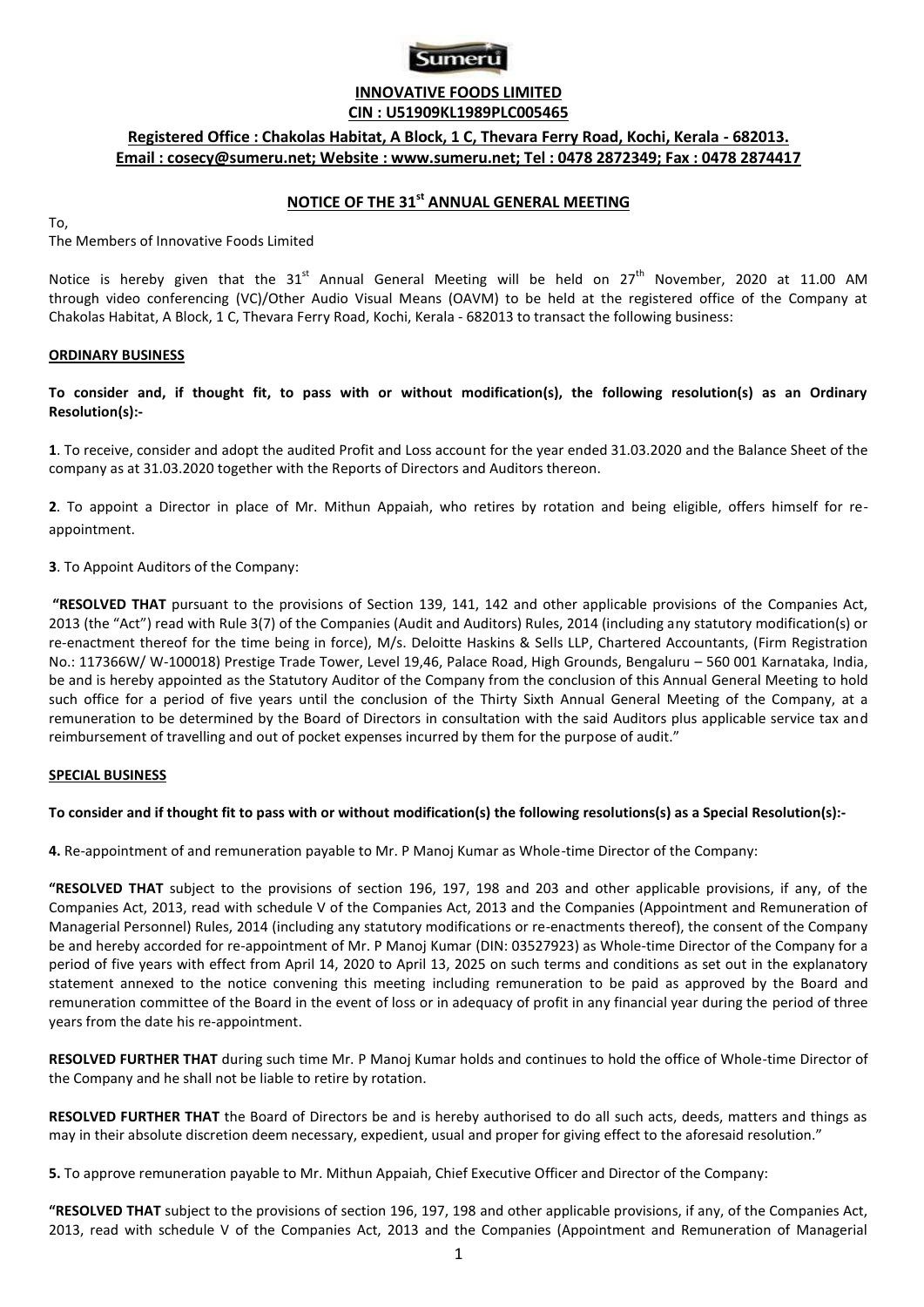Personnel) Rules, 2014 (including any statutory modifications or re-enactments thereof), the consent of the Company be and hereby accorded to payment of remuneration to Mr. Mithun Appaiah, Chief Executive Officer and Director of the Company, in the event of loss or inadequacy of profits in any financial during the period of three years from the financial year 2020-21 on the terms and conditions, as set out in the Explanatory Statement annexed to the Notice convening this meeting.

**RESOLVED FURTHER THAT** the Mr. P Manoj Kumar be and is hereby authorised to do all such acts, deeds, matters and things as may in their absolute discretion deem necessary, expedient, usual and proper for giving effect to the aforesaid resolution."

**By Order of the Board of Directors, For Innovative Foods Limited**

**P.Manoj Kumar Whole-Time Director DIN: 03527923**

**Date : 28.10.2020 Place: Kochi**

#### **Note**.

- 1. Explanatory statement as required under section 102 of the Companies Act, 2013 with respect to the special business set out in the Notice is annexed hereto.
- 2. In view of the continuing Covid-19 pandemic, the Ministry of Corporate Affairs ("MCA") has vide its circular dated May 5, 2020 read with circulars dated April 8, 2020 and April 13, 2020 (collectively referred to as "MCA Circulars") permitted the holding of the Annual General Meeting ("AGM" or "Meeting") through Video Conferencing / Other Audio Visual Means (VC / OAVM), without the physical presence of the Members at a common venue. In compliance with the provisions of the Companies Act, 2013 ("Act") and MCA circulars, the AGM of the Company is being held through VC /OAVM. The members intending to attend the meeting will be allowed to participate through VC / OAVM details of which are set out hereinafter.
- 3. As per provisions of the Act, a member entitled to attend and vote at the AGM is entitled to appoint a proxy to attend and vote in the meeting instead of himself / herself. Since this AGM is being held pursuant to the MCA Circulars on AGM through VC / OAVM, physical attendance of Members has been dispensed with. Accordingly, the facility for appointment of proxies by the Members will not be available for the AGM and hence the Proxy Form and Attendance Slip are not annexed to this Notice. However, Corporate Members intending to authorize their representatives for attending the AGM are requested to send a scanned certified copy of the board resolution authorizing their representative to attend through VC/OAVM and vote on their behalf in the AGM on cosecy@sumeru.net.
- 4. Company is providing e –voting facility for the members to cast their votes electronically. A note on the process and procedure of e-voting is annexed in the explanatory statement.
- 5. In compliance with the aforesaid MCA circular, Notice of the AGM along with the Annual Report is being sent only through electronic mode to those Members whose email addresses are registered with the Company/ Depositories. Members may note that the Notice and Annual Report will also be available on the Company's website [www.sumeru.net.](http://www.sumeru.net/)
- 6. Since the AGM will be conducted through VC/OAVM means, to conduct the AGM in a smooth and Seamless manner only those shareholders will be allowed to speak at the AGM who have pre-registered themselves for the same with the Company. The Company hence requests members to opt any one of the following methods for obtaining answers to their queries / making suggestions:
	- Members seeking any information with regard to the accounts or any matter to be placed at the AGM, are requested to write to the Company on or before 05.00 p.m. on  $23^{rd}$  November, 2020 through email on [cosecy@sumeru.net](mailto:cosecy@sumeru.net) and such email shall mandatorily mention the name of the shareholder, demat account number / folio number, email id and contact number of the shareholder. The same will be replied by the Company suitably.
	- Members who intend to speak at the AGM shall register with the Company by sending an email on or before 05.00 p.m. on  $23^{\text{rd}}$  November, 2020 through email on  $cosecv@sumeru.net$ .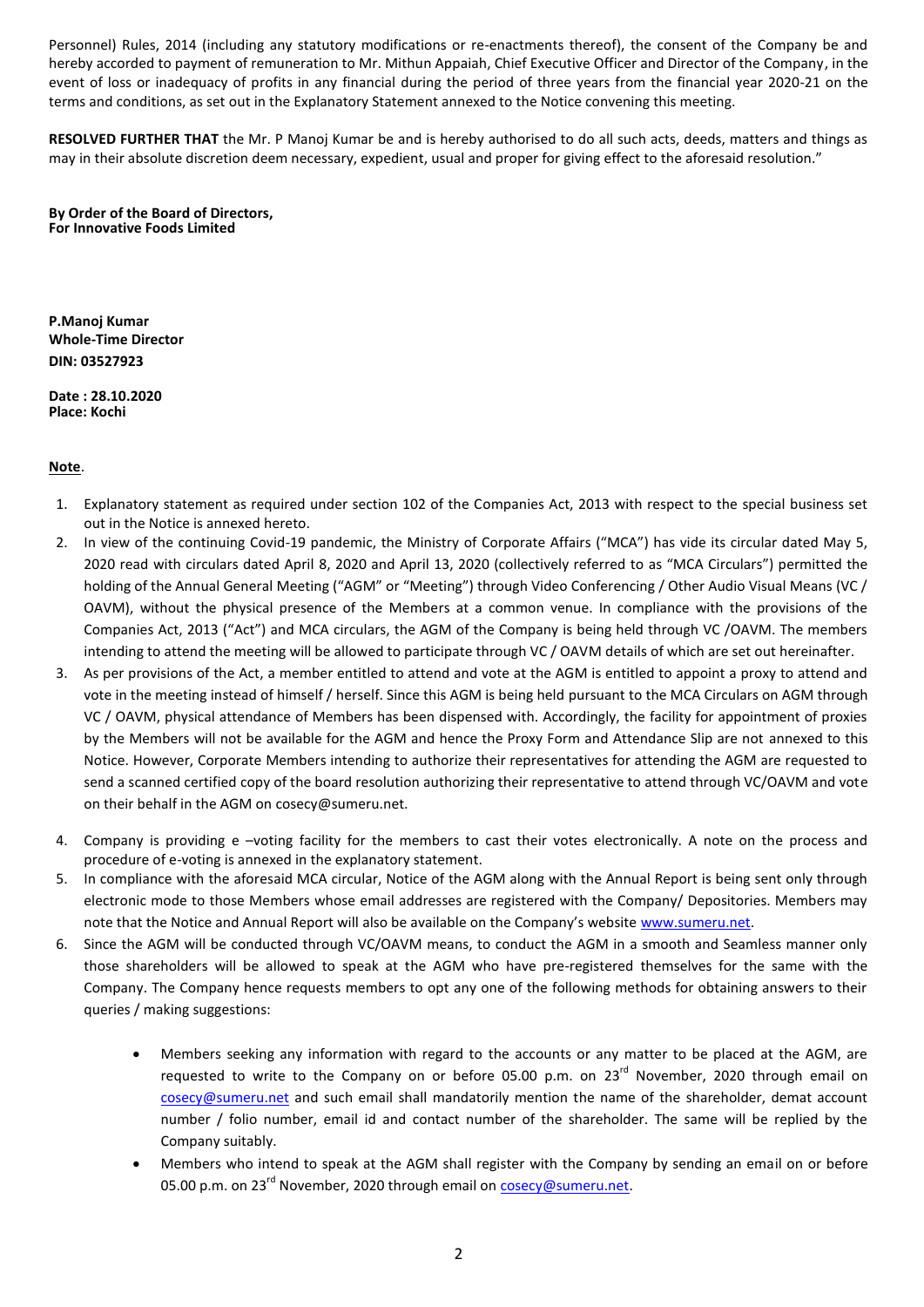The Company will allow only the pre-registered members to speak at the AGM.

Members are requested to discuss or ask queries only on the Accounts or business of the Company or any other agenda of the  $31<sup>st</sup>$  AGM so that effective question answer session can take place and queries posed by majority shareholders are addressed. The Company reserves the right to restrict the number of questions and number of speakers, depending upon availability of time as appropriate for smooth conduct of the AGM.

- 7. The Company has appointed its Secretarial Auditor Mr. A.S. Narayanan as the Scrutinizer for scrutiny of votes casted through e-voting mechanism for the ensuing AGM. The scrutinizer will submit his report and voting results within the statutory time limit.
- 8. The documents referred to in the Notice, if any, will be available for inspection at the Company's registered office during normal business hours on working days up to the date of the AGM.
- 9. Since the AGM is conducted through VC/OAVM, Route map for the venue of AGM is not required and hence not enclosed with this notice.
- 10. Members are requested to register their e- mail address with the company or the registrar, Integrated Registry Management Services Private Limited,2<sup>nd</sup>Floor, Kences Towers, No.1,Ramakrishna Street, Off: North Usman Road, T.Nagar, Chennai- 600 017. Ph.No: 044-28140801-03; Fax: 044-28142479, E-mail[: csdstd@integratedindia.in](mailto:csdstd@integratedindia.in)
- 11. In line with the initiatives of the Government on environmental protection, paper communications could be minimised and electronic communication is appreciated. To support this move, members are welcome to register their email address and full bank particulars.
- 12. Kindly inform the registrar in case there is a change in your address.
- 13. The record date for ascertaining the eligible shareholders for the purpose of e-voting shall be '20<sup>th</sup> November, 2020'
- 14. Shareholders are also requested to submit their physical share certificates for dematerialization at the earliest since physical transfer of shares is no longer permitted under the Companies Act, 2013.

# **EXPLANATORY STATEMENT PURSUANT TO SECTION 102(1) OF THE COMPANIES ACT, 2013**

#### **Item No. 4 & 5**

As per Schedule V to Section 196 and 197 of the Companies Act, 2013, where in any financial year during the currency of tenure of a managerial person, the company has no profits or its profits are inadequate, the Company is required to pass a special resolution for payment of remuneration to a managerial person. Therefore, the Company is required to pass a special resolution for item No. 4 and 5 as per the above provisions of the Act.

It is proposed to re-appoint Mr. P Manoj Kumar, whole-time Director for a period of 5 years with effect from 14<sup>th</sup> April, 2020 to 13<sup>th</sup> April, 2025.

Subject to the approval of the shareholders of the Company, the Nomination and Remuneration of Committee and the Board of Directors of the Company had vide resolution passed on 13<sup>th</sup> April, 2020 approved re-appointment of Mr. P Manoj Kumar, Wholetime Director of the Company with effect from  $14<sup>th</sup>$  April, 2020 to  $13<sup>th</sup>$  April, 2025. It is proposed to appoint him for a period of five years and approve his remuneration as whole-time Director for a period of three years. A brief profile of Mr. P Manoj Kumar, in terms of Companies Act, 2013 is provided.

# **I. General Information:-**

- 1. **Nature of Industry**: the Company is engaged in the business of manufacture and marketing of Food Processing business.
- 2. **Date of Commencement of Commercial Production**: The Company is in operation from 1989 onwards
- 3. **Financial Performance of the Company based on given indicators**

| <b>Financial Highlights</b> |                     |                      |  |  |  |
|-----------------------------|---------------------|----------------------|--|--|--|
| <b>Particulars</b>          | <b>Current year</b> | <b>Previous Year</b> |  |  |  |
|                             | (Rs. In Million)    | (Rs. In Million)     |  |  |  |
| Turnover                    | 798.55              | 709.14               |  |  |  |
| Other Income                | 17.60               | 13.09                |  |  |  |
| <b>Total Revenue</b>        | 816.15              | 722.23               |  |  |  |
| <b>Total Expense</b>        | 949.49              | 910.20               |  |  |  |
| Profit/Loss before Tax      | (133.34)            | (187.98)             |  |  |  |
| Profit/Loss after Tax       | (133.34)            | (187.98)             |  |  |  |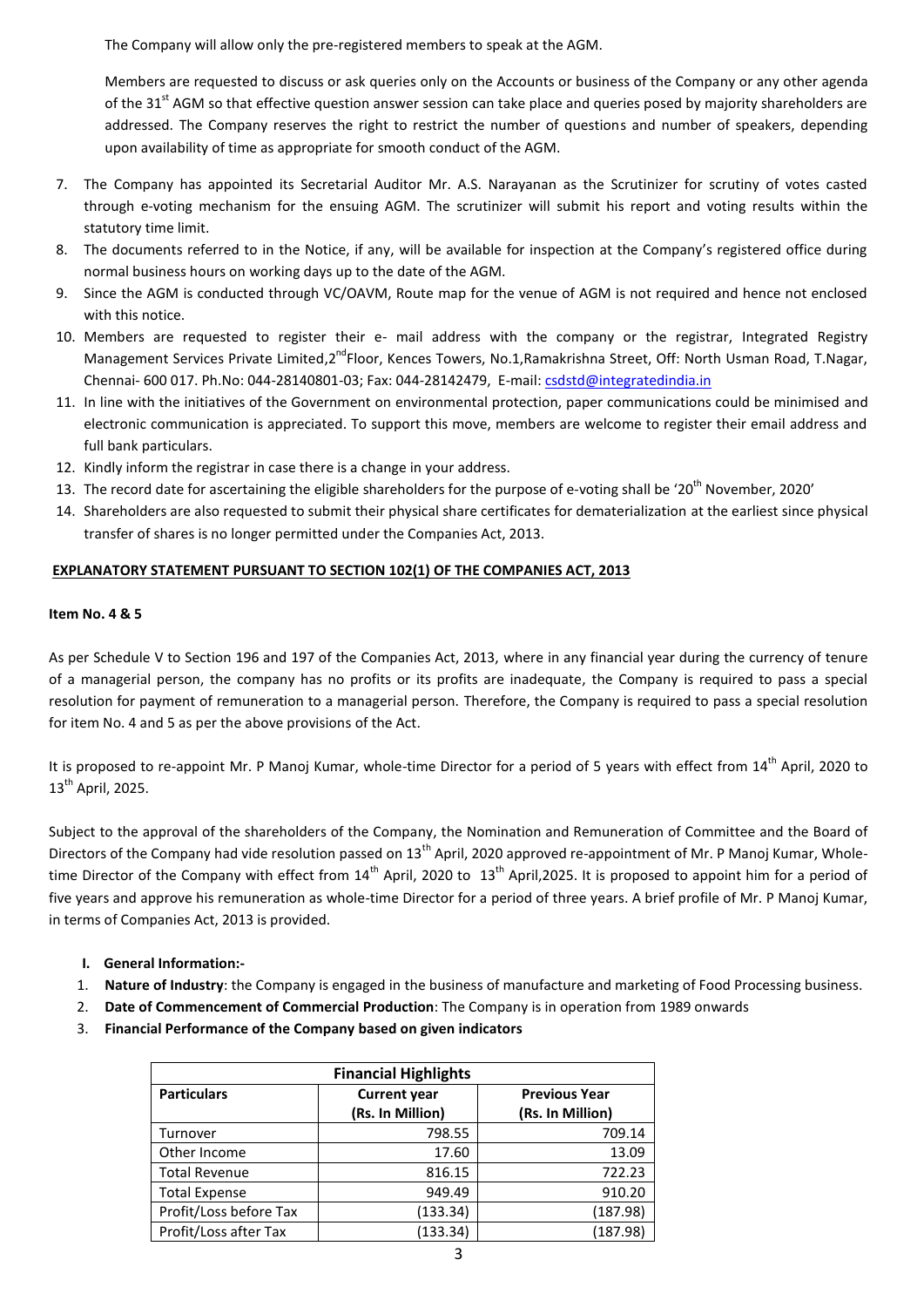#### 4. **Foreign Investments and Collaborations:**

The Company has not made any Foreign Investments and neither entered into any collaboration during the last year.

#### **II. Information about Mr. P Manoj Kumar:**

1. Background details: Mr. P Manoj Kumar born in 1973 having post graduate qualifications in Social Service and in Human Resource Management. He is a life member of National Institute of Personal Management (NIPM).

Job Profile: Mr. P. Manoj Kumar joined Innovative Foods Limited in the year of 2006 as Vice President and Head of HR, Admin & Corporate Affairs and subsequently promoted as Senior Vice President. On 13/04/2011 he was appointed as the member of Board of Directors' of the Company and currently holding the position of Whole-time Director of the Company. Mr. P. Manoj Kumar has more than 25 years of experience in Management. He was associated with Taj Group of Hotels (IHCL) as Human Resources Manager in various units for 12 years. He was also associated with Leela Kempinski as HR Manager. Mr. P Manoj Kumar has won several awards and recognition including most talented HR Leaders in India. During the year 2019-20, he has attended all the Meetings of Board of Directors of the Company. He is a member of Stake holder Relationship Committee of the Board of Directors of the Company.

- 2. Past remuneration: During the financial year ended 31<sup>st</sup> March, 2020, Rs. 49, 28, 310 p. a was paid to Mr. P. Manoj Kumar.
- 3. Job profile and his suitability: Mr. P Manoj Kumar has more than 25 years of experience in management.
- 4. Remuneration proposed: Basic Salary of Rs. 29,68,800/- and other Allowances of Rs.25,06,284/-.He is also eligible for performance bonus as per Company policy. This performance bonus would be payable subject to the achievement of certain performance criteria and such other parameters as may be considered appropriate from time to time by the Board. Provident fund and gratuity are as per the Act, Un-availed Leave encashment at the end of the financial year, Leave eligibility as per Company Policy subject to a maximum of Rs. 75,00,000/- (Rupees Seventy Five Lakhs only) which is excluding ESUP Units.
- 5. Comparative Remuneration profile with respect to Industry, Size of the Company, profile of the position and Person:
	- i. Remuneration proposed is comparable with normal salaries that are being paid in the industry and with reference to the size and nature of the industry. The proposed remuneration is optimum for a person with similar profile in food processing industry.
	- ii. In case of expatriates the relevant details would be w.r.t the country of origin:NA
- 6. Pecuniary relationship directly or indirectly with the Company, or relationship with the managerial personnel, if any: The Appointee has no pecuniary relationship either directly or indirectly with the Company.

# **II. Information about Mr. Mithun Appaiah:**

- 1. Mr. Mithun Appaiah was appointed as the Director (Executive) with effect from 23<sup>rd</sup> August, 2019. During the year 2019-20, he has attended 3 Meetings of Board of Directors of the Company. Pursuant to Section 196, 197, 198 and other applicable provisions, if any, of the Companies Act, 2013, read with schedule V of the Companies Act, 2013, the Company has to pass a special resolution for payment of remuneration in accordance with Schedule V of the Act.
- 2. Background details: Mr. Mithun Appaiah was born in 1980. He holds Post Graduate Diploma in Management (MBA) from IFIM Business School. After passing out as topper from IFIM Business School Mr. Appaiah joined Nestle India Ltd handling urban and rural markets building the distribution footprint into urban , rural market expansion into feeder towns. He has worked with large MNC's, Indian FMCG and Alco beverage brands in key roles across departments and channels. He has won several awards and recognitions and has also been a speaker at various industry forums. Job Profile: Previously he worked with Britannia Industries Limited. He handled various roles in National channel development, Head of customer marketing and as a Channel head managing the P&L for alternate channels and Modern trade business. Mr. Appaiah was pivotal in building ID fresh foods to nearly 3x revenues within a short period where he was the Vice President managing India and UAE operations. He has been instrumental in strengthening and building
- the brand in India as well as overseas.
- 3. Past remuneration: During the financial year ended 31.03.2020, he was paid a remuneration of Rs. 65,11,552/- p.a.
- 4. Job profile and his suitability: Mr. Appaiah is presently the CEO and Executive Director of the Company. Since his joining the company has seen year on year double digit growths with decrease in costs. He is an expert with Food & Beverage industry expertise across the spectrum of Sales, business strategy, key account management, new product development, logistics, business development, P&L management, developing new business channels, E-commerce and start-up acceleration. He has handled complex business situations and driven growth across organizations.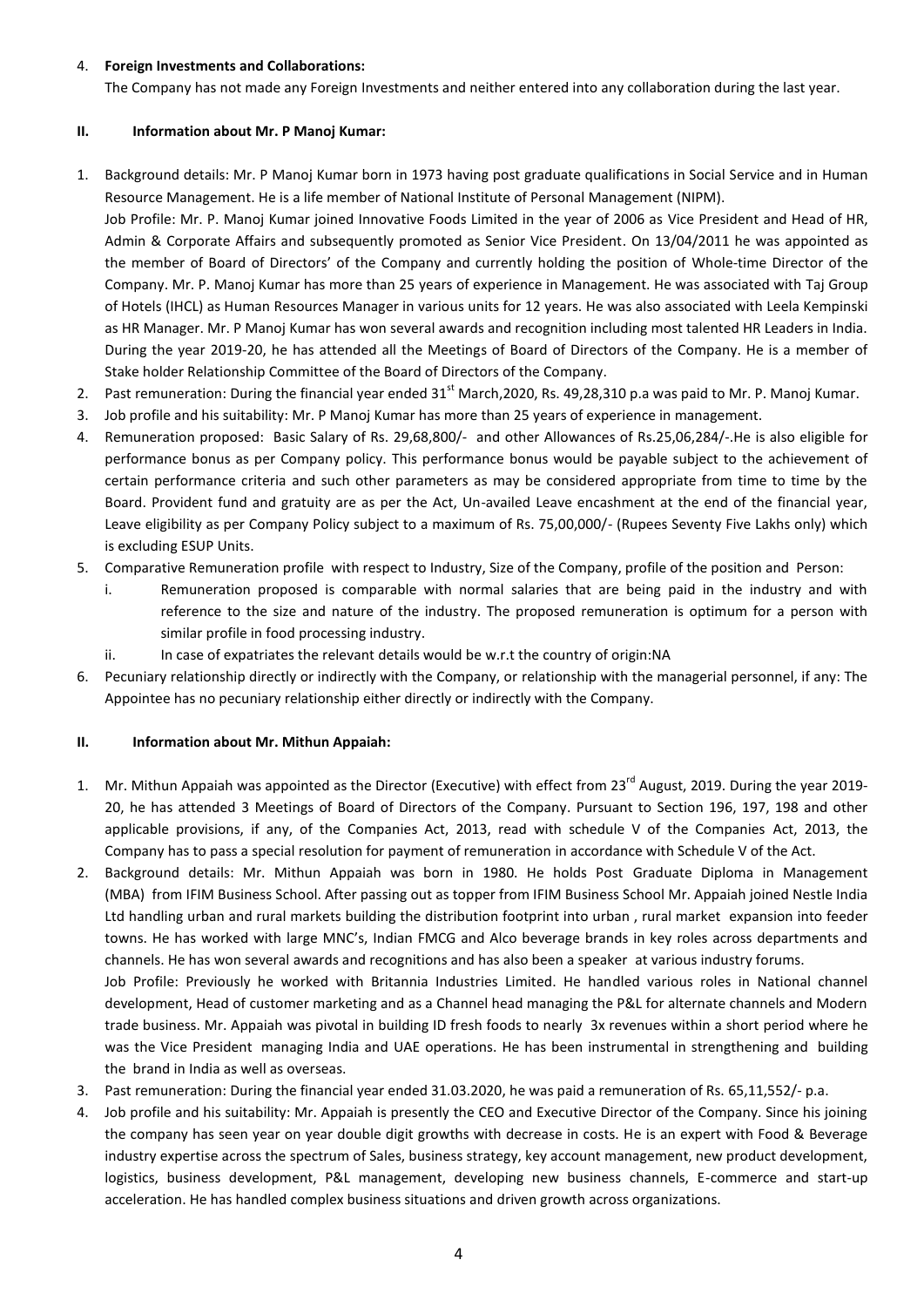- 5. Remuneration proposed: Basic Salary of Rs. 41,75,004/- and other Allowances of Rs.31,31,448/-.He is also eligible for performance bonus as per Company policy. This performance bonus would be payable subject to the achievement of certain performance criteria and such other parameters as may be considered appropriate from time to time by the Board. Provident fund and gratuity are as per the Act, Leave eligibility as per Company Policy and travel Expenses as and when required by the Company for the purpose subject to a maximum of Rs. 1,21,00,000/- p.a (Rupees One Crore Twenty One lakhs only) which is excluding ESUP Units.
- 6. Comparative Remuneration profile with respect to Industry, Size of the Company, profile of the position and Person:
	- iii. Remuneration proposed is comparable with normal salaries that are being paid in the industry and with reference to the size and nature of the industry. The proposed remuneration is optimum for a person with similar profile in food processing industry.
	- iv. In case of expatriates the relevant details would be w.r.t the country of origin: NA
- 7. Pecuniary relationship directly or indirectly with the Company, or relationship with the managerial personnel, if any: Mr. Appaiah has no pecuniary relationship either directly or indirectly with the Company.

#### **III. Other Information:**

- 1. Reasons of loss or inadequate profits: **:** Despite the best efforts of the Senior Management, the financial performance of the Company was not as per the expectation and due to high raw material cost, packing material cost and other input cost, rising power & fuel Cost etc. which the industry is currently passing through, the Company had inadequate profits. We are taking necessary steps to bring additional margin and cost under control and push for profitability.
- 2. Steps taken or proposed to be taken for improvement: The Company is consistently taking strong steps to reduce the costs and increase margins. Controlling employee costs, marketing spends, fixed expenses, better sales mix is helping us to improve positively. The Company has put systems in place to reduce the losses and to get into the path of being positive returns.
- 3. Expected increase in productivity and profits in measurable terms: With political clarity emerging, the business and consumer confidence are expected to improve in the coming financial year, geared with a streamlined organizational design, the company intends to grow its businesses. The Company expects that with the improvement in consumer sentiment and increased consumer spending will enable the growth momentum to pick up. The management continuous to be cautiously optimistic towards the external economic environment and expects consumer demand to become more consistent and robust in the current financial year. Further, various policy decisions taken would act as growth channel for the Company which would contribute in increased revenues and higher margins.

In accordance with the provisions of Sections 196, 197 & other applicable provisions of the Act, read with Schedule V to the said Act, item No.4 and 5 require approval of members by passing special resolution. Hence, the members are requested to pass the item No.5 and 6 as special resolution.

The Board recommends the Resolution at Item No. 5 and 6 for approval of the shareholders.

None of the Directors, Key Managerial Personnel of the Company or their relatives are deemed to be interested or concerned in resolutions set out in item No.5 and 6 except Mr. P Manoj Kumar Mr. Mithun Appaiah respectively.

#### **Shareholders Instructions for e-voting**

- 1. In view of the massive outbreak of the COVID-19 pandemic, social distancing is a norm to be followed and pursuant to the Circular No. 14/2020 dated April 08, 2020, Circular No.17/2020 dated April 13, 2020 issued by the Ministry of Corporate Affairs followed by Circular No. 20/2020 dated May 05, 2020, physical attendance of the Members to the EGM/AGM venue is not required and annual general meeting (AGM) be held through video conferencing (VC) or other audio visual means (OAVM). Hence, Members can attend and participate in the ensuing EGM/AGM through VC/OAVM.
- 2. Pursuant to the Circular No. 14/2020 dated April 08, 2020, issued by the Ministry of Corporate Affairs, the facility to appoint proxy to attend and cast vote for the members is not available for this EGM/AGM. However, the Body Corporates are entitled to appoint authorised representatives to attend the EGM/AGM through VC/OAVM and participate thereat and cast their votes through e-voting.
- 3. The Members can join the EGM/AGM in the VC/OAVM mode 15 minutes before and after the scheduled time of the commencement of the Meeting by following the procedure mentioned in the Notice. The facility of participation at the EGM/AGM through VC/OAVM will be made available for 1000 members on first come first served basis. This will not include large Shareholders (Shareholders holding 2% or more shareholding), Promoters, Institutional Investors, Directors,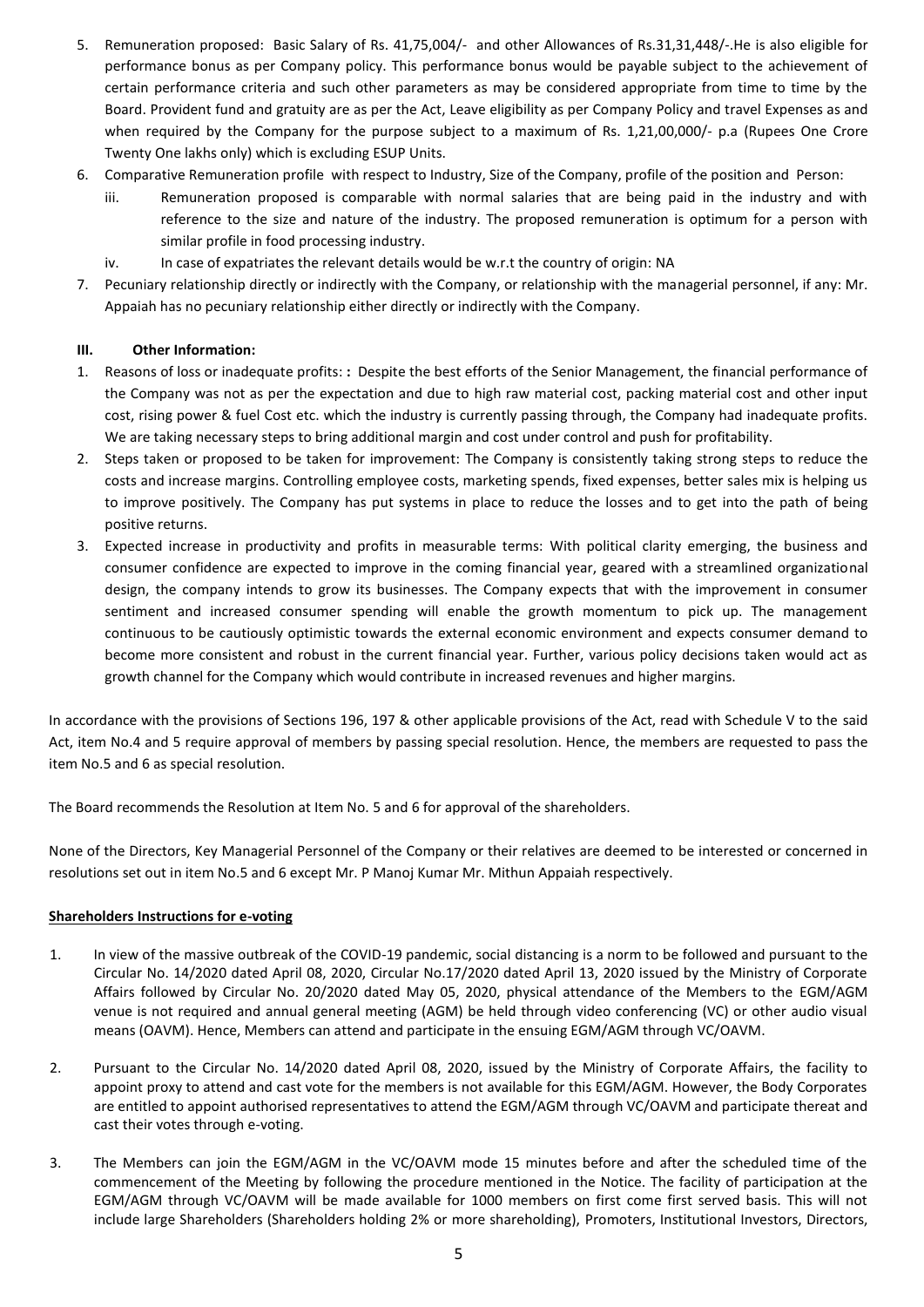Key Managerial Personnel, the Chairpersons of the Audit Committee, Nomination and Remuneration Committee and Stakeholders Relationship Committee, Auditors etc. who are allowed to attend the EGM/AGM without restriction on account of first come first served basis.

- 4. The attendance of the Members attending the EGM/AGM through VC/OAVM will be counted for the purpose of reckoning the quorum under Section 103 of the Companies Act, 2013.
- 5. Pursuant to the provisions of Section 108 of the Companies Act, 2013 read with Rule 20 of the Companies (Management and Administration) Rules, 2014 (as amended) and the Circulars issued by the Ministry of Corporate Affairs dated April 08, 2020, April 13, 2020 and May 05, 2020 the Company is providing facility of remote e-voting to its Members in respect of the business to be transacted at the EGM/AGM. For this purpose, the Company has entered into an agreement with National Securities Depository Limited (NSDL) for facilitating voting through electronic means, as the authorized agency. The facility of casting votes by a member using remote e-voting system as well as venue voting on the date of the EGM/AGM will be provided by NSDL.
- 6. In line with the Ministry of Corporate Affairs (MCA) Circular No. 17/2020 dated April 13, 2020, the Notice calling the EGM/AGM has been uploaded on the website of the Company at www.sumeru.net. The Notice can also be accessed from the websites of NSDL (agency for providing the Remote e-Voting facility) i.e. [www.evoting.nsdl.com.](http://www.evoting.nsdl.com/)
- 7. EGM/AGM has been convened through VC/OAVM in compliance with applicable provisions of the Companies Act, 2013 read with MCA Circular No. 14/2020 dated April 08, 2020 and MCA Circular No. 17/2020 dated April 13, 2020 and MCA Circular No. 20/2020 dated May 05, 2020.

#### **THE INTRUCTIONS FOR MEMBERS FOR REMOTE E-VOTING ARE AS UNDER:**

**The remote e-voting period begins on 24th November, 2020 at 09:00 A.M. and ends on 26th , November, 2020 at 05:00 P.M. The remote e-voting module shall be disabled by NSDL for voting thereafter.**

#### **How do I vote electronically using NSDL e-Voting system?**

*The way to vote electronically on NSDL e-Voting system consists of "Two Steps" which are mentioned below:* **Step 1: Log-in to NSDL e-Voting system at** <https://www.evoting.nsdl.com/> **Step 2: Cast your vote electronically on NSDL e-Voting system.**

# **Details on Step 1 is mentioned below:**

# **How to Log-in to NSDL e-Voting website?**

- 1. Visit the e-Voting website of NSDL. Open web browser by typing the following URL: <https://www.evoting.nsdl.com/> either on a Personal Computer or on a mobile.
- 2. Once the home page of e-Voting system is launched, click on the icon "Login" which is available under 'Shareholders' section.
- 3. A new screen will open. You will have to enter your User ID, your Password and a Verification Code as shown on the screen.

*Alternatively, if you are registered for NSDL eservices i.e. IDEAS, you can log-in at<https://eservices.nsdl.com/> with your existing IDEAS login. Once you log-in to NSDL eservices after using your log-in credentials, click on e-Voting and you can proceed to Step 2 i.e. Cast your vote electronically.*

4. Your User ID details are given below :

| Manner of holding shares i.e. Demat (NSDL or   Your User ID is:<br><b>CDSL) or Physical</b> |                                                                                                                                                                                        |
|---------------------------------------------------------------------------------------------|----------------------------------------------------------------------------------------------------------------------------------------------------------------------------------------|
| a) For Members who hold shares in demat<br>account with NSDL.                               | 8 Character DP ID followed by 8 Digit Client ID<br>For example if your DP ID is IN300*** and Client<br>is 12****** then your user ID is<br>ID<br>IN300***12******.                     |
| b) For Members who hold shares in demat<br>account with CDSL.                               | 16 Digit Beneficiary ID<br>example if your<br>Beneficiary<br>For<br>ID<br>is<br>12**************<br>then<br>your user ID<br>is<br>17**************                                     |
| c) For Members holding shares in Physical<br>Form.                                          | EVEN Number followed by Folio Number registered<br>with the company (EVEN Number: 114850)<br>For example if folio number is 001*** and EVEN<br>is 114850 then user ID is 114850001 *** |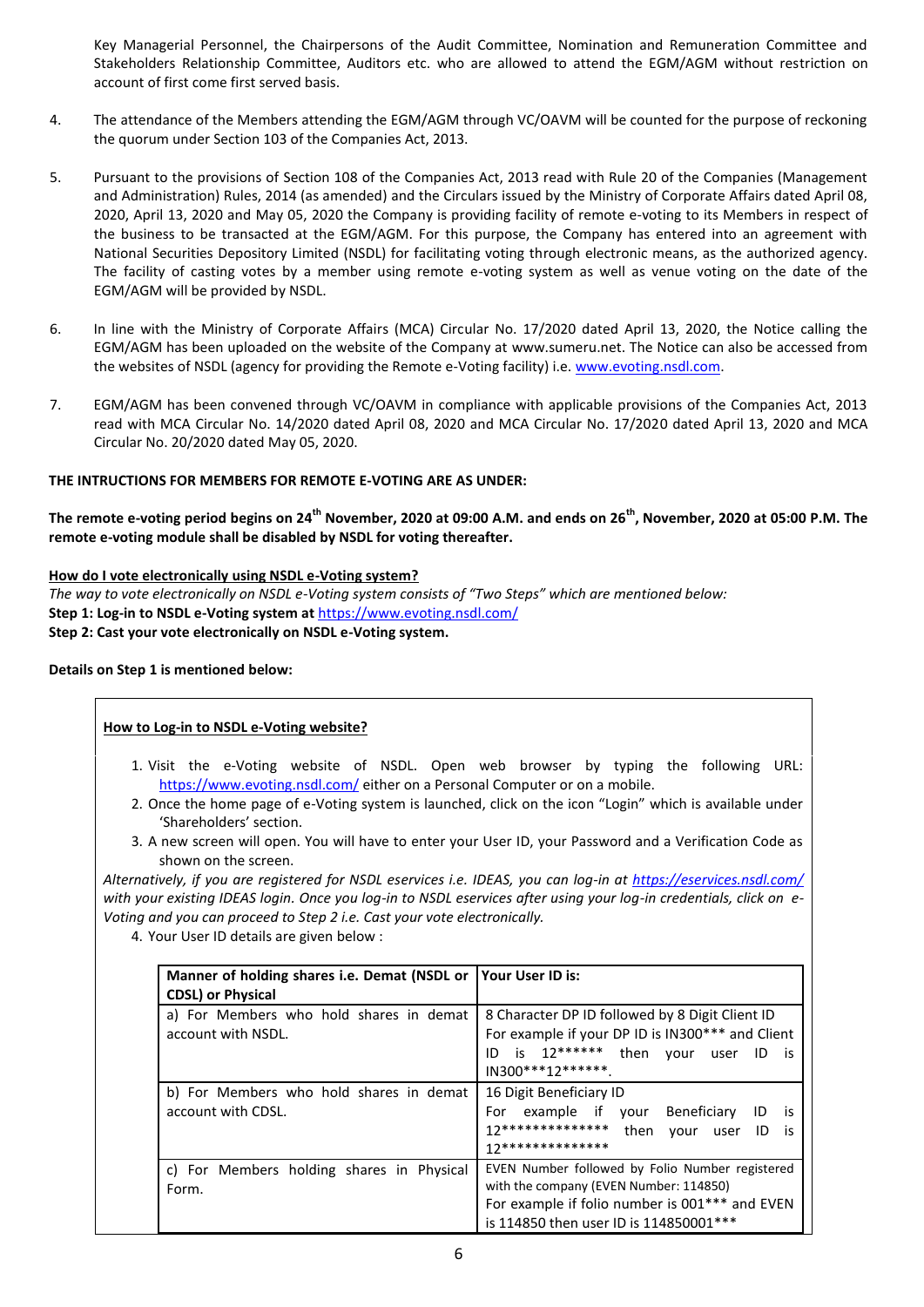- 5. Your password details are given below:
	- a) If you are already registered for e-Voting, then you can user your existing password to login and cast your vote.
	- b) If you are using NSDL e-Voting system for the first time, you will need to retrieve the 'initial password' which was communicated to you. Once you retrieve your 'initial password', you need to enter the 'initial password' and the system will force you to change your password.
	- c) How to retrieve your 'initial password'?
		- (i) If your email ID is registered in your demat account or with the company, your 'initial password' is communicated to you on your email ID. Trace the email sent to you from NSDL from your mailbox. Open the email and open the attachment i.e. a .pdf file. Open the .pdf file. The password to open the .pdf file is your 8 digit client ID for NSDL account, last 8 digits of client ID for CDSL account or folio number for shares held in physical form. The .pdf file contains your 'User ID' and your 'initial password'.
		- (ii) If your email ID is not registered, please follow steps mentioned below in **process for those shareholders whose email ids are not registered**
- 6. If you are unable to retrieve or have not received the " Initial password" or have forgotten your password:
	- a) Click on "**[Forgot User Details/Password](https://www.evoting.nsdl.com/eVotingWeb/commonhtmls/NewUser.jsp)**?"(If you are holding shares in your demat account with NSDL or CDSL) option available on www.evoting.nsdl.com.
	- b) **[Physical User Reset Password](https://www.evoting.nsdl.com/eVotingWeb/commonhtmls/PhysicalUser.jsp)**?" (If you are holding shares in physical mode) option available on [www.evoting.nsdl.com.](http://www.evoting.nsdl.com/)
	- c) If you are still unable to get the password by aforesaid two options, you can send a request at [evoting@nsdl.co.in](mailto:evoting@nsdl.co.in) mentioning your demat account number/folio number, your PAN, your name and your registered address.
	- d) Members can also use the OTP (One Time Password) based login for casting the votes on the e-Voting system of NSDL.
- 7. After entering your password, tick on Agree to "Terms and Conditions" by selecting on the check box.
- 8. Now, you will have to click on "Login" button.
- 9. After you click on the "Login" button, Home page of e-Voting will open.

# **Details on Step 2 is given below:**

# **How to cast your vote electronically on NSDL e-Voting system?**

- 1. After successful login at Step 1, you will be able to see the Home page of e-Voting. Click on e-Voting. Then, click on Active Voting Cycles.
- 2. After click on Active Voting Cycles, you will be able to see all the companies "EVEN" in which you are holding shares and whose voting cycle is in active status.
- 3. Select "EVEN" of company for which you wish to cast your vote.
- 4. Now you are ready for e-Voting as the Voting page opens.
- 5. Cast your vote by selecting appropriate options i.e. assent or dissent, verify/modify the number of shares for which you wish to cast your vote and click on "Submit" and also "Confirm" when prompted.
- 6. Upon confirmation, the message "Vote cast successfully" will be displayed.
- 7. You can also take the printout of the votes cast by you by clicking on the print option on the confirmation page.
- 8. Once you confirm your vote on the resolution, you will not be allowed to modify your vote.

# **General Guidelines for shareholders**

- 1 Institutional shareholders (i.e. other than individuals, HUF, NRI etc.) are required to send scanned copy (PDF/JPG Format) of the relevant Board Resolution/ Authority letter etc. with attested specimen signature of the duly authorized signatory(ies) who are authorized to vote, to the Scrutinizer by e-mail to [narayanan.secretary@gmail.com](mailto:narayanan.secretary@gmail.com) with a copy marked t[o evoting@nsdl.co.in.](mailto:evoting@nsdl.co.in)
- 2. It is strongly recommended not to share your password with any other person and take utmost care to keep your password confidential. Login to the e-voting website will be disabled upon five unsuccessful attempts to key in the correct password. In such an event, you will need to go through the "[Forgot User Details/Password?](https://www.evoting.nsdl.com/eVotingWeb/commonhtmls/NewUser.jsp)" or "Physical User [Reset Password?](https://www.evoting.nsdl.com/eVotingWeb/commonhtmls/PhysicalUser.jsp)" option available on www.evoting.nsdl.com to reset the password.
- 3. In case of any queries, you may refer the Frequently Asked Questions (FAQs) for Shareholders and e-voting user manual for Shareholders available at the download section of [www.evoting.nsdl.com](http://www.evoting.nsdl.com/) or call on toll free no.: 1800-222-990 or send a request to (Name of NSDL Official) a[t evoting@nsdl.co.in](mailto:evoting@nsdl.co.in)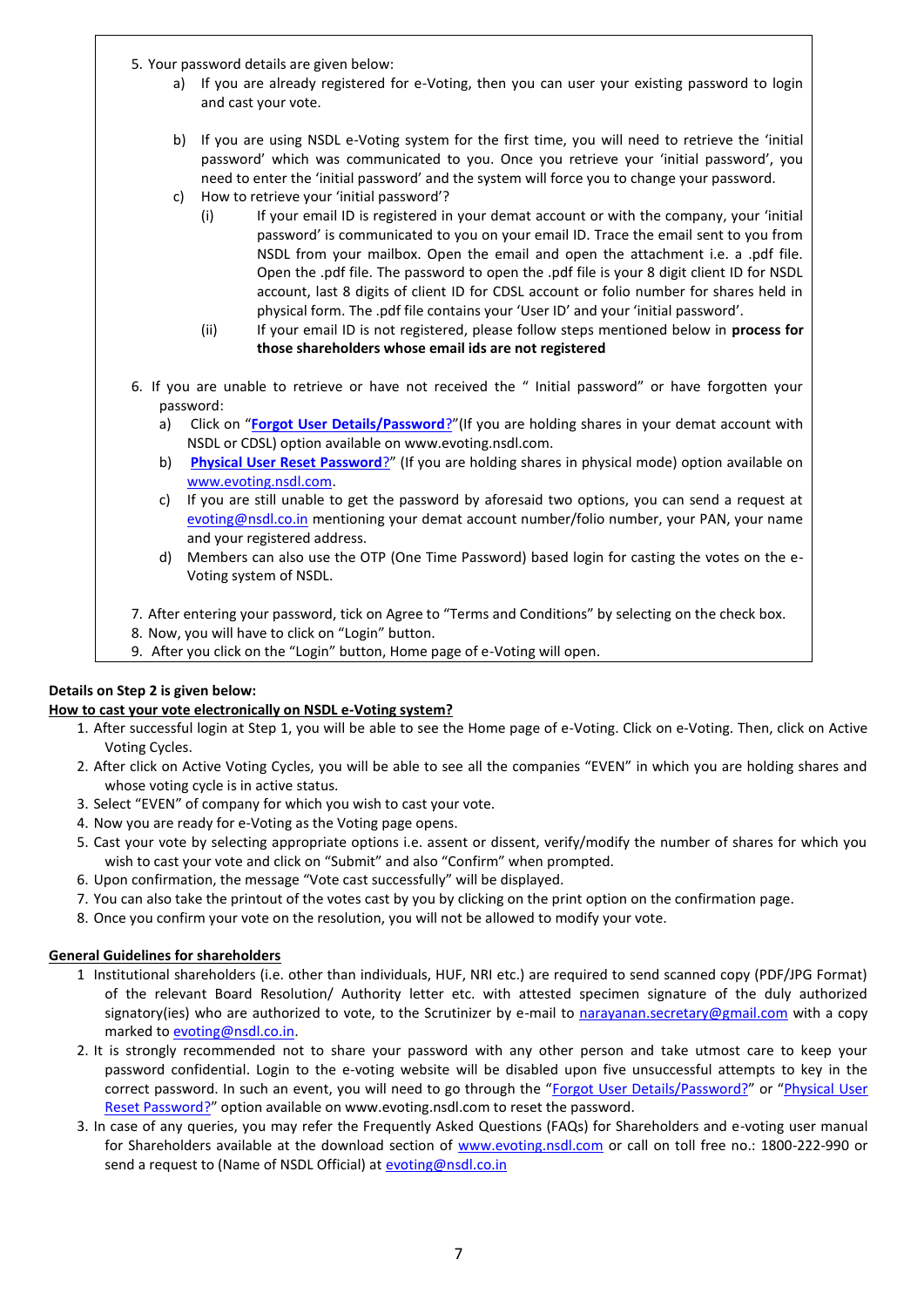**Process for those shareholders whose email ids are not registered with the depositories for procuring user id and password and registration of e mail ids for e-voting for the resolutions set out in this notice** :

1. In case shares are held in physical mode please provide Folio No., Name of shareholder, scanned copy of the share certificate (front and back), PAN (self attested scanned copy of PAN card), AADHAR (self attested scanned copy of Aadhar Card) by email to (Company email id).

In case shares are held in demat mode, please provide DPID-CLID (16 digit DPID + CLID or 16 digit beneficiary ID), Name, client master or copy of Consolidated Account statement, PAN (self attested scanned copy of PAN card), AADHAR (self attested scanned copy of Aadhar Card) to (Company email id).

2. Alternatively member may send an e-mail request to [evoting@nsdl.co.in](mailto:evoting@nsdl.co.in) for obtaining User ID and Password by proving the details mentioned in Point (1) or (2) as the case may be.

#### **THE INSTRUCTIONS FOR MEMBERS FOR e-VOTING ON THE DAY OF THE AGM ARE AS UNDER:-**

- 1. The procedure for e-Voting on the day of the EGM/AGM is same as the instructions mentioned above for remote e-voting.
- 2. Only those Members/ shareholders, who will be present in the EGM/AGM through VC/OAVM facility and have not casted their vote on the Resolutions through remote e-Voting and are otherwise not barred from doing so, shall be eligible to vote through e-Voting system in the EGM/AGM.
- 3. Members who have voted through Remote e-Voting will be eligible to attend the EGM/AGM. However, they will not be eligible to vote at the EGM/AGM.
- 4. The details of the person who may be contacted for any grievances connected with the facility for e-Voting on the day of the EGM/AGM shall be the same person mentioned for Remote e-voting.

#### **INSTRUCTIONS FOR MEMBERS FOR ATTENDING THE AGM THROUGH VC/OAVM ARE AS UNDER:**

- 1. Member will be provided with a facility to attend the AGM through VC/OAVM through the NSDL e-Voting system. Members may access the same at https://www.evoting.nsdl.com under shareholders/members login by using the remote e-voting credentials. The link for VC/OAVM will be available in shareholder/members login where the EVEN of Company will be displayed. Please note that the members who do not have the User ID and Password for e-Voting or have forgotten the User ID and Password may retrieve the same by following the remote e-Voting instructions mentioned in the notice to avoid last minute rush. Further members can also use the OTP based login for logging into the e-Voting system of NSDL.
- 2. Members are encouraged to join the Meeting through Laptops for better experience.
- 3. Further Members will be required to allow Camera and use Internet with a good speed to avoid any disturbance during the meeting.
- 4. Please note that Participants Connecting from Mobile Devices or Tablets or through Laptop connecting via Mobile Hotspot may experience Audio/Video loss due to Fluctuation in their respective network. It is therefore recommended to use Stable Wi-Fi or LAN Connection to mitigate any kind of aforesaid glitches.

**By Order of the Board of Directors, For Innovative Foods Limited**

**P.Manoj Kumar Whole-Time Director DIN: 03527923**

**Date : 28.10.2020 Place: Kochi**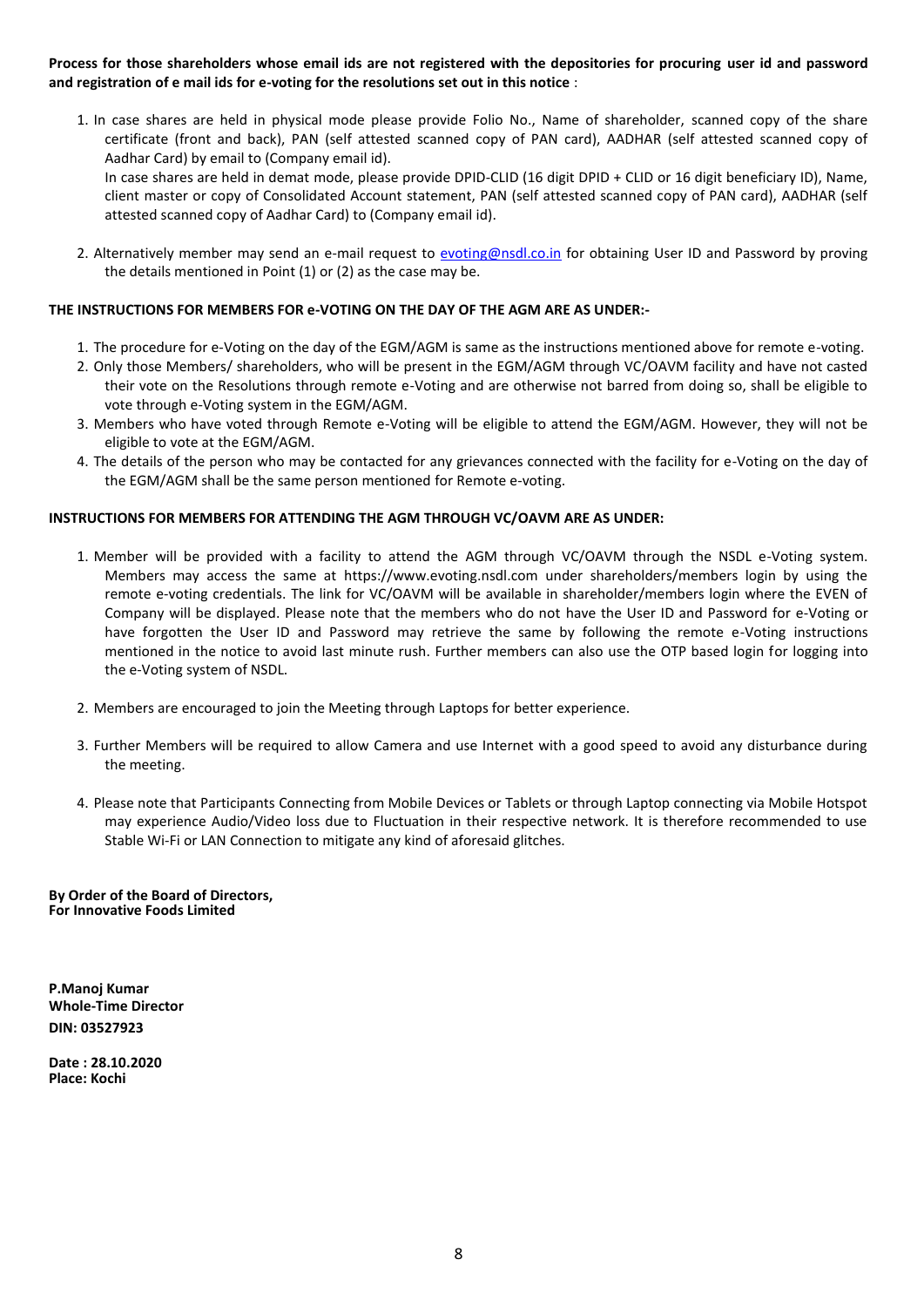# **DIRECTORS REPORT**

# **To,**

# **Members of Innovative Foods Limited**

# **Dear Members,**

The Directors are pleased to present the  $31<sup>st</sup>$  Annual Report of the company with the audited financial statements of the Company for the Year ended March 31, 2020 ("Year").

# **1. FINANCIAL HIGHLIGHTS**

The financial performance of the company for the year ending  $31<sup>st</sup>$  March 2020 is given below:

| <b>Financial Highlights</b>   |                  |                  |  |  |  |
|-------------------------------|------------------|------------------|--|--|--|
| <b>Particulars</b>            | 31.03.2020       | 31.03.2019       |  |  |  |
|                               | (Rs. In Million) | (Rs. In Million) |  |  |  |
| Turnover                      | 798.55           | 709.14           |  |  |  |
| Other Income                  | 17.60            | 13.09            |  |  |  |
| <b>Total Revenue</b>          | 816.15           | 722.23           |  |  |  |
| <b>Total Expense</b>          | 949.49           | 910.20           |  |  |  |
| <b>Profit/Loss before Tax</b> | (133.34)         | (187.98)         |  |  |  |
| <b>Profit/Loss after Tax</b>  | (133.34)         | (187.98)         |  |  |  |

# **2**. **STATE OF COMPANY'S AFFAIRS**

# **Brief description of the company's working during the year/state of company's affair**

The sales turnover of the Company for the year ended 31st March, 2020 was at Rs.798.55 million as compared to Rs.709.14 million in the previous year – registering a growth of 12.61%. The Company registered a loss of Rs.133.34 million for the year ended 31st March, 2020 against a loss of Rs.187.98 million in the previous year.

The Company had made a better performance relative to the previous year statistics, with a record highest turnover and widening market reach.

# **3. DIVIDEND**

Since the company's operations for the year under review has resulted in loss, no dividend can be recommended for the year.

# **4. ANNUAL RETURN**

Pursuant to the provisions of Section 92(3) and Section 134(3)(a) of Companies Act 2013, Company had placed the copy of Annual Return on the website of the company and the web link for the same is <http://www.sumeru.net/media.php>

# **5. NUMBER OF BOARD MEETINGS CONDUCTED DURING THE FINANCIAL YEAR UNDER REVIEW**

The Company had five Board meetings, during the financial year under review as detailed below:-

# **Board Meetings &Attendance details of Directors in the meeting**

|                                    | Date of Board Meeting                                              |     |  |  |  |  |  |
|------------------------------------|--------------------------------------------------------------------|-----|--|--|--|--|--|
| <b>Name of Director</b>            | 23.08.2019<br>17.06.2019<br>10.12.2019<br>28.02.2020<br>08.05.2019 |     |  |  |  |  |  |
| Mr. P. Manoj Kumar                 |                                                                    |     |  |  |  |  |  |
| Mr. Arjun Ananth                   |                                                                    |     |  |  |  |  |  |
| Mohamed<br>Mr.<br>Mansoor<br>Ahmed | LOA                                                                | LOA |  |  |  |  |  |
| Mr. Pranav Kumar Suresh            |                                                                    |     |  |  |  |  |  |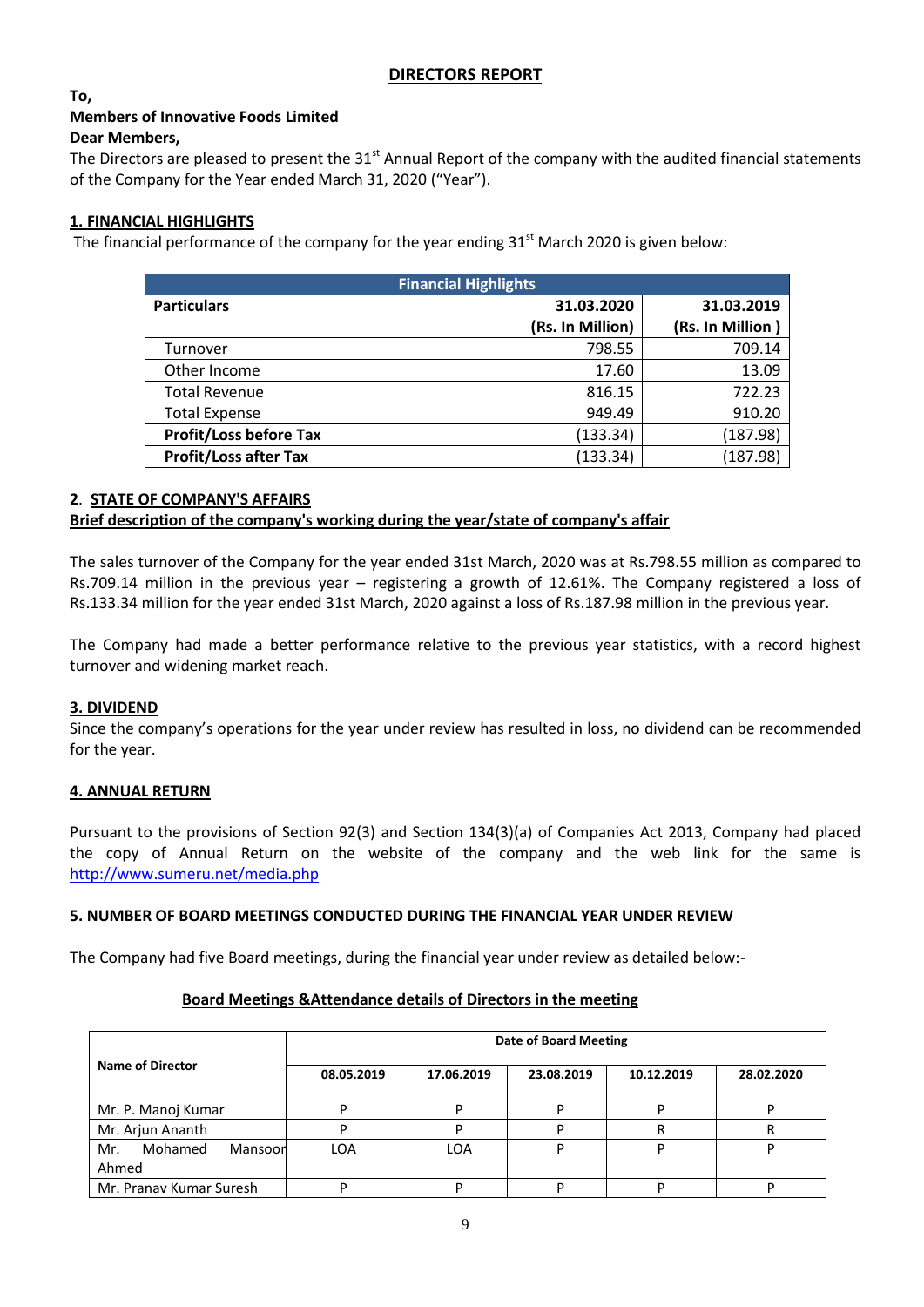| Mr. Mithun Appaiah        | <b>NA</b> | ΝA  | NА   |     |     |
|---------------------------|-----------|-----|------|-----|-----|
| Mr. Ravinder Kishen Raina | NA        | LOA |      |     |     |
| Mr. Hari Naravan          |           |     | LOA. | LOA | LOA |

P=Present, LOA=Leave of Absence, R=Resigned, NA=Not Applicable

# **6. DIRECTORS RESPONSIBILITY STATEMENTS-S.134(3)c**

In accordance with the provisions of Section 134(5) of the Companies Act, 2013 the Board hereby submits its responsibility Statement:—

(i)In the preparation of the annual accounts, the applicable accounting standards had been followed along with proper explanation relating to material departures;

(ii)The directors had selected such accounting policies and applied them consistently and made judgments and estimates that are reasonable and prudent so as to give a true and fair view of the state of affairs of the company at the end of the financial year and of the profit and loss of the company for that period;

(iii)The directors had taken proper and sufficient care for the maintenance of adequate accounting records in accordance with the provisions of this Act for safeguarding the assets of the company and for preventing and detecting fraud and other irregularities;

(iv) The directors had prepared the annual accounts on a going concern basis; and

(v)The directors had devised proper systems to ensure compliance with the provisions of all applicable laws and that such systems were adequate and operating effectively.

# **7. DETAILS IN RESPECT OF FRAUDS REPORTED BY AUDITORS UNDER SUB-SECTION (12) OF SECTION 143 OTHER THAN THOSE WHICH ARE REPORTABLE TO THE CENTRAL GOVERNMENT**

The Auditors have not reported any Fraud under Section 143 (12) of the Companies Act, 2013 for the year ended 31.03.2020.

# **8. DECLARATION GIVEN BY INDEPENDENT DIRECTORS UNDER SUB-SECTION (7) OF SECTION 149**

Pursuant to Section 149(7) of the Companies Act, 2013, the Company has received declarations from all the Independent Directors confirming that they meet the criteria of independence as stipulated under Section 149 of the Companies Act, 2013 and that they have complied with the Code for Independent Directors prescribed in Schedule IV of the Companies Act, 2013.

# **9. BOARD COMMITTEES**

# **a. Audit Committee**

The audit committee of the company constitutes the following members:

|                                   | As on 01.04.2019                           | As on 31.03.2020                           |
|-----------------------------------|--------------------------------------------|--------------------------------------------|
|                                   | $\triangleright$ Mr. Mohamed Mansoor Ahmed | $\triangleright$ Mr. Mohamed Mansoor Ahmed |
| $\triangleright$ Mr. Arjun Ananth |                                            | $\triangleright$ Mr. Ravinder Kishen Raina |
|                                   |                                            | $\triangleright$ Mr. Pranav Kumar Suresh   |

# **b. Nomination Remuneration Committee**

The Nomination and Remuneration Committee of the company consisted of the following members

| As on 01.04.2019                           | As on 31.03.2020                           |
|--------------------------------------------|--------------------------------------------|
| $\triangleright$ Mr. Mohamed Mansoor Ahmed | $\triangleright$ Mr. Mohamed Mansoor Ahmed |
| $\triangleright$ Mr. Arjun Ananth          | $\triangleright$ Mr. Ravinder Kishen Raina |
|                                            | $\triangleright$ Mr. Pranav Kumar Suresh   |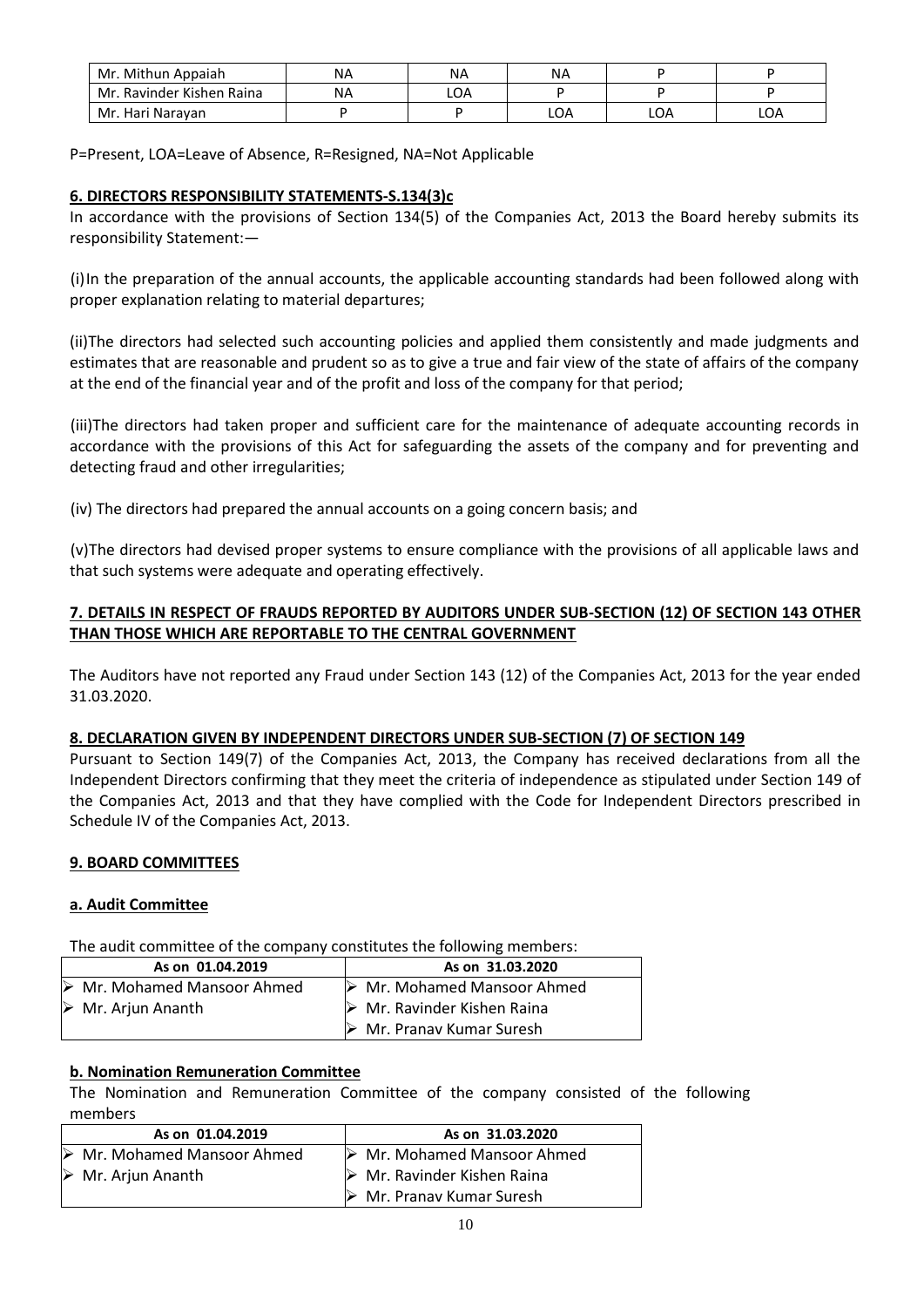# **c. Stakeholder relationship Committee**

The Stakeholders relationship Committee of the company consisted of the following members

| As on 01.04.2019                   | As on 31.03.2020                   |
|------------------------------------|------------------------------------|
| $\triangleright$ Mr. Arjun Ananth  | $\triangleright$ Mr. P Manoj Kumar |
| $\triangleright$ Mr. P Manoj Kumar | > Mr. Pranav Kumar Suresh          |
|                                    | Mr. Mohamed Mansoor Ahamed         |

# **10. EXPLANATION OR COMMENTS ON QUALIFICATIONS, RESERVATIONS OR ADVERSE REMARKS OR DISCLAIMERS MADE BY THE AUDITORS AND THE PRACTICING COMPANY SECRETARY IN THEIR REPORTS.**

The qualifications, reservations or adverse remarks made by Statutory Auditors in their report and the comments of the Directors:

1. Delay Professional tax with delay 11 days.

# Comments:-

*Technical glitch in professional tax website of Andhra Pradesh state professional tax website during March, online payment was not possible at the same time due to COVID-19 outbreak we could not able to remit at tax due to close of professional tax offices. Which subsequent paid to department.*

2. According to the information and explanations given to us, the Company has defaulted in repayment of loans or borrowings to financial institutions during the year aggregating to Rs. 1,112,929 for a period upto 3 days.

#### Comments:-

*Due to technical problem from bank side, EMI delay by 3 days and which subsequently paid by us.*

The qualifications, reservations or adverse remarks made by Practicing Company Secretary in their report and the comments of the Directors:

1. The company did not have proper audit committee, remuneration committee and stakeholder relationship committee from 01/04/2020 to 08/05/2020.

# Comments:-

*Due to the resignation of Mr. K.S. Narayanan, former Independent Director of the Company, there was an intermittent vacancy of Independent Director in the Board of Directors of the Company and the above committees. The Company had re-constituted the committees post appointment of Mr. Ravinder Kishen Raina, Independent Director and complied with above requirements.*

2. The company did not have Whole-time Company Secretary (Key Managerial Personnel) during the period from 26/09/2019 to 31/03/2020. Even now, there is no full time Company Secretary.

# Comments:-

*The Company has inducted an officer to be appointed as Company Secretary immediately after the resignation of previous Company Secretary presuming that new officer will obtain Membership number within 6 months from the date of resignation of previous Company Secretary. However, due to the outbreak of Covid-19, he could not get the membership number as expected. This has resulted in delay in appointment of Company Secretary. The Company has appointed a qualified Company Secretary with effect from 28th October, 2020.*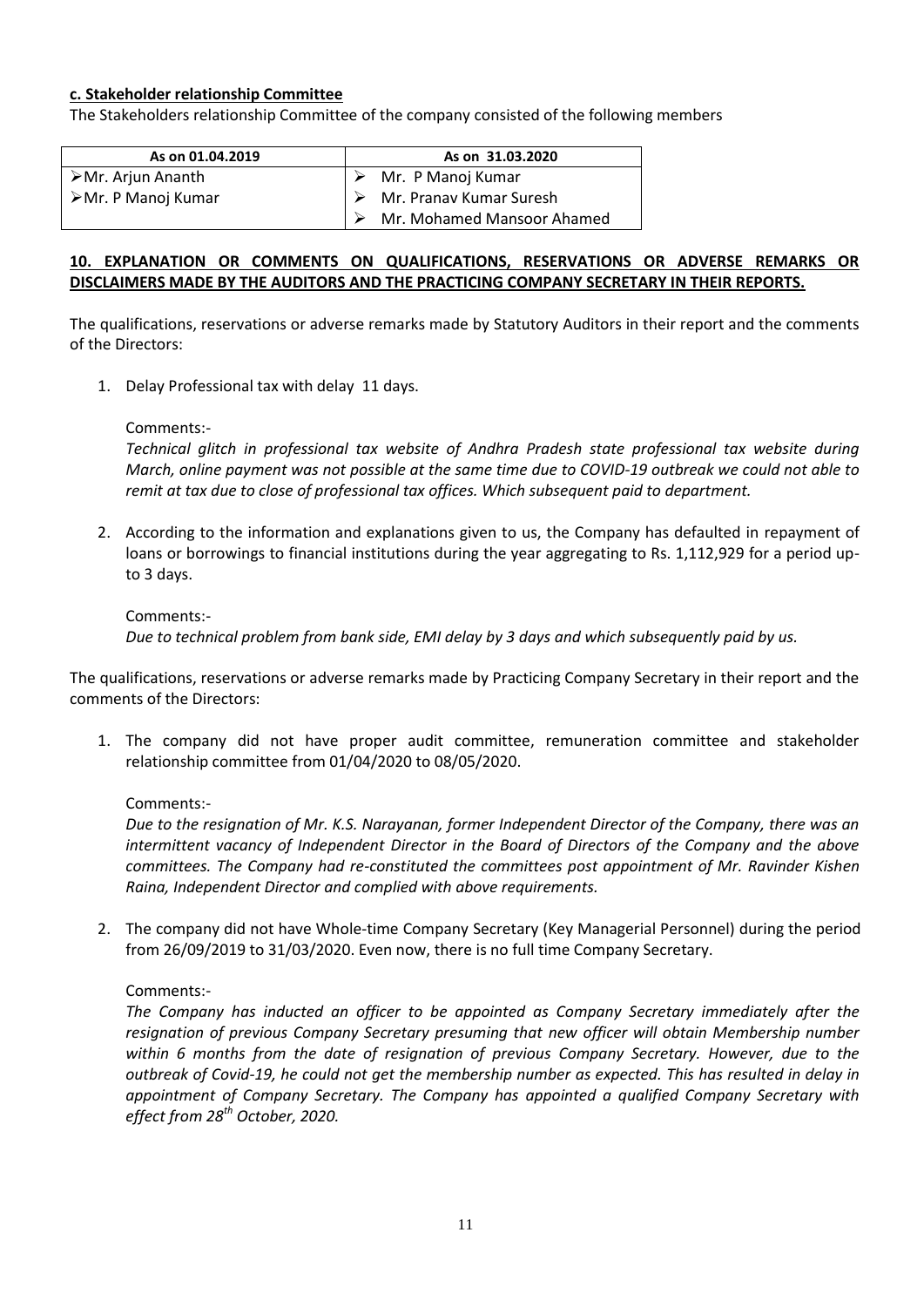# **11. PARTICULARS OF LOANS, GUARANTEES OR INVESTMENTS UNDER SECTION 186**

Details of the loans given by your Company under Section 186 of the Act during the financial year ended 31st March, 2020 are as follows:

Cura health Care Private Limited – Rs.12,39,396 at an interest rate of 12% per annum.

# **12. PARTICULARS OF CONTRACTS OR ARRANGEMENTS WITH RELATED PARTIES UNDER SEC 188(1) COMPANIES ACT 2013: NIL**

Form AOC 2 Attached as Annexure 1

# **13. TRANSFER TO RESERVES**

The Company does not have any profits for the year ended 2019-2020. Hence, no transfer to reserves.

# **14. TRANSFER OF UNCLAIMED DIVIDEND TO INVESTOR EDUCATION AND PROTECTION FUND**

In terms of Section 125(2) of the Companies Act, 2013, no unclaimed or unpaid Dividend relating to the financial year is due for remittance to the Investor Education and Protection Fund established by the Central Government.

# **15. MATERIAL CHANGES AND COMMITMENT IF ANY AFFECTING THE FINANCIAL POSITION OF THE COMPANY OCCURRED BETWEEN THE END OF THE FINANCIAL YEAR TO WHICH THIS FINANCIAL STATEMENTS RELATE AND THE DATE OF THE REPORT**

No material changes and commitments affecting the financial position of the Company occurred between the end of the financial year to which this financial statements relate and the date of this report.

# **16 CONSERVATION OF ENERGY, TECHNOLOGY ABSORPTION, FOREIGN EXCHANGE EARNINGS AND OUTGO**

The information pertaining to conservation of energy, technology absorption, Foreign exchange Earnings and outgo as required under Section 134 (3)(m) of the Companies Act, 2013 read with Rule 8(3) of the Companies (Accounts) Rules, 2014 is furnished in **Annexure 2** and is attached to this report.

# **17. RISK MANAGEMENT POLICY:-**

The Company has a proper risk management policy towards operations and administrative affairs of the Company. The Whole-time Director will review the Policy at regular intervals of time and ensure proper Implementation of the policy formulated.

# **18 CORPORATE SOCIAL RESPONSIBILTY U/S 135 OF THE COMPANIES ACT 2013**

Provisions of Section 135 of the Companies Act, 2013 pertaining to CSR activities are not applicable to the company.

# **19 ANNUAL EVALUATION:-**

Due to the outbreak of Covid-19 pandemic, the company could not hold a separate meeting independent Directors as required under Companies Act, 2013 during the financial year 2019-20. MCA vide its general circular No.11/2020 dated 24.03.2020 has clarified that if the meeting of Independent Directors has not been held, the same shall not be viewed as a violation. Hence, the Company could not do annual evaluation of its Directors in the financial year 2019-20. However, the Board will take necessary steps to evaluate its Board members in the current financial year.

# **20. DISCLOSURE UNDER OTHER PROVISIONS OF COMPANIES ACT 2013**

# **i) Share Capital –**

- A) Issue of equity shares with differential rights NIL
- B) Issue of sweat equity shares NIL
- C) Issue of employee stock options– NIL
- D) Provision of money by company for purchase of its own shares by employees or by trustees for the benefit of employees – NIL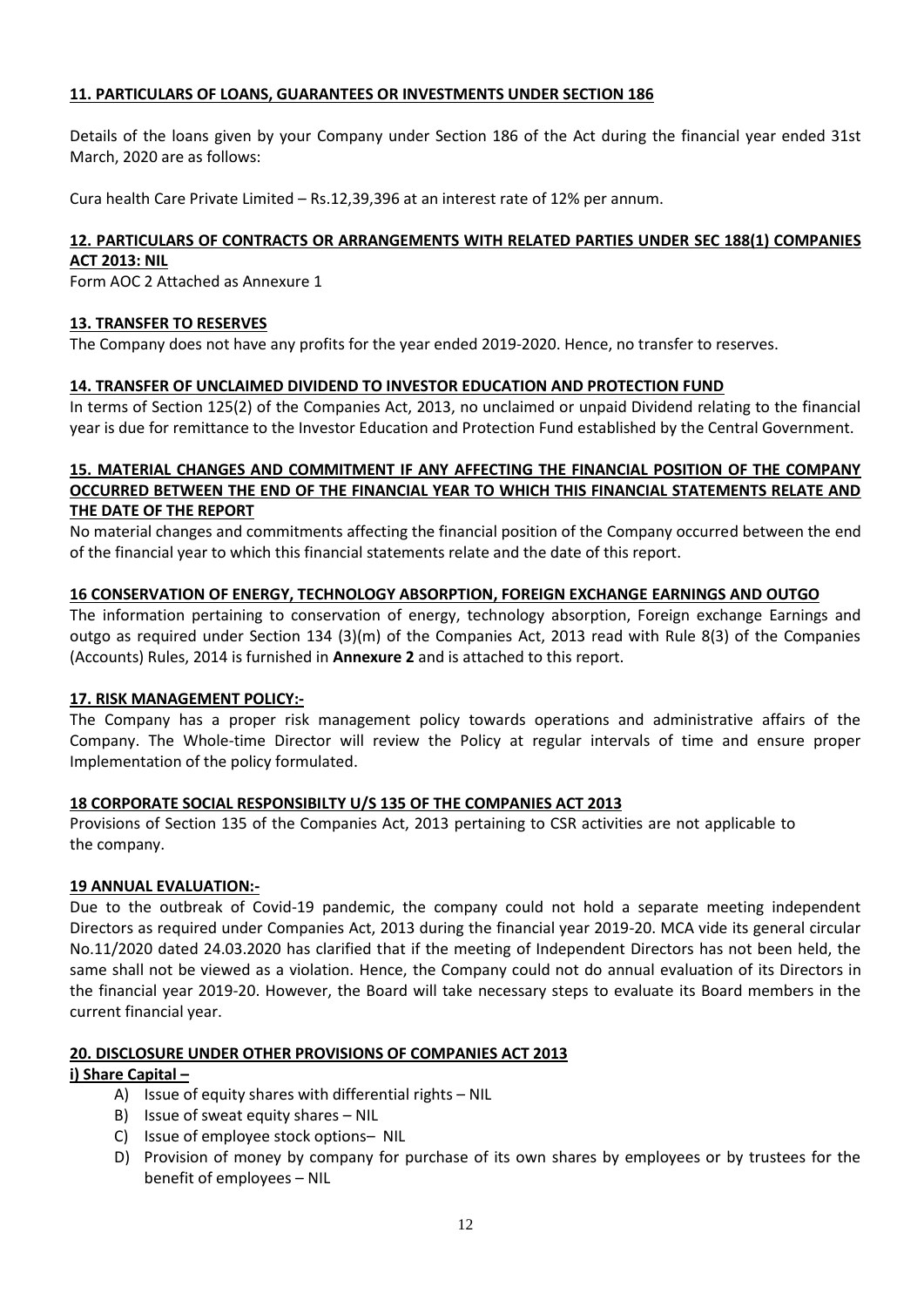E) Private Placement/Preferential Allotment of Equity shares-Allotment of One Crore equity shares and Fifty lakhs equity shares on preferential basis to Peepul Capital Fund III LLC on  $17<sup>th</sup>$  June, 2019 and 28<sup>th</sup> February, 2020 respectively.

The Company has not issued any sweat equity shares, during the financial year under review.

# **21. REPORT ON VIGIL MECHANISM. S.177(9) & (10)**

The company is not required to establish a vigil mechanism.

# **22. DISCLOSURE S. 197(14)**

Disclosure about receipt of any commission by MD/WTD from the company and also receiving commission/remuneration from its holding or subsidiary: NIL.

# **23. MANAGERIAL REMUNERATION:**

Details of the employee(s) of the Company as required pursuant to Rule 5 of the Companies (Appointment and Remuneration of Managerial Personnel) Rules, 2014.

Rule 5(1): Not applicable since the company is not listed

Rule 5(2): There are no directors in the company drawing remuneration of more than Rs One crore and two lakh rupees per annum as well as eight lakh and fifty thousand rupees per month as stipulated in the Rule.

# **24. STATUTORY AUDITORS**

As per provisions of the Companies Act, 2013, it is mandatory for the Company to rotate auditors of the Company after expiry of their tenure as specified under the Act. In that regards, M/s. BSR & Associates LLP, the existing auditors of the Company have completed their term as mentioned above and will be ceased to be auditors on the date of ensuing Annual General Meeting.

On the recommendation of Audit Committee the Board has proposed the appointment of M/s. Deloitte Haskins & Sells LLP, Chartered Accountants having its office at Prestige Trade Tower, Level 19, 46, Palace Road, High Grounds, Bengaluru – 560 001 Karnataka, India from the conclusion of ensuing AGM to the conclusion of sixth consecutive AGM hereof on such remuneration as may be decided by the Board.

The Company has received a letter from M/s. Deloitte Haskins & Sells LLP, Chartered Accountants, to the effect that their appointment as Statutory Auditors, if made, would be compliance under section(s) 139 and 141(3)g and applicable provisions of the companies Act 2013 and they are not disqualified for such appointment.

# **25. SECRETARIAL AUDITOR**

Pursuant to Section 204 of the Companies Act, 2013 and allied rules thereof, the Board of Directors has appointed Mr. A.S. Narayanan, Company Secretary in Practice as the Secretarial Auditor for the financial year 2019-20. The Secretarial Audit report for financial year ended 2019-2020 issued by Mr. A.S Narayanan is appended and forms part of this report. The report is self-explanatory.

# **26. MATTERS REQUIRED TO BE DISCLOSED IN ACCORDANCE WITH RULE 8 OF THE COMPANIES (ACCOUNTS) RULES, 2014.**

**a) Financial Performance-Rule 8(1):-**Already given

**b) Contracts or arrangements with related parties Rule- 8(2) :-**ANNEXURE 1

**c) Conservation of energy, Technology absorption, Foreign exchange earnings and Outgo- Rule 8(3)**: ANNEXURE 2 **d) Annual evaluation Report made by the Board Rule 8(4)** Already given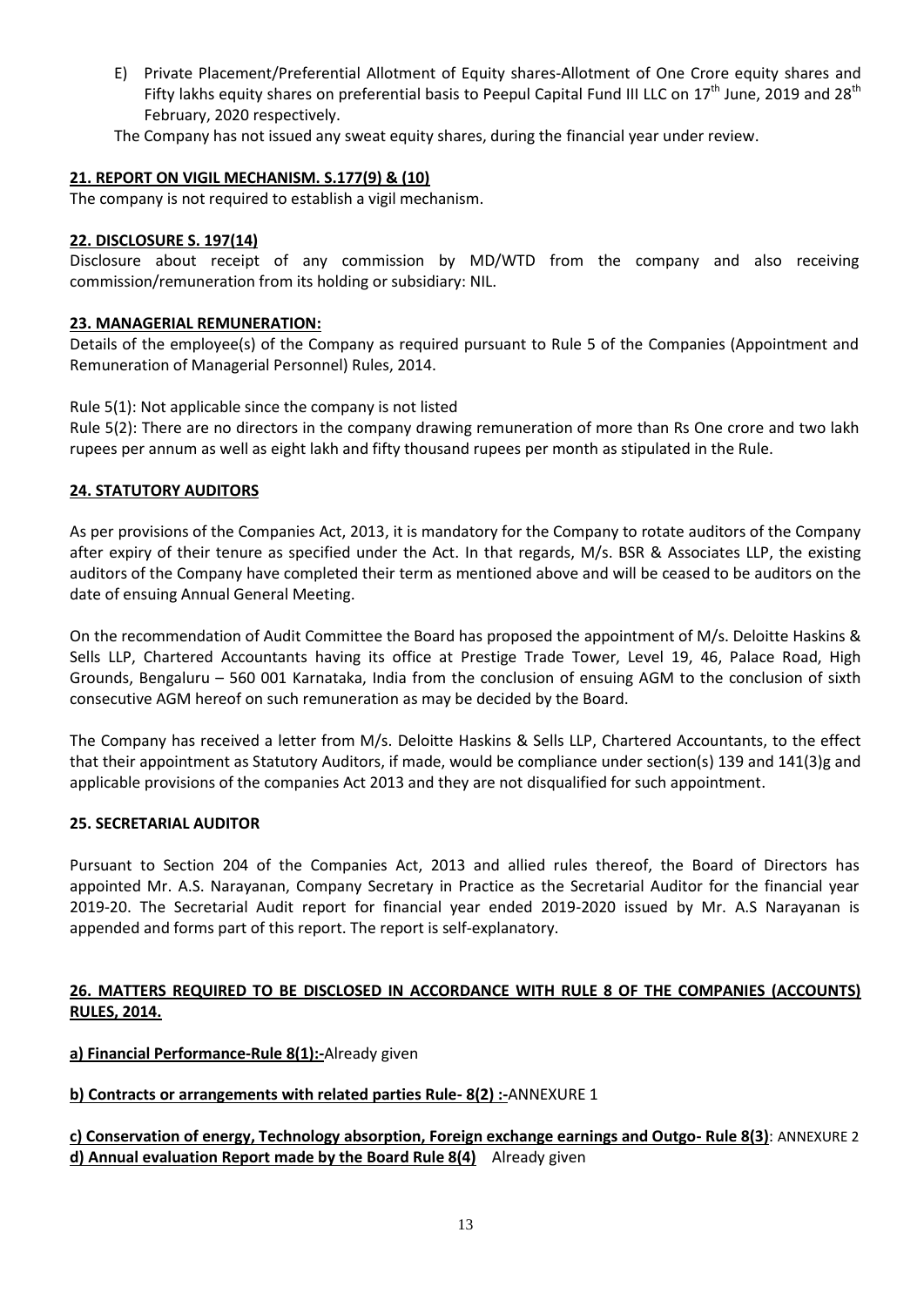# **Rule 8(5) (i) the financial summary or highlights ;**Already given

**(ii) the change in the nature of business, if any;** There is no change in the nature of the company's business during the financial year under review.

**(iii) the details of directors or key managerial personnel who were appointed or have resigned during the year**; There are no changes among the directors or key managerial personnel of the company other than those given below:

| <b>SI</b> | <b>Name of Directors/KMP</b> | <b>DIN</b>               | During year 2019-20        |            |
|-----------|------------------------------|--------------------------|----------------------------|------------|
| no        |                              |                          | Resignation<br>Appointment |            |
|           | Mr. Ravinder Kishen Raina    | 00336340                 | 08/05/2019                 | <b>NA</b>  |
| 2.        | Mr. Mithun Appaiah           | 08484331                 | 23/08/2019                 | <b>NA</b>  |
| 3.        | Mr. Arjun Ananth             | 01207540                 |                            | 17/10/2019 |
| 4.        | Mr. Vasudevan Namboothiri    | $\overline{\phantom{0}}$ |                            | 09/09/2019 |
| 5.        | Mr. Pradeepta Kumar Jena     | $\overline{\phantom{0}}$ | 10/12/2019                 |            |
| 6.        | Ms. Anjana Vijayan           |                          |                            | 25/09/2019 |

The Board of Directors of the Company has re-appointed Mr. Manoj Kumar P, Whole-time Director of the Company in its Board meeting held on 13.04.2020 for another period of 5 years. The consent of shareholders for the same would be sought in the ensuing Annual General Meeting of the Company.

Disqualifications of directors-NIL

# **(iiia) a statement regarding opinion of the Board with regards to integrity, expertise and experience (including proficiency) of the independent directors appointed during the year**

During the year under review, the Company has appointed Mr. Ravinder Kishen Raina as the Independent Director of the Company. Mr. Raina was the Senior Vice President of Nilgiris from 2009 to 2011. In the opinion of the Board, Mr. Raina is a person of integrity, possessing rich experience and expertise in the field of Food and beverages, FMCG etc.

**(iv) the names of companies which have become or ceased to be its subsidiaries, joint ventures or associate companies during the year**-The company has no subsidiaries/ joint ventures/ associates

# **(v)the details relating to deposits, covered under Chapter V of the Act,-**

- a) accepted during the year; NIL
- b) remained unpaid or unclaimed as at the end of the year; NIL
- c) whether there has been any default in repayment of deposits or payment of interest thereon during the year and if so, number of such cases and the total amount involved- NIL
	- (i) at the beginning of the year; NIL
	- (ii) maximum during the year; NOT APPLICABLE
	- (iii) at the end of the year; NOT APPLICABLE

# **(vi) the details of deposits which are not in compliance with the requirements of Chapter V of the Act;** NIL

**(vii) the details of significant and material orders passed by the regulators or courts or tribunals impacting the going concern status and company's operations in future;** There are no significant orders by Regulators impacting the going concern status of the company and company's operations in future.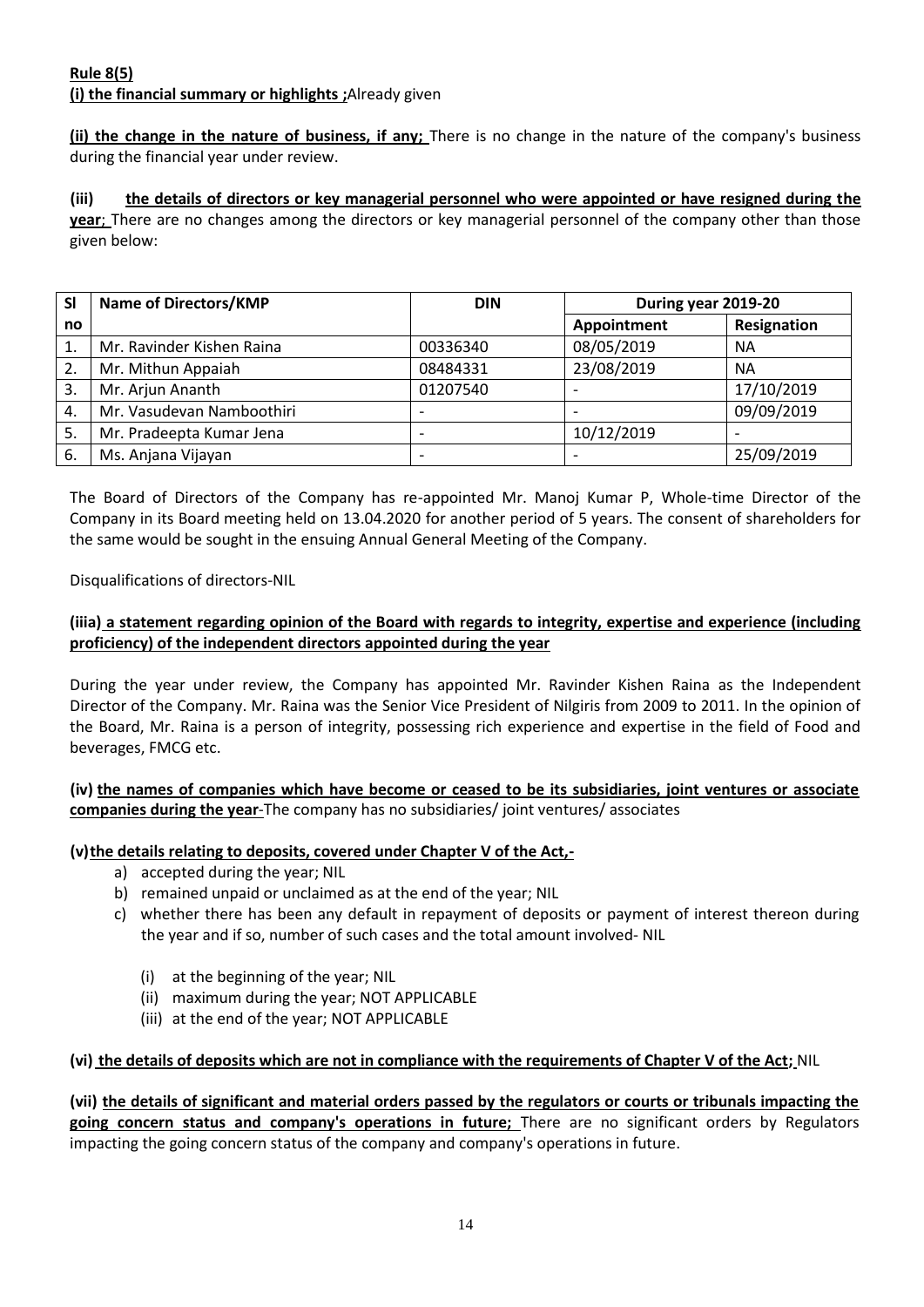**viii) Details in respect of adequacy of internal controls with reference to the financial statements**: The Company has adequate internal financial controls such as defining authority to authorize financial transactions, Internal Audit and monthly review of financial statement mechanism in vogue. The internal control system is designed to ensure that all the financial and other records are reliable for preparing financial statements and for maintaining accountability of the assets. Further the company is not a listed company hence reporting on this clause does not arise.

# **ix) the Company is not required to maintain cost records as specified by the Central Government under subsection (1) of Section 148 of the Companies Act,2013**

# **27. DISCLOSURES ABOUT CSR POLICY. Rule 9**

Provisions of Section 135 of the Companies Act, 2013 pertaining to formulation of CSR policy is not applicable to the company.

# **28. DISCLOSURE UNDER THE SEXUAL HARASSMENT OF WOMEN AT WORKPLACE (PROVISION, PROHIBITION AND REDRESSAL) ACT, 2013.**

The Company has in place an Anti-Sexual Harassment Policy in line with the requirements of The Sexual Harassment of Women at the Workplace (Prevention, Prohibition & Redressal) Act, 2013. Internal Complaints Committee (ICC) has been set up to redress complaints received regarding sexual harassment. All employees (permanent, contractual, temporary, trainees) are covered under this policy. The following is a summary of sexual harassment complaints received and disposed off during the year.

 $\cdot$  No of complaints received  $\cdot$  : 0

 $\cdot$  No of complaints disposed off : 0

# **29. COMPLIANCE WITH SECRETARIAL STANDARDS**

The Company has complied with the applicable Secretarial Standards to facilitate good corporate governance. Based on the recommendation of Secretarial Auditor, the company will strive to improve its secretarial compliance practices in the year ahead.

# **30. ACKNOWLEDGEMENTS**

Your Directors place on record their sincere thanks to bankers, business associates, consultants, and various Government Authorities for their continued support extended to your Companies activities during the year under review. Your Directors also acknowledges gratefully the shareholders for their support and confidence reposed on your Company.

# **By order of the Board of Directors**

**Sd/- Sd/- P. Manoj Kumar Mithun Appaiah** Whole-time Director **Director Director Director Director Director Director Director Director Director Director Director Director Director Director Director Director Director Director Dir** DIN: [03527923](http://www.mca.gov.in/mcafoportal/companyLLPMasterData.do) DIN: [08484331](http://www.mca.gov.in/mcafoportal/companyLLPMasterData.do)

Date: 28/10/2020 Place:Kochi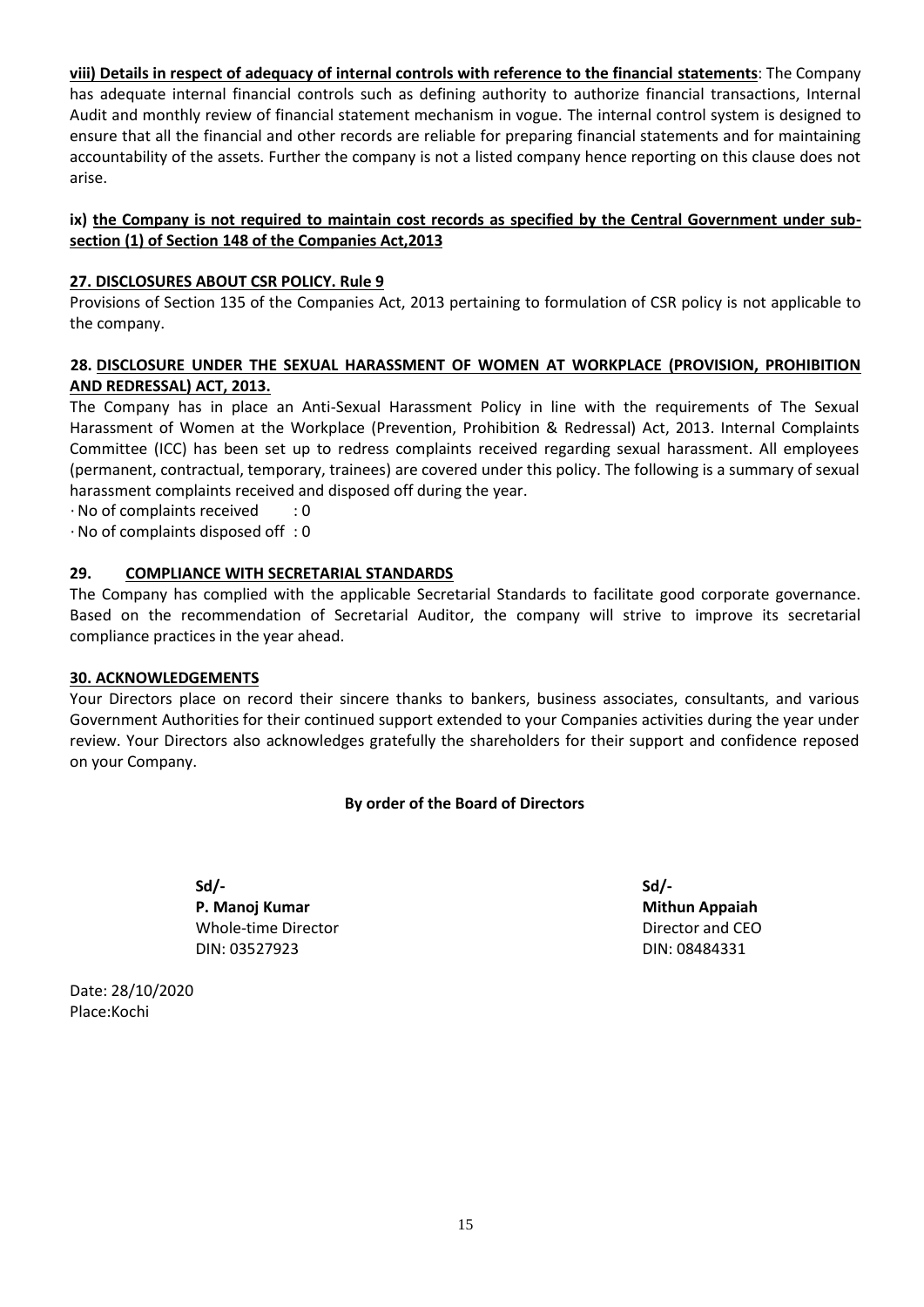# Annexure -1

# **Form AOC – 2**

(Pursuant to clause (h) of sub-section (3) of section 134 of the Act and Rule 8(2) of the Companies (Accounts) Rules, 2014)

**Form for disclosure of particulars of contracts/arrangements entered into by the company with related parties referred to in sub-section (1) of section 188 of the Companies Act, 2013 including certain arm's length transactions under third proviso thereto.**

# **1. Details of contracts or arrangements or transactions not at arm's length basis**

| (a) | Name(s) of the related party and nature of<br>relationship                                    | <b>NIL</b> |
|-----|-----------------------------------------------------------------------------------------------|------------|
| (b) | Nature of contracts / arrangements / transactions                                             | <b>NIL</b> |
| (c) | Duration of the contracts / arrangements/transactions                                         | <b>NIL</b> |
| (d) | Salient terms of the contracts or arrangements or transactions including the value, if<br>any | <b>NIL</b> |
| (e) | Justification for entering into such contracts or arrangements or transactions                | <b>NIL</b> |
| (f) | date(s) of approval by the Board                                                              | <b>NIL</b> |
| (g) | Amount paid as advances, if any                                                               | <b>NIL</b> |
| (h) | Date on which the special resolution was passed in general meeting as required under          |            |
|     | first proviso to section 188                                                                  | NIL        |

# **2. Details of Contracts or arrangements or transactions at arm's length basis:**

| Name(s) of the related<br>party and nature of<br>relationship                            | arrangements /<br>transactions | Nature of contracts Salient terms of the contracts or<br>arrangements or transactions<br>including the value, if any | date(s) of<br>approval by<br>the Board | Volume of<br><b>Transactions</b> | <b>Outstanding balance</b><br>(Receivables/(payable)<br>s)) as on 31.03.2020 |
|------------------------------------------------------------------------------------------|--------------------------------|----------------------------------------------------------------------------------------------------------------------|----------------------------------------|----------------------------------|------------------------------------------------------------------------------|
| <b>Oriental Cuisines PVT</b><br>LTD.<br>(Entity controlled by<br>Peepul Capital III LLC) | Normal Course of<br>business   | Revenue from operations                                                                                              | 23.08.2019                             |                                  | 57,62,840/-                                                                  |
| Peepul Capital<br><b>Investment Advisors</b><br><b>Private Limited</b>                   | Normal Course of<br>business   | Expense reimbursement                                                                                                | 28.10.2020                             | $5,29,830/-$                     | 1,32,114/                                                                    |

# **By order of the Board of Directors**

**Sd/- Sd/- P. Manoj Kumar Mithun Appaiah** Whole-time Director **Director Director Director Director** and CEO DIN: [03527923](http://www.mca.gov.in/mcafoportal/companyLLPMasterData.do) DIN: [08484331](http://www.mca.gov.in/mcafoportal/companyLLPMasterData.do)

Date: 28/10/2020 Place:Kochi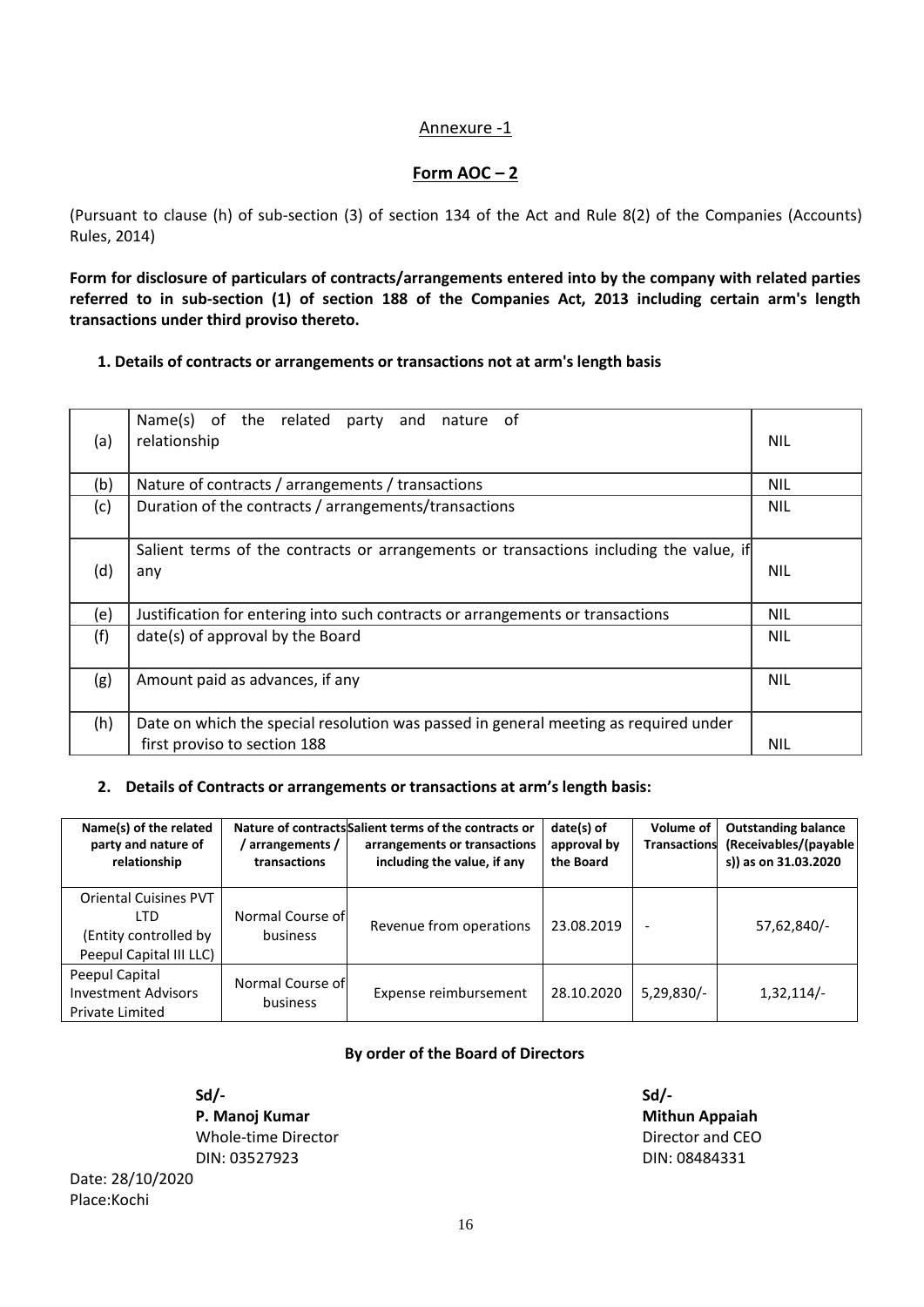# **Annexure -2**

|              | <b>Conservation of energy</b>                          |                                                                                                                                                                                                                                                                                                                              |
|--------------|--------------------------------------------------------|------------------------------------------------------------------------------------------------------------------------------------------------------------------------------------------------------------------------------------------------------------------------------------------------------------------------------|
| Ť            | the steps taken or impact on reservation<br>of energy; | The operations of the Company are not very power<br>intensive. Nevertheless, the Company continues its<br>efforts to conserve energy wherever practicable by<br>improving efficient use of Power- less power cost,<br>increased productivity - Utilized the maximum capacity<br>of the machines- Maximum output with minimum |
|              |                                                        | energy input.                                                                                                                                                                                                                                                                                                                |
| ii           | the steps taken by the company for                     | Nil                                                                                                                                                                                                                                                                                                                          |
|              | utilizing alternate sources of energy;                 |                                                                                                                                                                                                                                                                                                                              |
| iii          | the capital investment on energy                       | Nil                                                                                                                                                                                                                                                                                                                          |
|              | conservation equipment                                 |                                                                                                                                                                                                                                                                                                                              |
| B            | <b>Technology absorption-</b>                          |                                                                                                                                                                                                                                                                                                                              |
| i            | the efforts made towards technology                    | The company has not availed any foreign technology                                                                                                                                                                                                                                                                           |
|              | absorption;                                            | during the period.                                                                                                                                                                                                                                                                                                           |
| ii.          | the benefits derived like product                      | <b>NIL</b>                                                                                                                                                                                                                                                                                                                   |
|              | improvement, cost reduction, product                   |                                                                                                                                                                                                                                                                                                                              |
|              | development or import substitution;                    |                                                                                                                                                                                                                                                                                                                              |
| iii          | in case of imported technology (imported               | <b>NA</b>                                                                                                                                                                                                                                                                                                                    |
|              | during the last three years reckoned from              |                                                                                                                                                                                                                                                                                                                              |
|              | the beginning of the financial year)-                  |                                                                                                                                                                                                                                                                                                                              |
|              | (a) the details of technology imported;                | <b>NA</b>                                                                                                                                                                                                                                                                                                                    |
|              | (b) the year of import;                                | <b>NA</b>                                                                                                                                                                                                                                                                                                                    |
|              | (c) whether the technology been fully<br>absorbed;     | <b>NA</b>                                                                                                                                                                                                                                                                                                                    |
|              | (d) if not fully absorbed, areas where                 | <b>NA</b>                                                                                                                                                                                                                                                                                                                    |
|              | absorption has not taken place, and the                |                                                                                                                                                                                                                                                                                                                              |
|              | reasons thereof; and                                   |                                                                                                                                                                                                                                                                                                                              |
| iv           | the expenditure incurred on Research                   | Rs. Nil                                                                                                                                                                                                                                                                                                                      |
|              | and Development.                                       |                                                                                                                                                                                                                                                                                                                              |
| $\mathsf{C}$ | Foreign exchange earnings and Outgo-                   |                                                                                                                                                                                                                                                                                                                              |
|              | The Foreign Exchange earned in terms                   | <b>Foreign Exchange Earnings:</b>                                                                                                                                                                                                                                                                                            |
|              | of actual inflows during the year and the              | 1. FOB value of exports: Rs. 8,50,45,980.00 (FOB)                                                                                                                                                                                                                                                                            |
|              | Foreign Exchange outgo during the year in              | 2. Foreign Exchange Outgo: Rs 4,01,31,507.00 (CIF)                                                                                                                                                                                                                                                                           |
|              | terms of actual outflows                               |                                                                                                                                                                                                                                                                                                                              |

**By order of the Board of Directors**

**Sd/- Sd/- P. Manoj Kumar Mithun Appaiah** Whole-time Director and CEO<br>
DIN: 03527923 DIN: 03527923 DIN[: 03527923](http://www.mca.gov.in/mcafoportal/companyLLPMasterData.do)

Date : 28/10/2020 Place:Kochi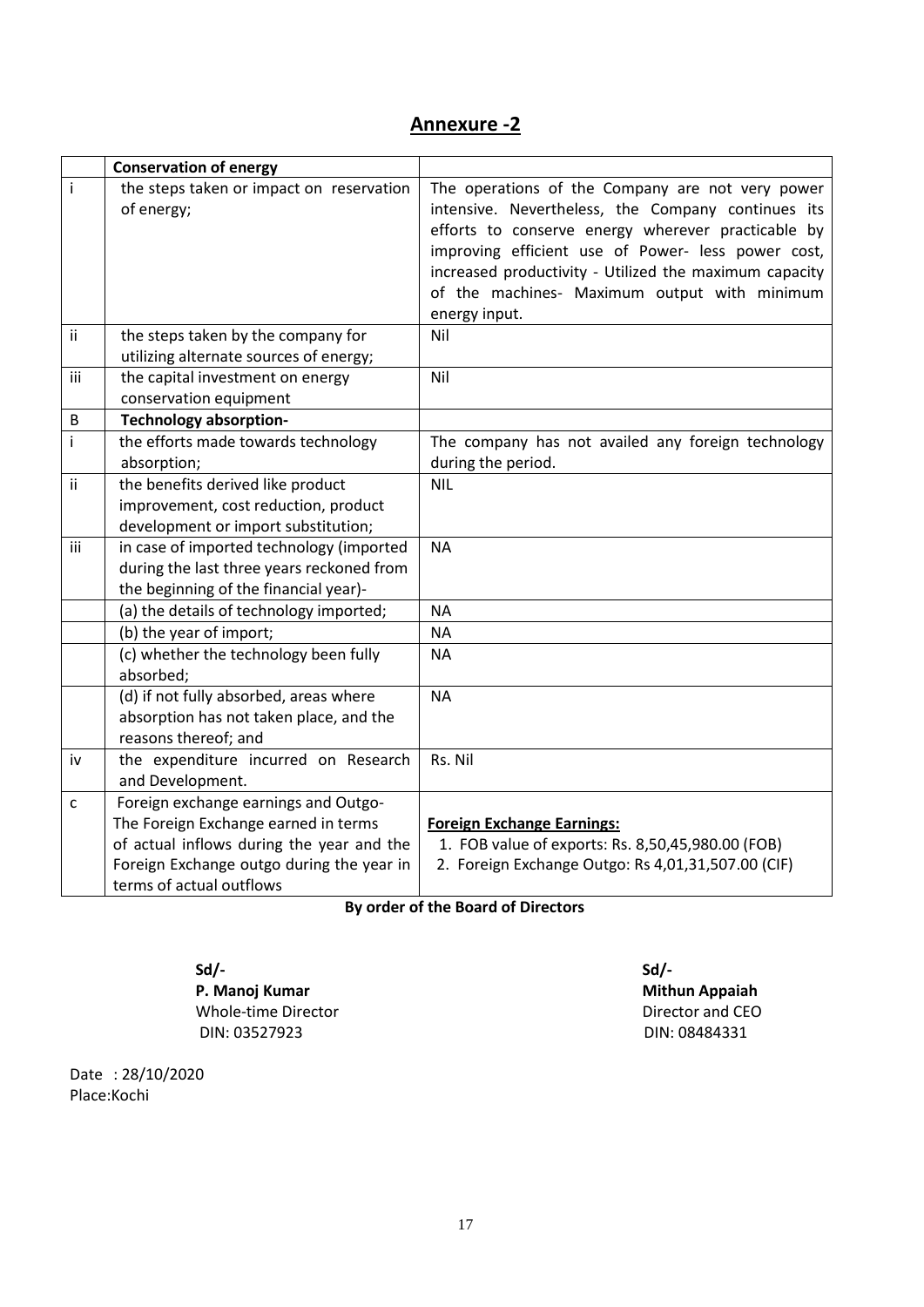# **Annexure to Directors' Report for the year ended March 31, 2020**

The Members Innovative Foods Limited Kochi

My Secretarial Audit Report of even date is to be read along with this letter.

- 1. Maintenance of secretarial records is the responsibility of the management of the company. My responsibility is to express an opinion on these secretarial records based on my audit.
- 2. I have followed the audit practices and processes as were appropriate to obtain reasonable assurance about the correctness of the contents of the Secretarial records. The verification was done on test basis to ensure that correct facts are reflected in secretarial records. I believe that the processes and practices, I followed provide a reasonable basis for my opinion.
- 3. I have not verified the correctness and appropriateness of financial records and Books of Accounts of the company.
- 4. Wherever required, I have obtained the Management representation about the compliance of laws, rules and regulations and happening of events, etc.
- 5. The compliance of the provisions of Corporate and other applicable laws, rules, regulations, standards is the responsibility of management. My examination was limited to the verification of procedures on test basis.
- 6. The Secretarial Audit Report is neither an assurance as to the future viability of the company nor of the efficacy or effectiveness with which the management has conducted the affairs of the company.

Sd/- **A .S. Narayanan** Company Secretary in Practice Membership No: A6972C.P NO: 8147 UDIN: A006972B001123593

Place: Aluva Date: 31.10.2020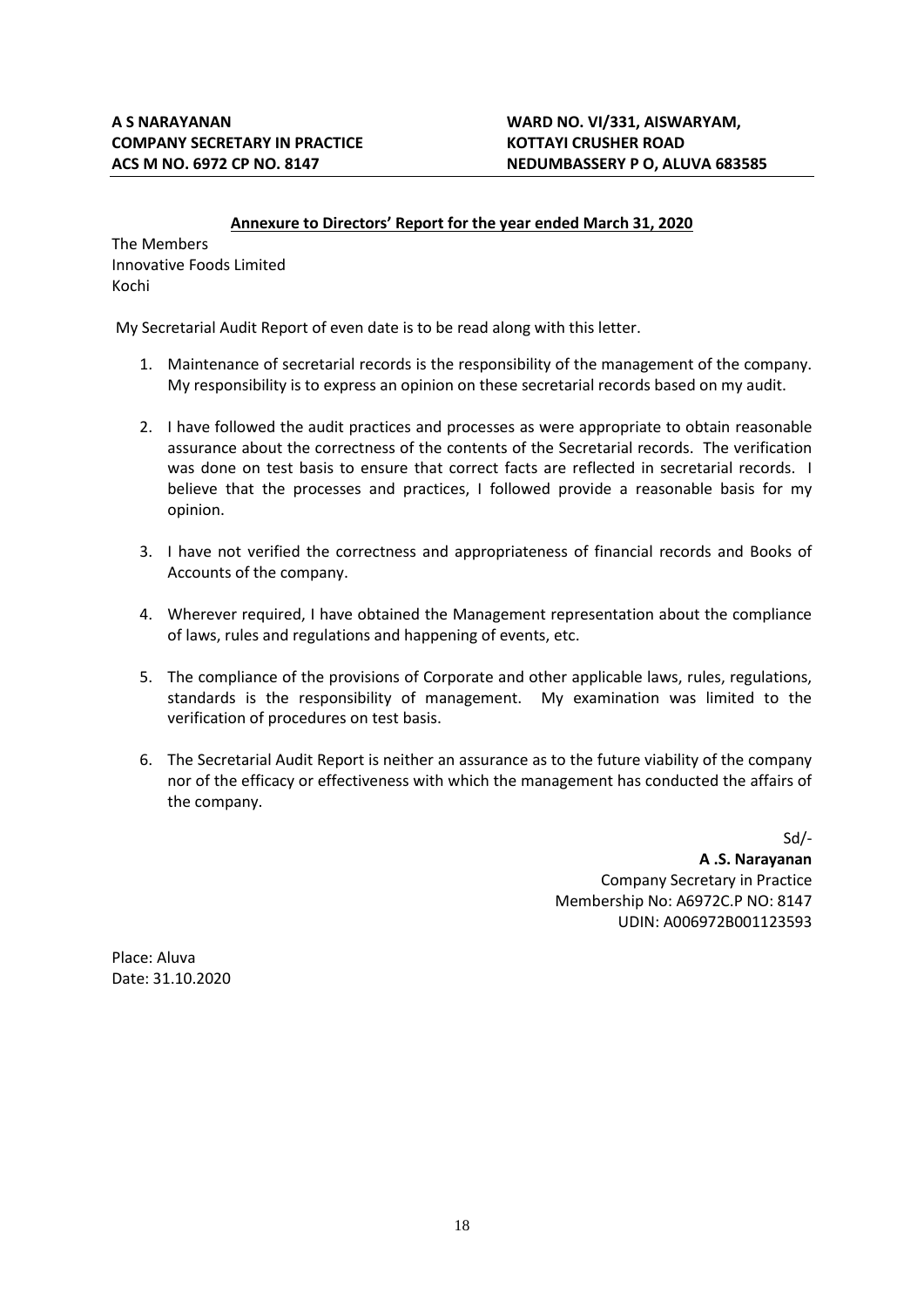# **FORM NO. MR -3 SECRETARIAL AUDIT REPORT FOR THE FINANCIAL YEAR ENDED ON 31 MARCH 2020**

[Pursuant to section 204(1) of the Companies Act, 2013 and rule No.9 of the Companies (Appointment and Remuneration of Managerial Personnel) Rules 2014]

To The Members Innovative Foods Limited Kochi

I have conducted the secretarial audit of the compliance of applicable statutory provisions and the adherence to good corporate practices by Innovative Foods Limited (CIN: U51909KL1989PLC005465) (hereinafter called the company). Secretarial Audit was conducted for the financial year ended on 31.03.2020 in a manner that provided me a reasonable basis for evaluating the corporate conducts/statutory compliances and expressing my opinion thereon.

Based on my verification of the Company's books, papers, minute books, forms and returns filed and other records maintained by the company and also the information provided by the Company, its officers, agents and authorized representatives during the conduct of secretarial audit, I hereby report that in my opinion, the company has, during the audit period covering the financial year ended on 31.03.2020, complied with the statutory provisions listed hereunder and also that the Company has proper Board-processes and compliance-mechanism in place to the extent, in the manner and subject to the reporting made hereinafter:

I have examined the books, papers, minute books, forms and returns filed and other records maintained by the Company for the financial year ended on 31st March, 2020, according to the provisions of:

- i. The Companies Act, 1956 and the rules made there under to the extent applicable;
- ii. The Companies Act, 2013 (the Act) and the rules made thereunder;
- iii. The Securities Contracts (Regulation) Act, 1956 ('SCRA') and the rules made there under; Not applicable
- iv. The Depositories Act, 1996 and the Regulations and Bye-laws framed there under;
- v. Foreign Exchange Management Act 1999 and the rules and regulations made there under to the extent of Foreign Direct Investment, Overseas Direct Investment and External Commercial Borrowings;
- vi. The following Regulations and Guidelines prescribed under the Securities and Exchange Board of India Act, 1992 ('SEBI Act'):Not applicable as this is an unlisted company;
	- a. The Securities and Exchange Board of India (Substantial Acquisition of Shares and Takeovers) Regulations, 2011;
	- b. The Securities and Exchange Board of India (Prohibition of Insider Trading) Regulations, 1992;
	- c. The Securities and Exchange Board of India (Issue of Capital and Disclosure Requirements) Regulations, 2009;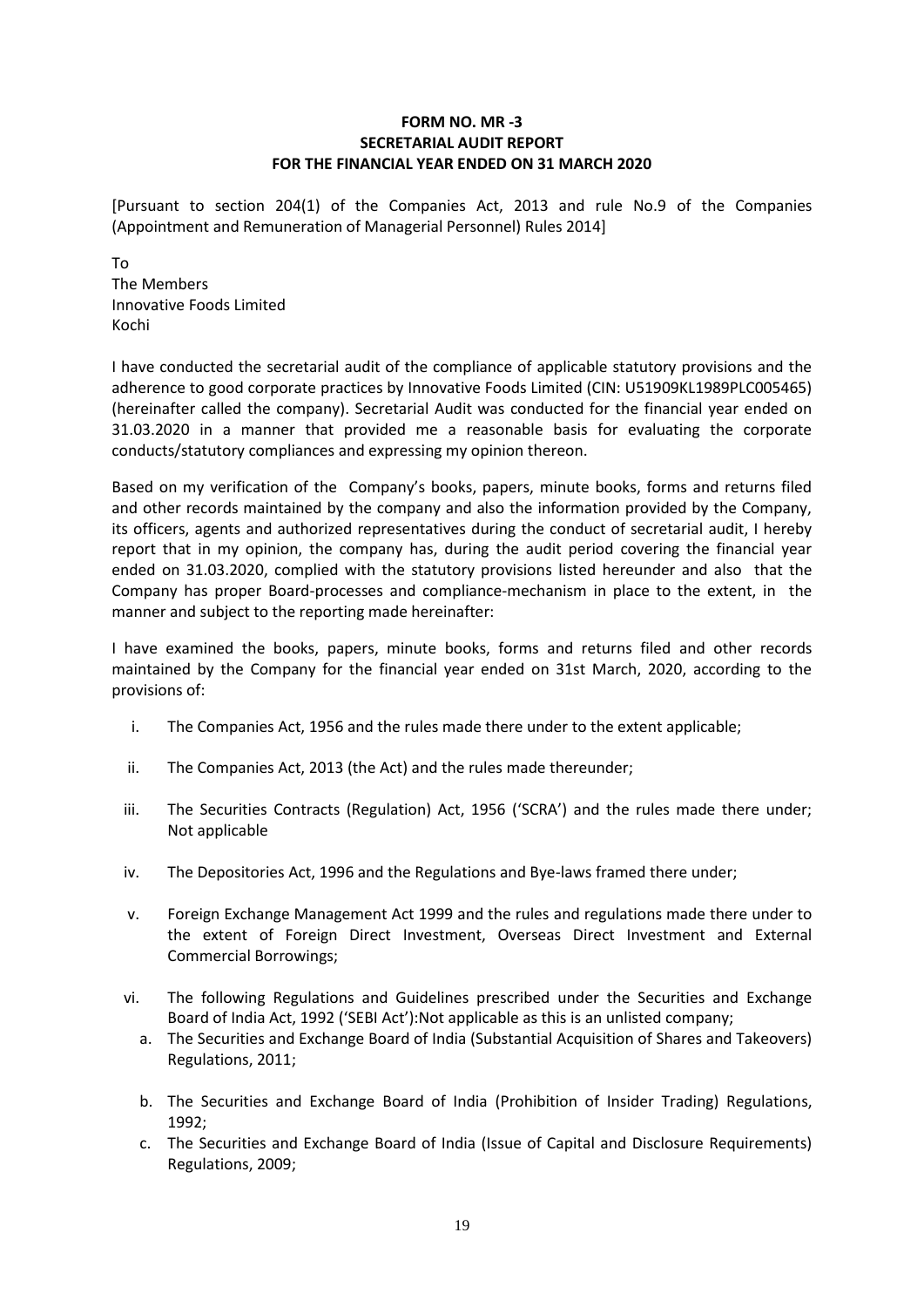- d. The Securities and Exchange Board of India (Employee Stock Option Scheme and Employee Stock Purchase Scheme)Guidelines, 1999;
- e. The Securities and Exchange Board of India (Issue and Listing of Debt Securities) Regulations, 2008;
- f. The Securities and Exchange Board of India (Registrars to an Issue and Share Transfer Agents) Regulations, 1993 regarding the Companies Act and dealing with client;
- g. The Securities and Exchange Board of India (Delisting of Equity Shares) Regulations, 2009; and;
- h. The Securities and Exchange Board of India (Buyback of Securities) Regulations, 1998.
- vii. The following laws, regulations, directions, orders are applicable specifically to the company:-
	- 1. Environmental Protection Act, 1986
	- 2. Food Safety and Standards Act 2006
	- 3. Sale of Goods Act, 1930
	- 4. The Factories Act, 1948

I have also examined compliance with the applicable clauses of the following:

# Secretarial Standards

The company has generally complied with Secretarial Standards 1 & 2 (pertaining to conduct of Meetings of Board, its Committees and General Meetings), during the period under review though in a number of areas, there is scope for improvement in compliance.

During the period under review the Company has complied with the provisions of the Act, Rules, Regulations, Guidelines, Standards, etc. mentioned above subject to the following observations:

- 1. The company did not have proper audit committee, remuneration committee and stakeholder relationship committee from 01/04/2019 to 08/05/2019.
- 2. The company did not have Whole-time Company Secretary (Key Managerial Personnel) during the period from 26/09/2019 to 31/03/2020. Even now, there is no full time Company Secretary.
- 3. The entries in the statutory register need to be updated and maintained in proper form.

# **I further report that**

The Board of Directors of the Company is constituted with proper balance of Executive Directors, Non-Executive Directors and Independent Directors.

The Board is yet to decide on the directors liable to retire by rotation as required under Section 152(6) of the Act. The number of retiring and non-retiring directors is not in accordance with the provisions of clauses (a) and (c) of sub-section 6 of section 152 of the Act. At the extra ordinary general meeting held on  $16<sup>th</sup>$  March 2017, the Company has inserted an article inter-alia stating that the directors nominated by the promoters will not be liable to retire by rotation and as a result the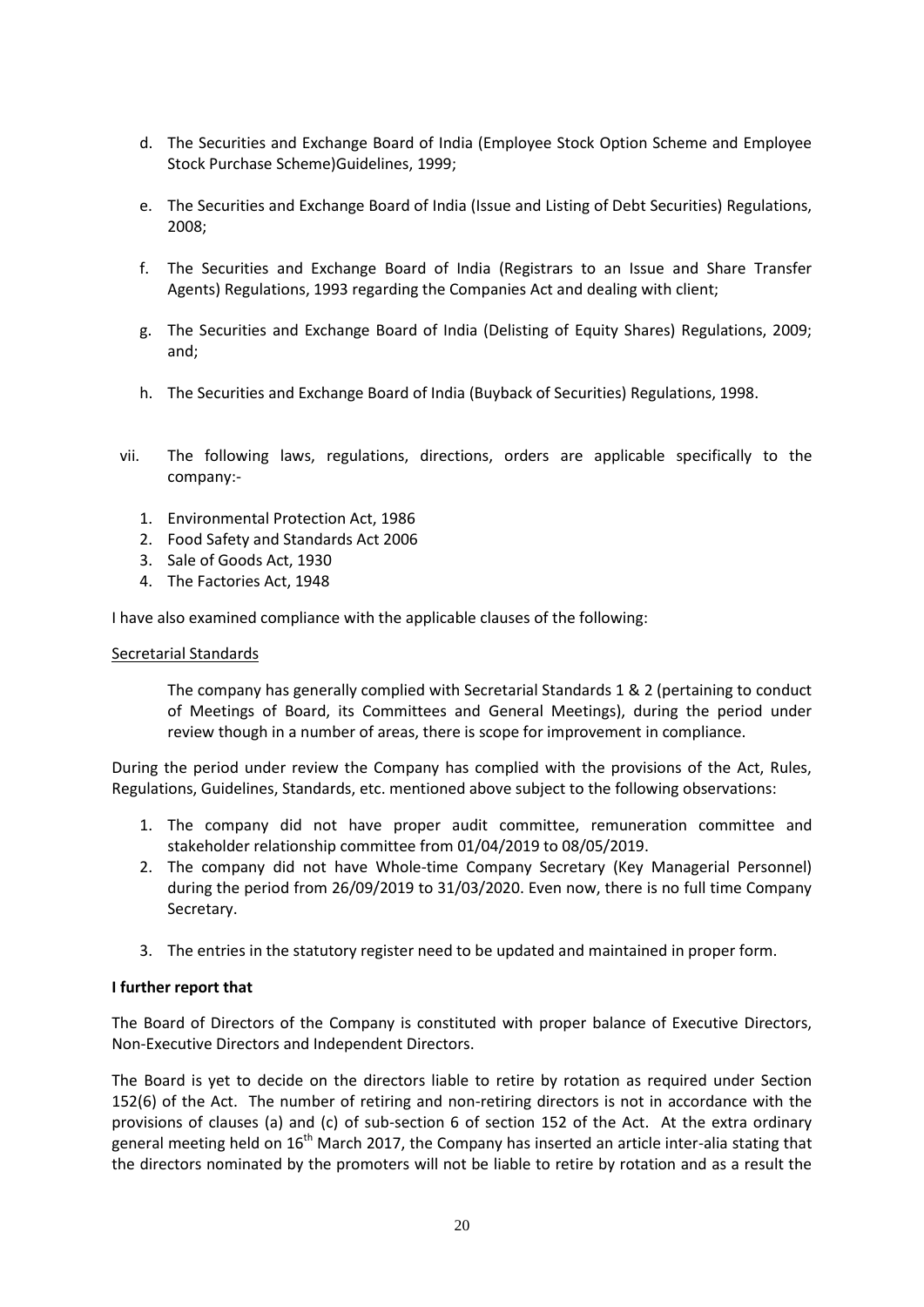Company will not be able to comply with the relevant provisions with regard to the determination of directors liable to retire by rotation.

Adequate notice and detailed notes on agenda were not seen given to all directors in respect of certain Board meetings. It is gathered that a system however exists for seeking and obtaining further information and clarifications on the agenda items before the meeting and for meaningful participation at the meeting.

Majority decision is carried through and recorded as part of the minutes. I understand that there were no dissenting views for being captured in the minutes.

**I further report that** there are adequate systems and processes in the company commensurate with the size and operations of the company to monitor and ensure compliance with applicable laws, rules, regulations and guidelines.

I further report that during the period covered under the Audit, the company has made the following specific actions having a major bearing on the company's affairs in pursuance of the above referred laws, rules, regulations, guidelines, referred to above.

- a. At the meeting held on 23/08/2019, the Board of Directors appointed Mr. Mithun Appaiah, CEO, as an additional director of the company with effect from 23/08/2019 and his appointment was regularized at the Annual General Meeting held on 24/09/2019 and that his period of office shall be liable for determination of directors by rotation.
- b. At the meeting held on 10/12/2019, the Board of Directors appointed Mr.Pradeepta Kumar Jena, as CFO of the company.
- c. The Company had allotted 1,00,00,000equity shares of Rs.10/- each aggregating to Rs.10,00,00,000/-(Rupees Ten crores only) to the existing promoters M/s Peepul Capital Fund III LLC, St.Louis Business Center, Mauritius, on 17/06/2019.
- d. The Company further allotted 50,00,000equity shares of Rs.10/- each aggregating to Rs.5,00,00,000/-(Rupees Five crores only) to the existing promoters M/s Peepul Capital Fund III LLC, St.Louis Business Center, Mauritiuson 28/02/2020. Both the allotments were made on a preferential basis, based on special resolution approved by the members at the Extra Ordinary General Meeting held on 13/06/2019 under Sections 39,42 read with Section 62 of the Companies Act, 2013 and the Companies(Prospectus and Allotment of Securities)Rules,2014.

 Sd/- **A. S. Narayanan** Company Secretary in Practice M.No. A6972 C.P No.8147 UDIN : A006972B001123593

Place: Aluva Date: 31.10.2020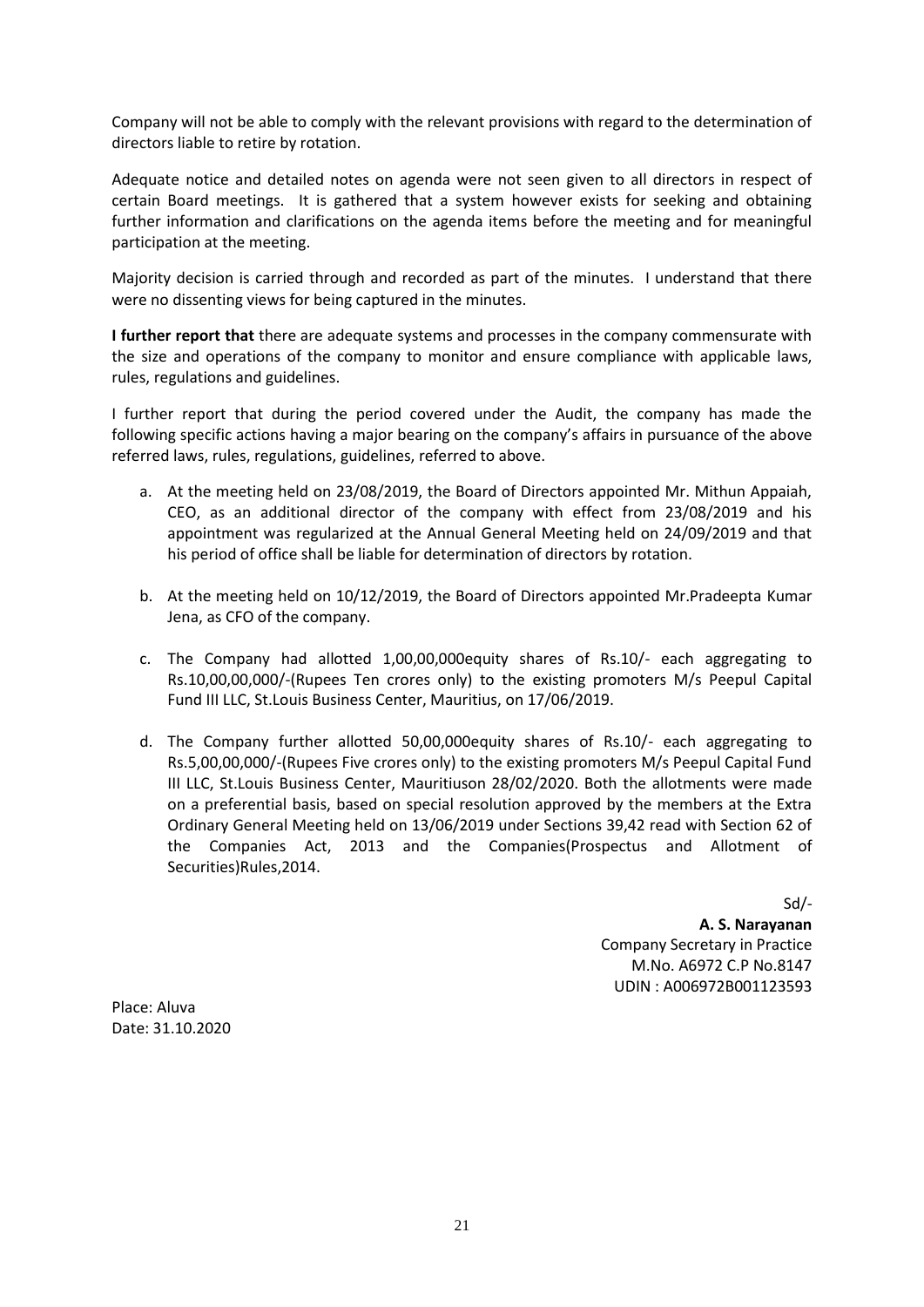#### **INDEPENDENT AUDITORS' REPORT**

# **To the Members of Innovative Foods Limited Report on the Audit of the Financial Statements**

# **Opinion**

We have audited the financial statements of Innovative Foods Limited ("the Company"), which comprise the balance sheet as at 31 March 2020, the statement of profit and loss and statement of cash flows for the year then ended, and notes to the financial statements, including a summary of the significant accounting policies and other explanatory information.

In our opinion and to the best of our information and according to the explanations given to us, the aforesaid financial statements give the information required by the Companies Act, 2013 ("Act") in the manner so required and give a true and fair view in conformity with the accounting principles generally accepted in India, of the state of affairs of the Company as at 31 March 2020, and loss and its cash flows for the year ended on that date.

#### **Basis for Opinion**

We conducted our audit in accordance with the Standards on Auditing (SAs) specified under section 143(10) of the Act. Our responsibilities under those SAs are further described in the Auditor's Responsibilities for the Audit of the Financial Statements section of our report. We are independent of the Company in accordance with the Code of Ethics issued by the Institute of Chartered Accountants of India together with the ethical requirements that are relevant to our audit of the financial statements under the provisions of the Act and the Rules thereunder, and we have fulfilled our other ethical responsibilities in accordance with these requirements and the Code of Ethics. We believe that the audit evidence we have obtained is sufficient and appropriate to provide a basis for our opinion on the financial statements.

# **Material uncertainty relating to Going Concern**

As stated in Note 1.3 to the financial statements, the appropriateness of assumption of going concern is dependent upon realisation by management of business strategies and operating plans in an external environment impacted by COVID. These events and conditions indicate an existence of a material uncertainty that may cast significant doubt on the Company's ability to continue as a going concern.

Our opinion is not modified in respect of this matter.

# **Other Information**

The Company's management and Board of Directors are responsible for the other information. The other information comprises the information included in the Company's annual report but does not include the financial statements and our auditor's report thereon. The annual report is expected to be made available to us after the date of this auditor's report.

Our opinion on the financial statements does not cover the other information and we do not express any form of assurance conclusion thereon.

In connection with our audit of the financial statements, our responsibility is to read the other information and, in doing so, consider whether the other information is materially inconsistent with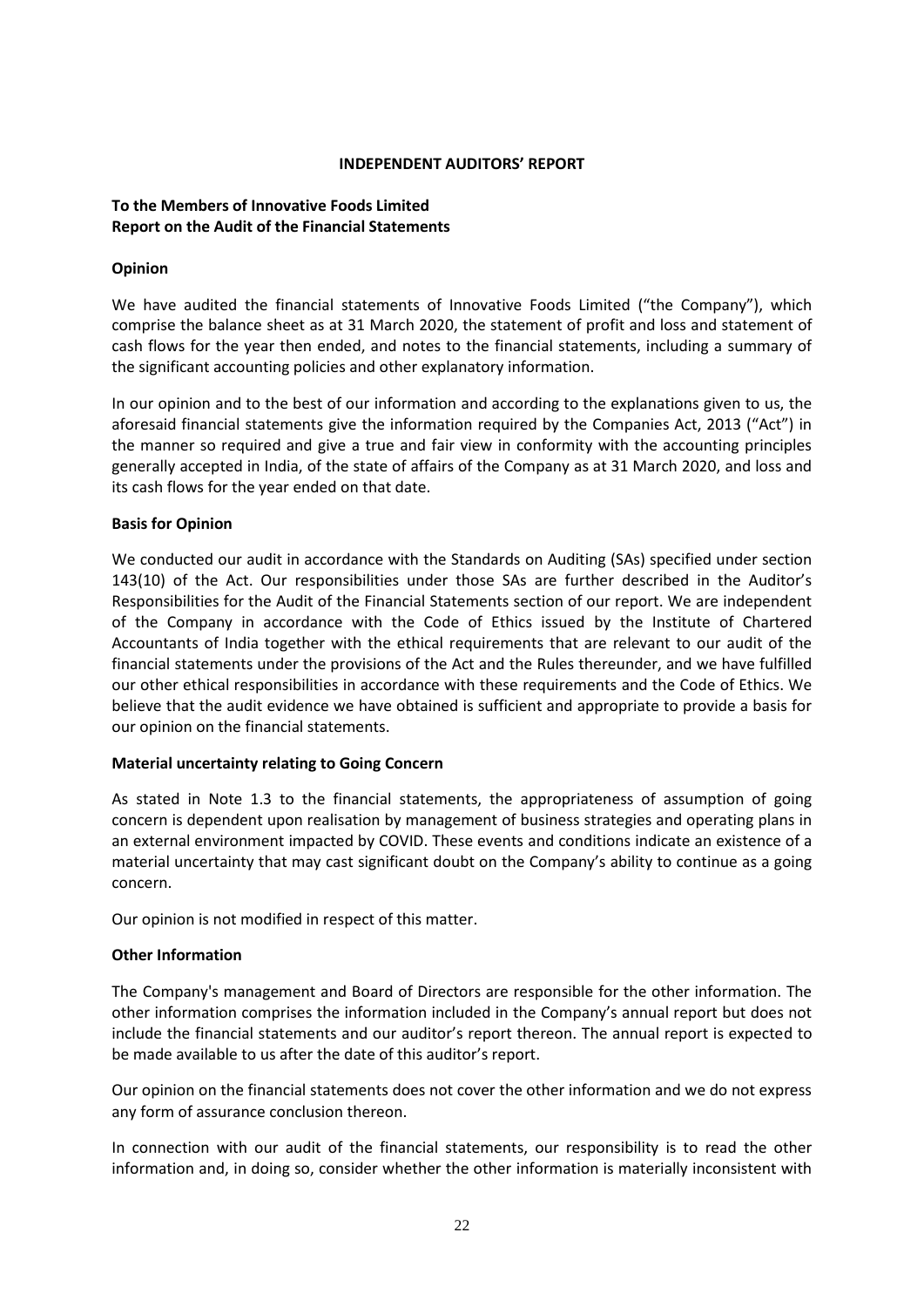the financial statements or our knowledge obtained in the audit or otherwise appears to be materially misstated. When we read the annual report, if we conclude that there is a material misstatement therein, we are required to communicate the matter to those charged with governance and take necessary actions as required under the applicable laws and regulations.

# **Management's and Board of Directors' Responsibility for the Financial Statements**

The Company's Management and Board of Directors are responsible for the matters stated in section 134(5) of the Act with respect to the preparation of these financial statements that give a true and fair view of the state of affairs, profit/loss and cash flows of the Company in accordance with the accounting principles generally accepted in India, including the Accounting Standards specified under section 133 of the Act. This responsibility also includes maintenance of adequate accounting records in accordance with the provisions of the Act, for safeguarding of the assets of the Company and for preventing and detecting frauds and other irregularities; selection and application of appropriate accounting policies; making judgments and estimates that are reasonable and prudent; and design, implementation and maintenance of adequate internal financial controls that were operating effectively for ensuring accuracy and completeness of the accounting records, relevant to the preparation and presentation of the financial statements that give a true and fair view and are free from material misstatement, whether due to fraud or error.

In preparing the financial statements, the Management and Board of Directors are responsible for assessing the Company's ability to continue as a going concern, disclosing, as applicable, matters related to going concern and using the going concern basis of accounting unless the Board of Directors either intends to liquidate the Company or to cease operations, or has no realistic alternative but to do so.

The Board of Directors is also responsible for overseeing the Company's financial reporting process.

# **Auditor's Responsibilities for the Audit of the Financial Statements**

Our objectives are to obtain reasonable assurance about whether the financial statements as a whole are free from material misstatement, whether due to fraud or error, and to issue an auditors' report that includes our opinion. Reasonable assurance is a high level of assurance, but is not a guarantee that an audit conducted in accordance with SAs will always detect a material misstatement when it exists. Misstatements can arise from fraud or error and are considered material if, individually or in the aggregate, they could reasonably be expected to influence the economic decisions of users taken on the basis of these financial statements.

# **As part of an audit in accordance with SAs, we exercise professional judgment and maintain professional skepticism throughout the audit. We also:**

- Identify and assess the risks of material misstatement of the financial statements, whether due to fraud or error, design and perform audit procedures responsive to those risks, and obtain audit evidence that is sufficient and appropriate to provide a basis for our opinion. The risk of not detecting a material misstatement resulting from fraud is higher than for one resulting from error, as fraud may involve collusion, forgery, intentional omissions, misrepresentations, or the override of internal control.
- Obtain an understanding of internal control relevant to the audit in order to design audit procedures that are appropriate in the circumstances. Under section 143(3)(i) of the Act, we are also responsible for expressing our opinion on whether the company has adequate internal financial controls with reference to financial statements in place and the operating effectiveness of such controls.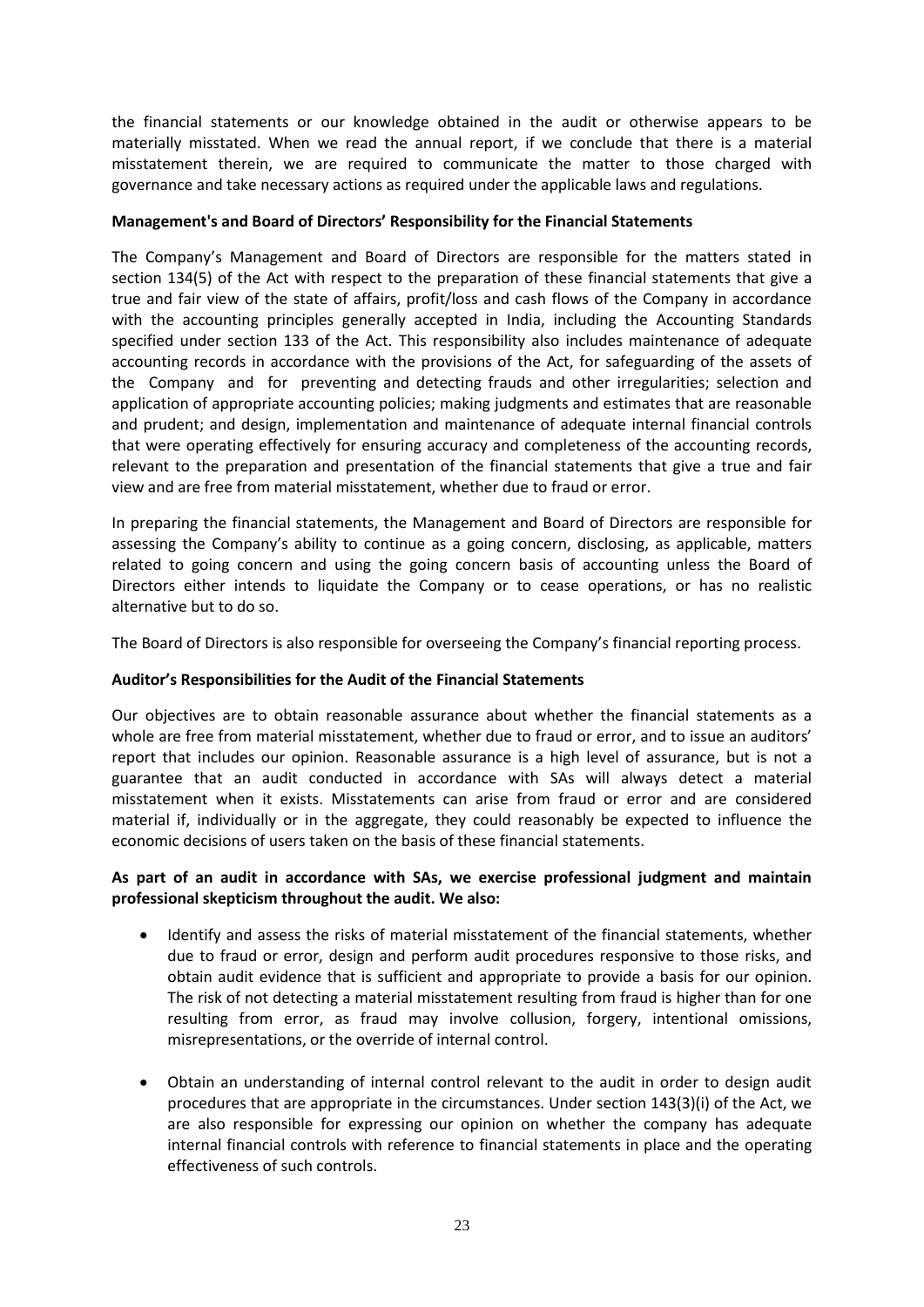- Evaluate the appropriateness of accounting policies used and the reasonableness of accounting estimates and related disclosures in the financial statements made by the Management and Board of Directors.
- Conclude on the appropriateness of the Management and Board of Directors use of the going concern basis of accounting and, based on the audit evidence obtained, whether a material uncertainty exists related to events or conditions that may cast significant doubt on the Company's ability to continue as a going concern. If we conclude that a material uncertainty exists, we are required to draw attention in our auditor's report to the related disclosures in the financial statements or, if such disclosures are inadequate, to modify our opinion. Our conclusions are based on the audit evidence obtained up to the date of our auditors' report. However, future events or conditions may cause the Company to cease to continue as a going concern.
- Evaluate the overall presentation, structure and content of the financial statements, including the disclosures, and whether the financial statements represent the underlying transactions and events in a manner that achieves fair presentation.

We communicate with those charged with governance regarding, among other matters, the planned scope and timing of the audit and significant audit findings, including any significant deficiencies in internal control that we identify during our audit.

We also provide those charged with governance with a statement that we have complied with relevant ethical requirements regarding independence, and to communicate with them all relationships and other matters that may reasonably be thought to bear on our independence, and where applicable, related safeguards.

# **Report on Other Legal and Regulatory Requirements**

- 1. As required by the Companies (Auditors' Report) Order, 2016 ("the Order") issued by the Central Government in terms of section 143 (11) of the Act, we give in the "Annexure A" a statement on the matters specified in paragraphs 3 and 4 of the Order, to the extent applicable.
- 2. (A) As required by Section 143(3) of the Act, we report that:
- a) We have sought and obtained all the information and explanations which to the best of our knowledge and belief were necessary for the purposes of our audit.
- b) In our opinion, proper books of account as required by law have been kept by the Company so far as it appears from our examination of those books.
- c) The balance sheet, the statement of profit and loss, and statement of cash flows dealt with by this Report are in agreement with the books of account.
- d) In our opinion, the aforesaid financial statements comply with the Accounting Standards specified under section 133 of the Act.
- e) On the basis of the written representations received from the directors as on 31 March 2020 taken on record by the Board of Directors, none of the directors is disqualified as on 31 March 2020 from being appointed as a director in terms of Section 164(2) of the Act.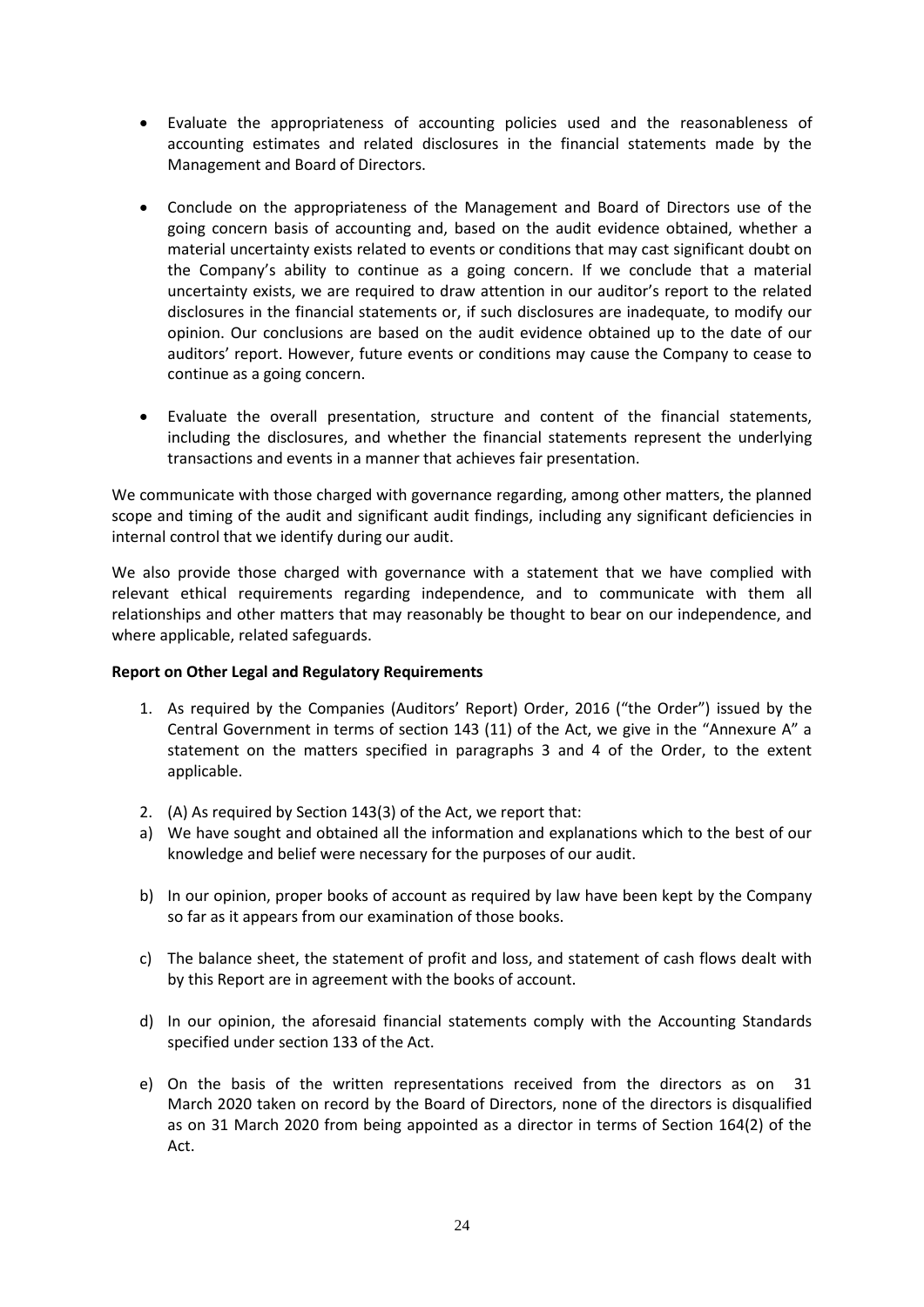f) With respect to the adequacy of the internal financial controls with reference to financial statements of the Company and the operating effectiveness of such controls, refer to our separate Report in "Annexure B".

(B) With respect to the other matters to be included in the Auditors' Report in accordance with Rule 11 of the Companies (Audit and Auditors) Rules, 2014, in our opinion and to the best of our information and according to the explanations given to us:

- i. The Company has disclosed the impact of pending litigations as at 31 March 2020 on its financial position in its financial statements - Refer Note 2.28 to the financial statements.
- ii. the Company did not have any long-term contracts including derivative contracts for which there were any material foreseeable losses - Refer Note 2.28 to the financial statements.
- iii. There were no amounts which were required to be transferred to the to the Investor Education and Protection Fund by the Company.
- iv. The disclosures regarding holdings as well as dealings in specified bank notes during the period from 8 November 2016 to 30 December 2016 have not been made in these financial statements since they do not pertain to the financial year ended 31 March 2020.
	- (C) With respect to the matter to be included in the Auditors' Report under section 197(16):

In our opinion and according to the information and explanation given to us, during the current year, the remuneration paid by the Company to its directors is in accordance with the provisions of Section 197 of the Act. The remuneration paid to any director is not in excess of the limit laid down under Section 197 of the Act. The Ministry of Corporate Affairs has not prescribed other details under Section 197(16) which are required to be commented upon by us.

# for **B S R & Associates LLP**

Chartered Accountants Firm registration number: 116231W/W-100024

# **Baby Paul**

Partner Membership number: 218255 Unique Document Identification Number: 20218255AAAABV6645

Kochi 28 October 2020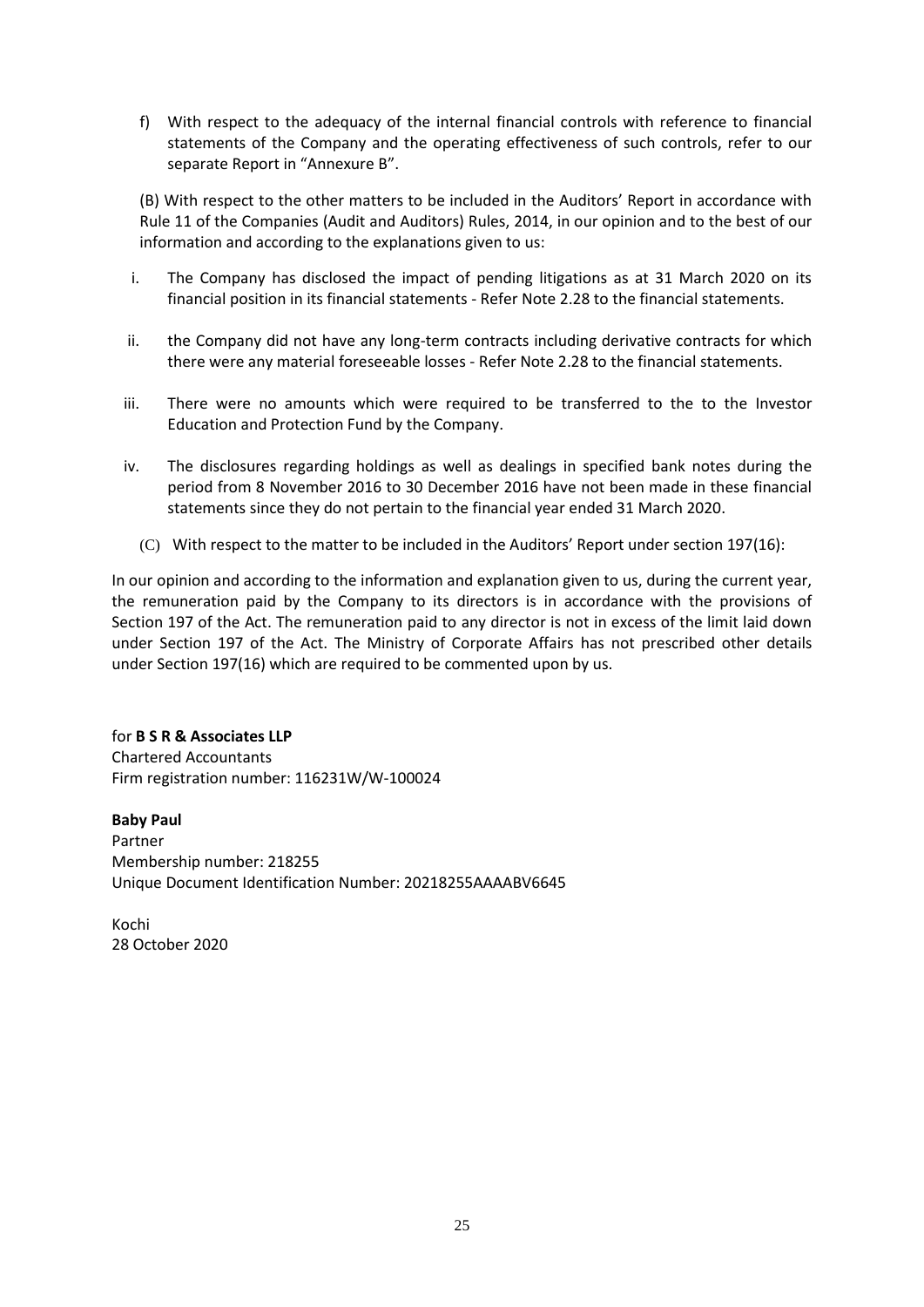#### **ANNEXURE A TO THE INDEPENDENT AUDITORS' REPORT**

The Annexure referred to in our Independent Auditor's Report to the members of the Company on the financial statements for the year ended 31 March 2020, we report that:

(i)

- (a) The Company has maintained proper records showing full particulars, including quantitative details and situation of fixed assets except for certain particulars including quantitative details for certain assets capitalised during the earlier years, which the management is in the process of updating.
- (b) The Company has a regular programme of physical verification of its fixed assets by which fixed assets are verified in a phased manner over a period of three years. In accordance with this programme, certain fixed assets were verified during the year and no material discrepancies were noticed on such verification. In opinion, this periodicity of physical verification is reasonable having regard to the size of the Company and the nature of its assets.
- (c) According to the information and explanations given to us and on the basis of our examination of the records of the Company, the title deeds of immovable properties are held in the name of the Company.
- (ii) The inventory, except stocks lying with third parties, has been physically verified by the management during the year. In our opinion, the frequency of such verification is reasonable. The discrepancies noticed on verification between the physical stock and the book records were not material. For stocks lying with third parties at the year end, written confirmations is obtained by the management.
- (iii) The Company has granted loan to a company covered in the register maintained under Section 189 of the Companies Act, 2013 ("the Act"). According to the information and explanations given to us, there are no loans granted to firms, limited liability partnership or other parties listed in the register maintained under Section 189.
	- (a) In our opinion and according to the information and explanations given to us, the terms and conditions on which the loan was granted to the company listed in the Register maintained under Section 189 of the Act are not prejudicial to the interest of the Company.
	- (b) According to the information and explanations given to us, in respect of the loan granted, the schedule of repayment of principal and payment of interest has not been stipulated. In the absence of the same we are unable to make specific comment on the regularity of repayment of principal and payment of interest.
	- (c) In the absence of the schedule of repayment of principal and payment of interest for the loan granted, we are also unable to comment if the loan is overdue.
- (iv) According to the information and explanations given to us, there are no loans, investments, guarantees and security given in respect of which provisions of section 185 and 186 of the Act are applicable. Accordingly, the provisions of clause 3(iv) of the Order are not applicable to the Company.
- (v) The Company has not accepted any deposits from the public within the meaning of the directives issued by the Reserve Bank of India, provisions of Section 73 to 76 of the Act,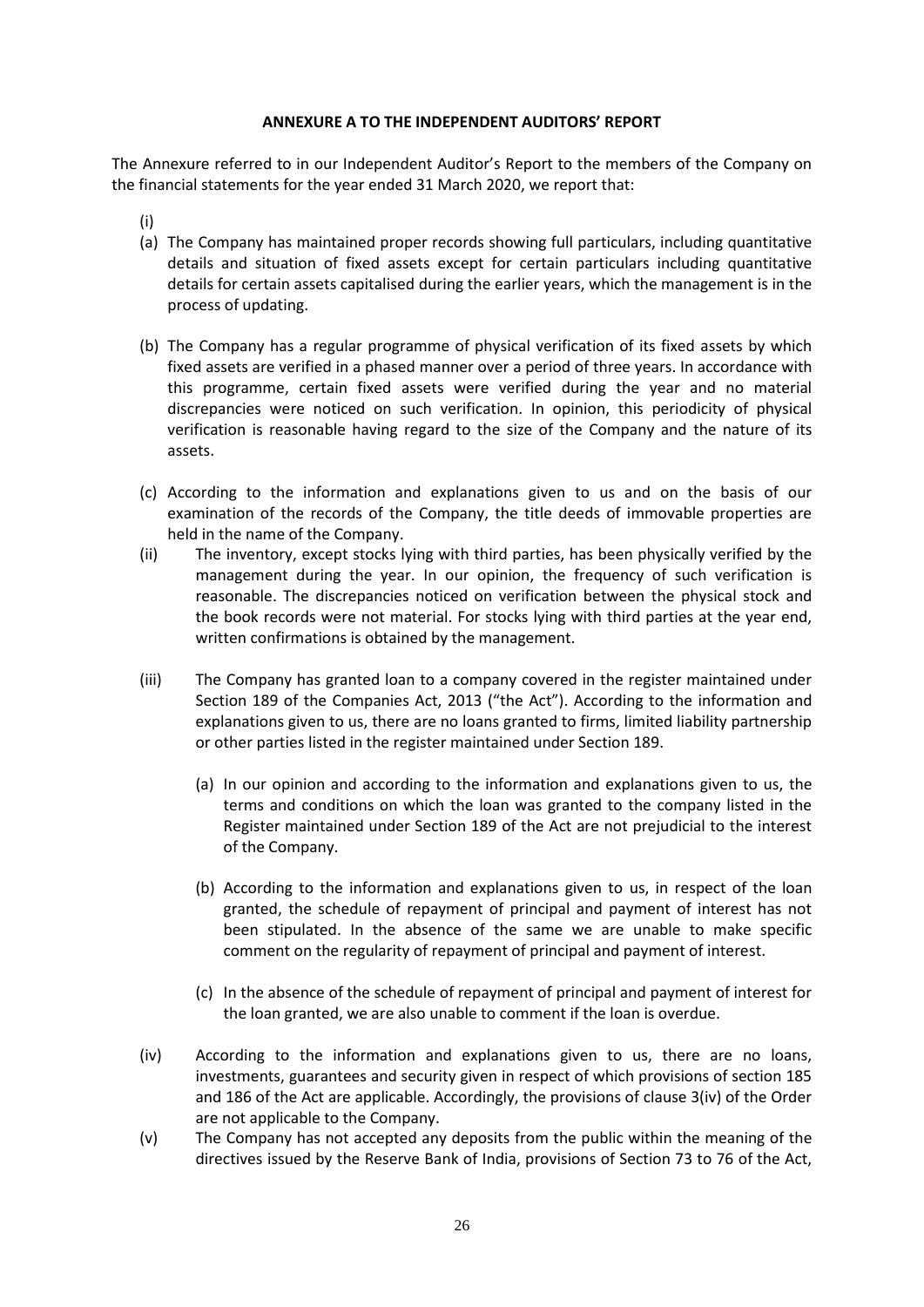any other relevant provisions of the Act and the relevant rules framed thereunder and accordingly paragraph 3(v) of the said order is not applicable.

- (vi) The Central Government has not prescribed the maintenance of cost records under Section 148 of the Act for any of the products manufactured/services rendered by the Company.
- (vii) (a) According to the information and explanations given to us and on the basis of our examination of the records of the company, amounts deducted/accrued in the books of account in respect of undisputed statutory dues including provident fund, employees' state insurance, income tax, goods and services tax, duty of customs, cess and other material statutory dues have generally been regularly deposited during the year by the Company with the appropriate authorities except profession tax with delay ranging from 1 to 11 days.

According to the information and explanations given to us, no undisputed amounts payable in respect of provident fund, employees' state insurance, goods and services tax, duty of customs, cess and other material statutory dues were in arrears as at 31 March 2020 for a period of more than six months from the date they became payable.

(b) According to the information and explanations given to us, there are no dues of customs duty, excise duty, service tax, goods and services tax and cess which have not been deposited with the appropriate authorities on account of any dispute. According to the information and explanations given to us, the following dues of income tax and sales tax / value added tax have not been deposited on account of dispute.

| Name of the statute    |                |            | Nature of dues Amount (in Rs.) Period to which | Forum where dispute is  |
|------------------------|----------------|------------|------------------------------------------------|-------------------------|
|                        |                |            | the                                            | pending                 |
|                        |                |            | amount relates                                 |                         |
| Income Tax Act, 1961   | Income tax and | 53,690     | FY 2007-08                                     | The Assistant           |
|                        | interest       |            |                                                |                         |
|                        |                |            |                                                | Commissioner Income-    |
|                        |                |            |                                                | Tax, Kochi              |
| The Kerala Value Added | Sales tax and  | 2,951,049  | FY 2013-14                                     | The Deputy              |
| Tax, 2003              | interest       |            |                                                | Commissioner (Appeals), |
|                        |                |            |                                                | Ernakulam               |
|                        |                |            |                                                |                         |
| The Kerala Value Added | Sales tax and  | 1,571,623  | FY 2009-10                                     | The Sales Tax Appellate |
| Tax, 2003              | interest       |            |                                                | Tribunal, Ernakulam     |
| The Kerala Value       | Sales tax and  | 10,227,014 | FY 2011-12                                     | The Sales Tax Appellate |
| Added Tax, 2003        | interest       |            |                                                | Tribunal, Ernakulam     |
| The Kerala Value Added | Sales tax and  | 6,014,843  | FY 2012-13                                     | The Sales Tax Appellate |
| Tax, 2003              | interest       |            |                                                | Tribunal, Ernakulam     |
| The Kerala Value       | Sales tax and  | 2,643,523  | FY 2014-15                                     | The Sales Tax Appellate |
| Added Tax, 2003        | interest       |            |                                                | Tribunal, Ernakulam     |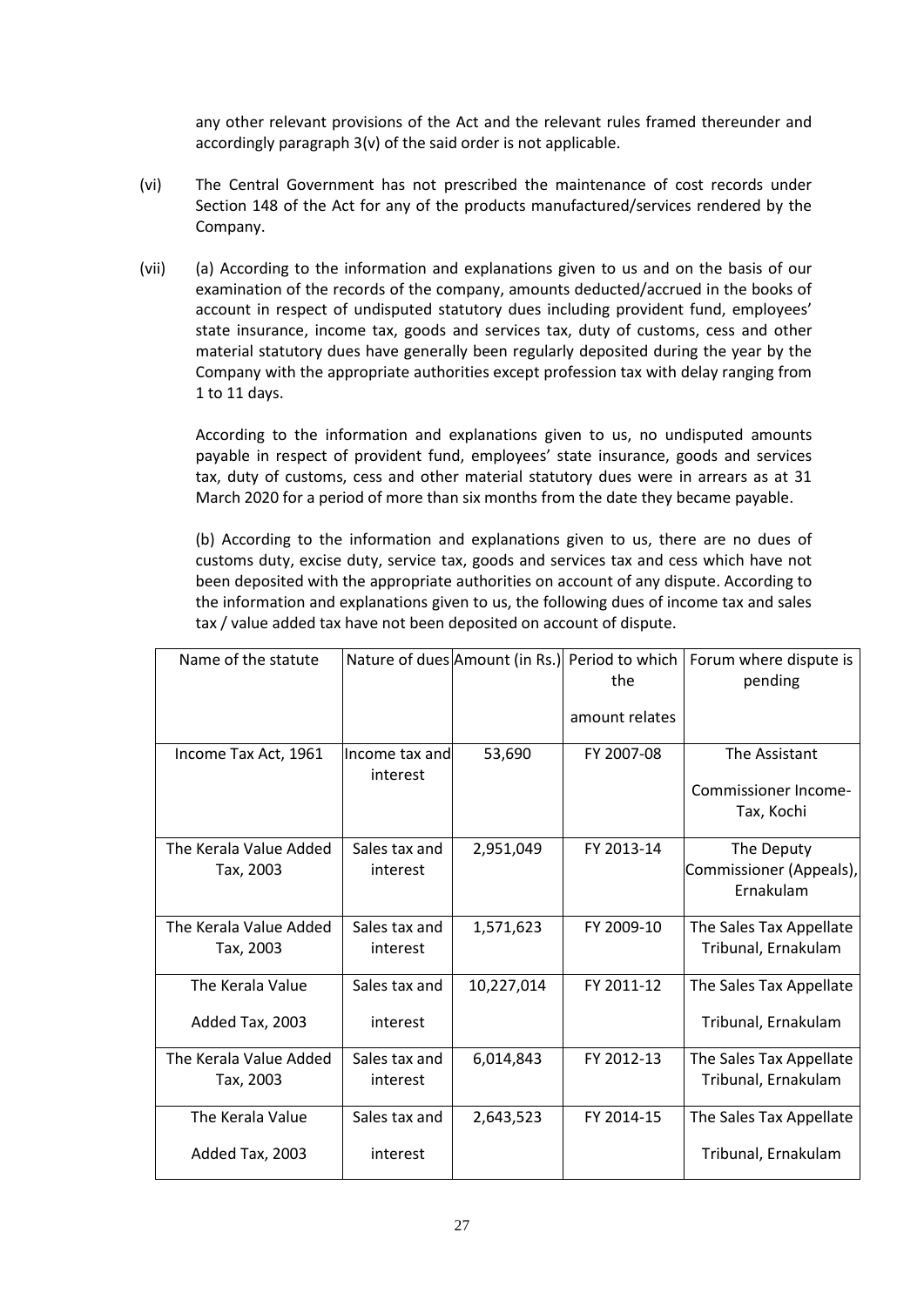| Andhra Pradesh Value<br><b>Added Tax</b><br>Act, 2005 | Sales tax and<br>interest | 244,420   | FY 2009-10 | Commercial Tax Officer,<br>Hyderabad                            |
|-------------------------------------------------------|---------------------------|-----------|------------|-----------------------------------------------------------------|
| lMaharashtra Value Addedl<br>Tax Act, 2002            | Sales tax and<br>interest | 1,041,950 | FY 2013-14 | Deputy Commissioner of<br>Sales Tax - Appeals,<br>Mumbai        |
| Central Sales Tax Act,<br>1956                        | Sales tax and<br>interest | 3,282,629 | FY 2013-14 | <b>Deputy Commissioner</b><br>of Sales Tax - Appeals,<br>Mumbai |

(viii) According to the information and explanations given to us, the Company has defaulted in repayment of loans or borrowings to financial institutions during the year aggregating to Rs. 1,112,929 for a period upto 3 days and there are no amounts in arrears as at the balance sheet date.

The Company did not have any outstanding loans or borrowings from government and there are no dues to debenture holders during the year

- (ix) According to the information and explanation given to us and based on examination of the records of the Company, the Company has not raised any money by way of initial public offer or further public offer (including debt instruments) or term loan during the year.
- (x) According to the information and explanations given to us, no material fraud by the Company or on the Company by its officers or employees has been noticed or reported during the course of our audit.
- (xi) According to the information and explanations given to us and based on the examination of the records of the Company, the Company has paid/provided managerial remuneration in accordance with the requisite approvals mandated by the provisions of Section 197 read with Schedule V of the Act
- (xii) In our opinion and according to the information and explanations given to us, the Company is not a nidhi company. Thus, paragraph 3(xii) of the Order is not applicable.
- (xiii) According to the information and explanations given to us and based on our examination of the records of the Company, transactions with the related parties are in compliance with Sections 177 and 188 of the Act, where applicable, and details of such transactions have been disclosed in the financial statements as required by the applicable accounting standards.
- (xiv) According to the information and explanations provided to us, the company has made private placement of equity shares during the year and the requirement of the section 42 of the act have been complied with and the amount used have been used for the purposes for which the funds were raised other than temporary deployment pending application of proceeds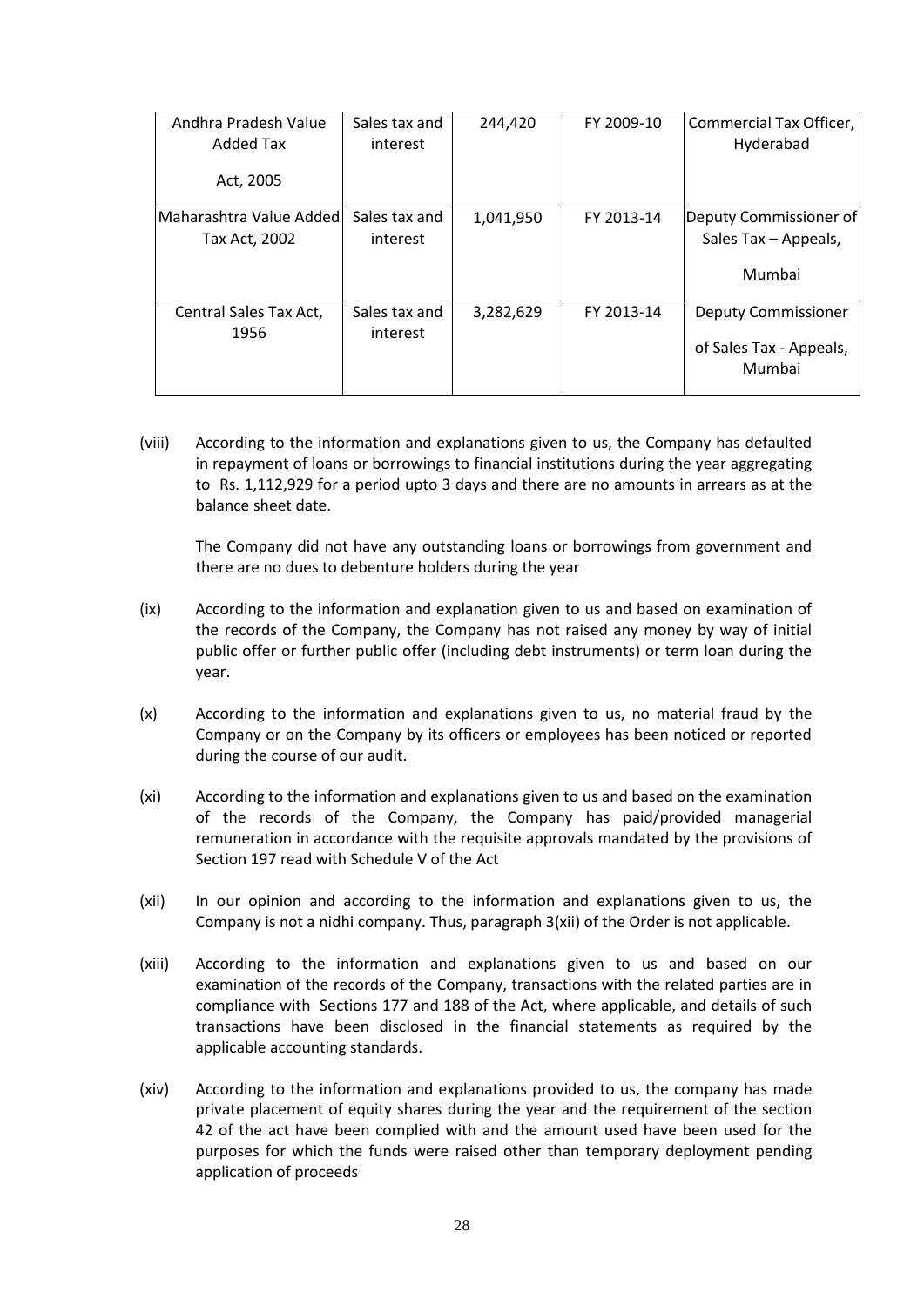- (xv) According to the information and explanations given to us and based on our examination of the records of the Company, the Company has not entered into non-cash transactions with directors or persons connected with him.
- (xvi) The Company is not required to be registered under section 45-IA of the Reserve Bank of India Act 1934.

# for **B S R & Associates LLP**

Chartered Accountants Firm registration number: 116231W/W-100024

# **Baby Paul**

Partner Membership number: 218255 Unique Document Identification Number : 20218255AAAABV6645

Kochi 28 October 2020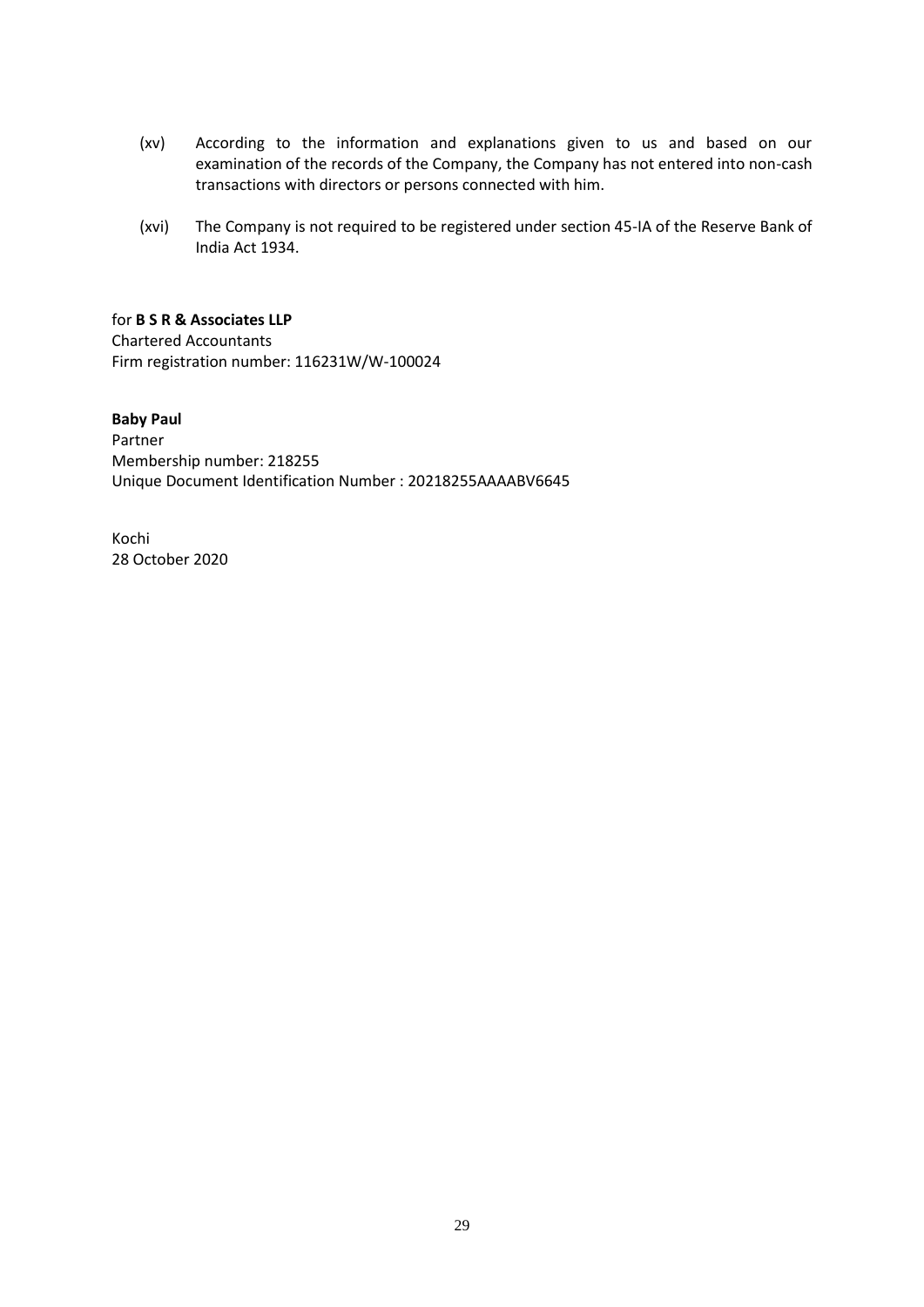#### **ANNEXURE B TO THE INDEPENDENT AUDITORS' REPORT**

Report on the internal financial controls with reference to the aforesaid financial statements under clause (i) of sub-section 3 of section 143 of the Companies Act, 2013 ("the Act")

(Referred to in paragraph 2 (A) (f) under 'Report on Other Legal and Regulatory Requirements' section of our report of even date)

# **Opinion**

We have audited the internal financial controls with reference to financial statements of Innovative Foods Limited ("the Company") as of 31 March 2020 in conjunction with our audit of the financial statements of the Company for the year ended on that date.

In our opinion, the Company has, in all material respects, adequate internal financial controls with reference to financial statements and such internal financial controls were operating effectively as at 31 March 2020, based on the internal financial controls with reference to financial statements criteria established by the Company considering the essential components of internal control stated in the Guidance Note on Audit of Internal Financial Controls Over Financial Reporting issued by the Institute of Chartered Accountants of India (the "Guidance Note").

# **Management's Responsibility for Internal Financial Controls**

The Company's management and the Board of Directors are responsible for establishing and maintaining internal financial controls based on the internal financial controls with reference to financial statements criteria established by the Company considering the essential components of internal control stated in the Guidance Note on Audit of Internal Financial Controls over Financial Reporting issued by the Institute of Chartered Accountants of India ('ICAI'). These responsibilities include the design, implementation and maintenance of adequate internal financial controls that were operating effectively for ensuring the orderly and efficient conduct of its business, including adherence to company's policies, the safeguarding of its assets, the prevention and detection of frauds and errors, the accuracy and completeness of the accounting records, and the timely preparation of reliable financial information, as required under the Companies Act, 2013 ("the Act").

# **Auditors' Responsibility**

Our responsibility is to express an opinion on the Company's internal financial controls with reference to financial statements based on our audit. We conducted our audit in accordance with the Guidance Note and the Standards on Auditing, prescribed under section 143(10) of the Act, to the extent applicable to an audit of internal financial controls with reference to financial statements. Those Standards and the Guidance Note require that we comply with ethical requirements and plan and perform the audit to obtain reasonable assurance about whether adequate internal financial controls with reference to financial statements were established and maintained and whether such controls operated effectively in all material respects.

Our audit involves performing procedures to obtain audit evidence about the adequacy of the internal financial controls with reference to financial statements and their operating effectiveness. Our audit of internal financial controls with reference to financial statements included obtaining an understanding of such internal financial controls, assessing the risk that a material weakness exists, and testing and evaluating the design and operating effectiveness of internal control based on the assessed risk. The procedures selected depend on the auditor's judgment, including the assessment of the risks of material misstatement of the financial statements, whether due to fraud or error.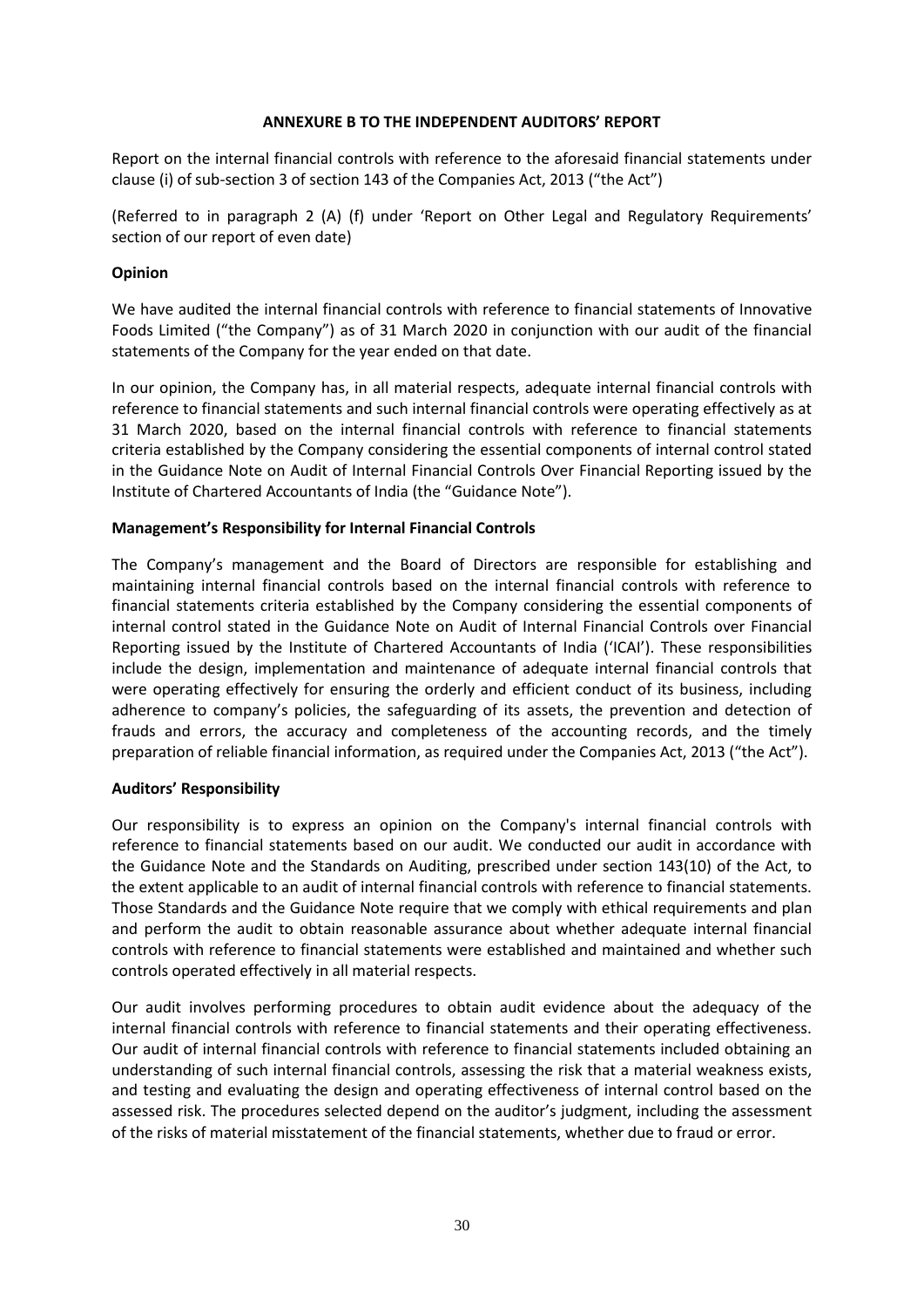We believe that the audit evidence we have obtained is sufficient and appropriate to provide a basis for our audit opinion on the Company's internal financial controls with reference to financial statements.

# **Meaning of Internal Financial controls with Reference to Financial Statements**

A company's internal financial controls with reference to financial statements is a process designed to provide reasonable assurance regarding the reliability of financial reporting and the preparation of financial statements for external purposes in accordance with generally accepted accounting principles. A company's internal financial controls with reference to financial statements include those policies and procedures that (1) pertain to the maintenance of records that, in reasonable detail, accurately and fairly reflect the transactions and dispositions of the assets of the company; (2) provide reasonable assurance that transactions are recorded as necessary to permit preparation of financial statements in accordance with generally accepted accounting principles, and that receipts and expenditures of the company are being made only in accordance with authorisations of management and directors of the company; and (3) provide reasonable assurance regarding prevention or timely detection of unauthorised acquisition, use, or disposition of the company's assets that could have a material effect on the financial statements.

# **Inherent Limitations of Internal Financial controls with Reference to Financial Statements**

Because of the inherent limitations of internal financial controls with reference to financial statements, including the possibility of collusion or improper management override of controls, material misstatements due to error or fraud may occur and not be detected. Also, projections of any evaluation of the internal financial controls with reference to financial statements to future periods are subject to the risk that the internal financial controls with reference to financial statements may become inadequate because of changes in conditions, or that the degree of compliance with the policies or procedures may deteriorate.

for **B S R & Associates LLP** Chartered Accountants Firm registration number: 116231W/W-100024

**Baby Paul** Partner Membership number: 218255 Unique Document Identification Number : 20218255AAAABV6645

Kochi 28 October 2020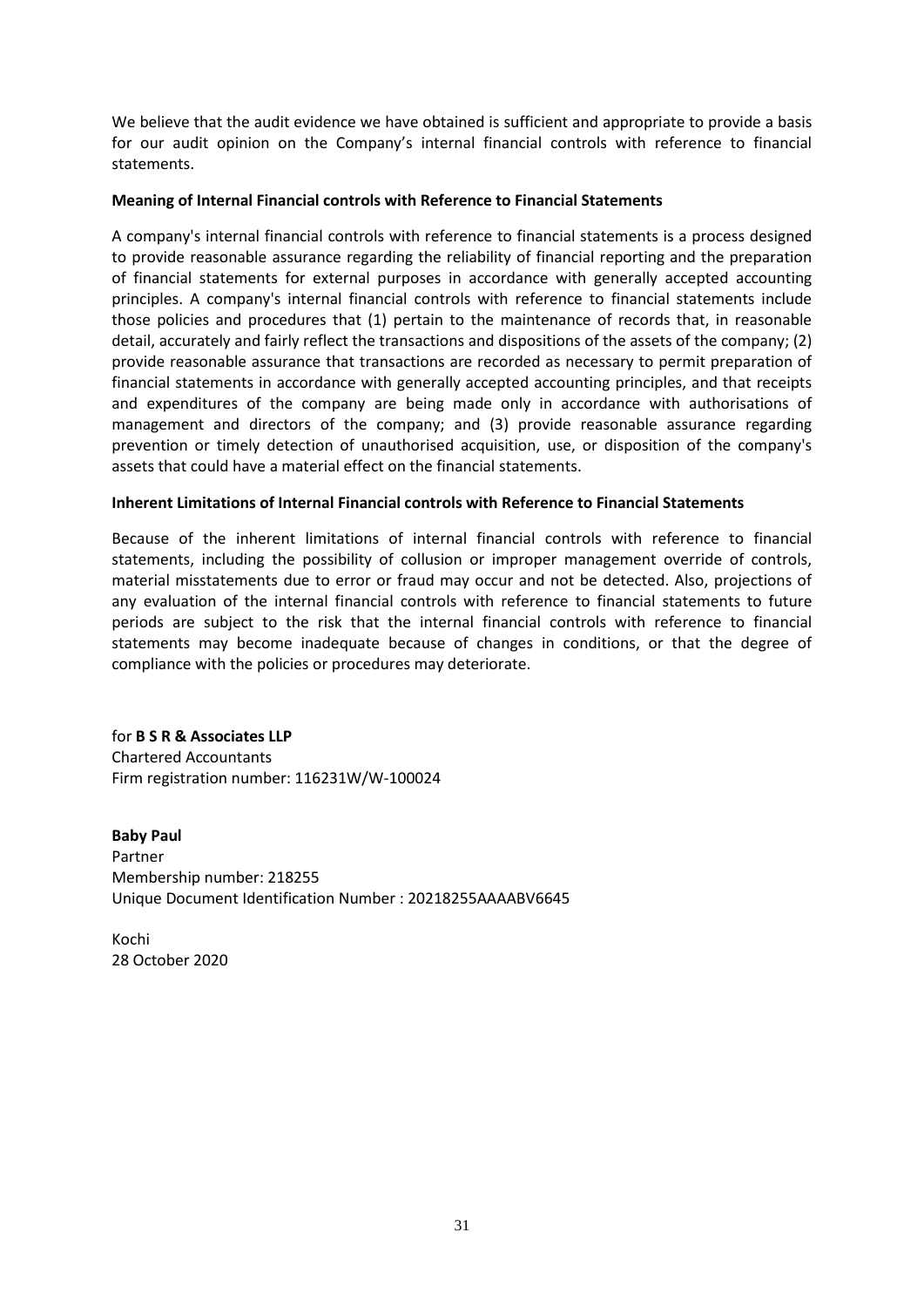**Balance sheet as at 31 March 2020**

(All amounts in Indian rupees, except share data and where otherwise stated)

|                                                                        | <b>Notes</b> | As at           | As at           |
|------------------------------------------------------------------------|--------------|-----------------|-----------------|
| <b>Equity and liabilities</b>                                          |              | 31 March 2020   | 31 March 2019   |
| <b>Shareholders' funds</b>                                             |              |                 |                 |
| Share capital                                                          | 2.1          | 1,089,377,800   | 939, 377, 800   |
| Reserves and surplus                                                   | 2.2          | (828, 983, 858) | (695, 646, 439) |
|                                                                        |              | 260,393,942     | 243,731,361     |
| <b>Non-current liabilities</b>                                         |              |                 |                 |
| Long-term borrowings                                                   | 2.3          | 62,932,487      | 76,814,328      |
| Other long-term liabilities                                            | 2.4          | 31,806,139      | 34,758,773      |
| Long-term provisions                                                   | 2.5          | 2,972,312       | 2,225,534       |
|                                                                        |              | 97,710,938      | 113,798,635     |
| <b>Current liabilities</b>                                             |              |                 |                 |
| Short-term borrowings                                                  | 2.6          | 91,180,785      | 85,031,766      |
| Trade payables                                                         | 2.7          |                 |                 |
| Total outstanding dues of micro enterprises and small enterprises; and |              | 1,577,964       | 2,262,309       |
| Total outstanding dues of creditors other than micro enterprises       |              | 89,182,418      | 79,496,339      |
| and small enterprises                                                  |              |                 |                 |
| Other current liabilities                                              | 2.8          | 103,034,096     | 133,220,787     |
| Short-term provisions                                                  | 2.9          | 5,899,290       | 8,766,201       |
|                                                                        |              | 290,874,553     | 308,777,402     |
|                                                                        |              | 648,979,433     | 666,307,398     |
| <b>Assets</b>                                                          |              |                 |                 |
| <b>Non-current assets</b>                                              |              |                 |                 |
| Property, plant and equipment                                          |              |                 |                 |
| <b>Tangible Assets</b>                                                 | 2.10         | 255,386,175     | 277,466,223     |
| <b>Intangible Assets</b>                                               | 2.11         | 727,381         | 1,098,375       |
| Capital work-in-progress                                               |              | 2,766,787       |                 |
| Long-term loans and advances                                           | 2.12         | 14,788,759      | 18,563,329      |
| Other non-current assets                                               | 2.13         | 28,739,534      | 26,538,047      |
|                                                                        |              | 302,408,636     | 323,665,974     |
| <b>Current assets</b>                                                  |              |                 |                 |
| Inventories                                                            | 2.14         | 80,365,959      | 78,658,649      |
| Trade receivables                                                      | 2.15         | 162,651,942     | 170,247,997     |
| Cash and bank balances                                                 | 2.16         | 51,499,063      | 35,793,321      |
| Short-term loans and advances                                          | 2.17         | 43,137,231      | 49,134,046      |
| Other current assets                                                   | 2.18         | 8,916,602       | 8,807,411       |
|                                                                        |              | 346,570,797     | 342,641,424     |
|                                                                        |              | 648,979,433     | 666,307,398     |

#### **Significant accounting policies 1**

The notes referred to above form an integral part of the balance sheet

As per our report of even date attached *for* **B S R & Associates LLP** *for* **and on behalf of the Board of Directors of** *Chartered Accountants* **Innovative Foods Limited** Firm registration number: 116231W /W-100024 CIN : U51909KL1989PLC005465

Membership No.: 218255 Kochi Bengaluru Kochi 28 October 2020 28 October 2020 28 October 2020

**Baby Paul Mithun Appaiah P Manoj Kumar** *Partner Whole Time Director Director and Chief Executive Officer*  DIN : 08484331

DIN : 03527923

# **Pradeepta Kumar Jena Muhammed Rishwan**

Bengaluru Kochi

*Cheif Financial Officer Company Secretary* Membership No: 62026

28 October 2020 28 October 2020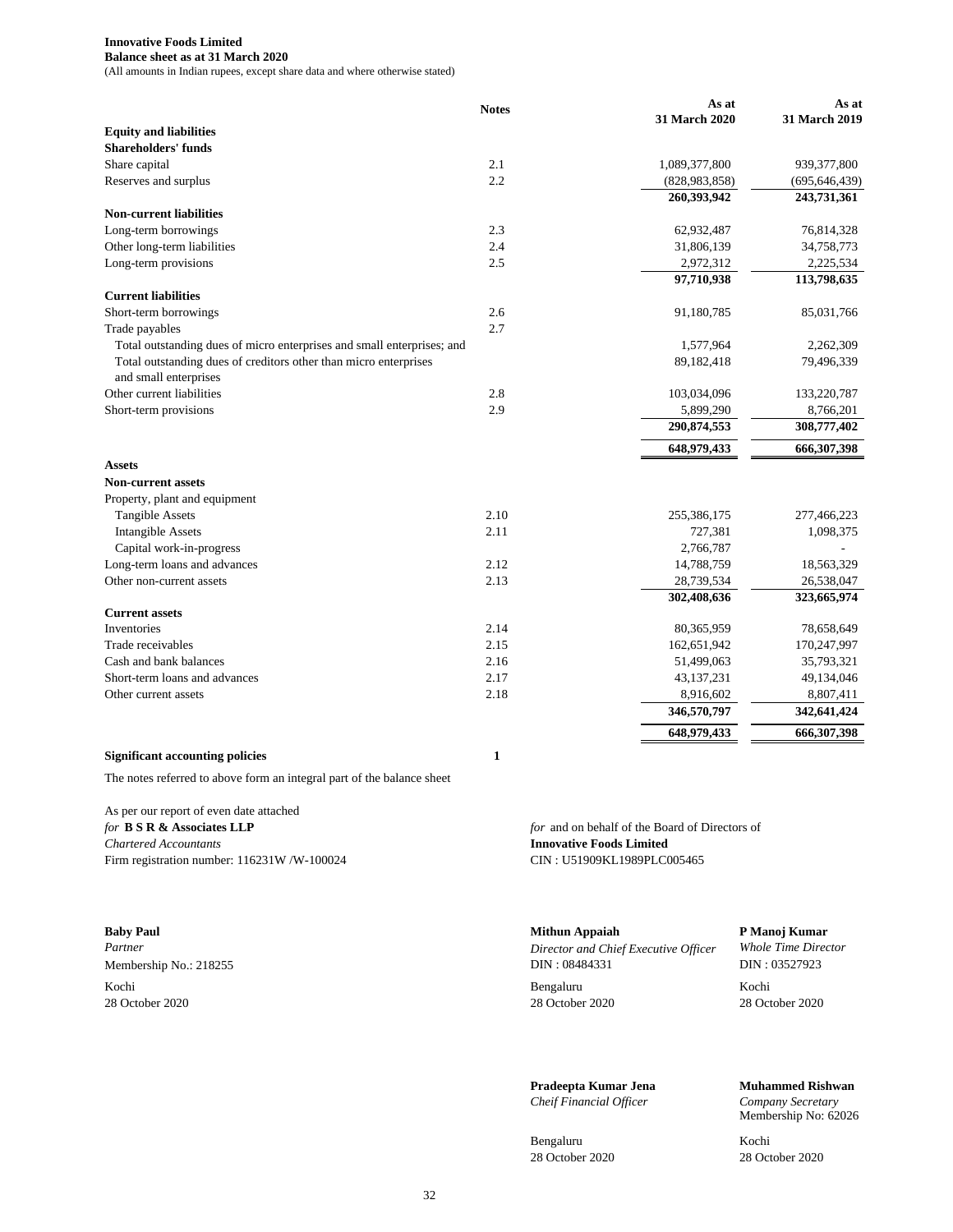#### **Statement of profit and loss for the year ended 31 March 2020**

(All amounts in Indian rupees, except share data and where otherwise stated)

|                                                                                  | <b>Notes</b> | <b>Year ended</b> | <b>Year ended</b>    |
|----------------------------------------------------------------------------------|--------------|-------------------|----------------------|
|                                                                                  |              | 31 March 2020     | <b>31 March 2019</b> |
| <b>Revenue from operations</b>                                                   |              |                   |                      |
| Sales, net of sales returns                                                      | 2.19         | 798,551,349       | 709,139,811          |
| Other income                                                                     | 2.20         | 17,600,332        | 13,086,422           |
| <b>Total revenue</b>                                                             |              | 816,151,681       | 722,226,233          |
| <b>Expenses</b>                                                                  |              |                   |                      |
| Cost of materials consumed                                                       | 2.21         | 369, 367, 776     | 314,775,848          |
| Purchase of stock-in-trade                                                       | 2.22         | 81,532,367        | 63,619,085           |
| Changes in inventories of finished goods, work-in-progress and<br>stock-in-trade | 2.23         | (1,511,744)       | 12,411,938           |
| Employee benefits expense                                                        | 2.24         | 130,042,442       | 145,992,620          |
| Finance costs                                                                    | 2.25         | 17,781,582        | 20,129,780           |
| Depreciation and amortisation                                                    | 2.26         | 29,611,882        | 24,839,221           |
| Other expenses                                                                   | 2.27         | 322,664,798       | 328,436,896          |
| <b>Total expenses</b>                                                            |              | 949,489,103       | 910,205,388          |
| <b>Loss before taxes</b>                                                         |              | (133, 337, 422)   | (187, 979, 155)      |
| Tax expense                                                                      |              |                   |                      |
| Loss after taxes                                                                 |              | (133, 337, 422)   | (187, 979, 155)      |
| <b>Loss per share</b> (equity share of par value Rs 10 each)                     |              |                   |                      |
| Basic and diluted                                                                | 2.29         | (1.30)            | (2.06)               |
| <b>Significant accounting policies</b>                                           | 1            |                   |                      |

The notes referred above form an integral part of the statement of profit and loss

As per our report of even date attached *for* **B S R & Associates LLP** *for* and on behalf of the Board of Directors of *Chartered Accountants* **Innovative Foods Limited** Firm registration number: 116231W /W-100024 CIN : U51909KL1989PLC005465

Membership No.: 218255 Kochi Bengaluru Kochi 28 October 2020 28 October 2020 28 October 2020

#### **Baby Paul P Manoj Kumar P Manoj Kumar P Manoj Kumar P Manoj Kumar P Manoj Kumar**

*Partner Whole Time Director Director and Chief Executive Officer*  DIN : 08484331

**Pradeepta Kumar Jena Muhammed Rishwan**

Bengaluru Kochi 28 October 2020 28 October 2020

DIN : 03527923

*Cheif Financial Officer Company Secretary* Membership No: 62026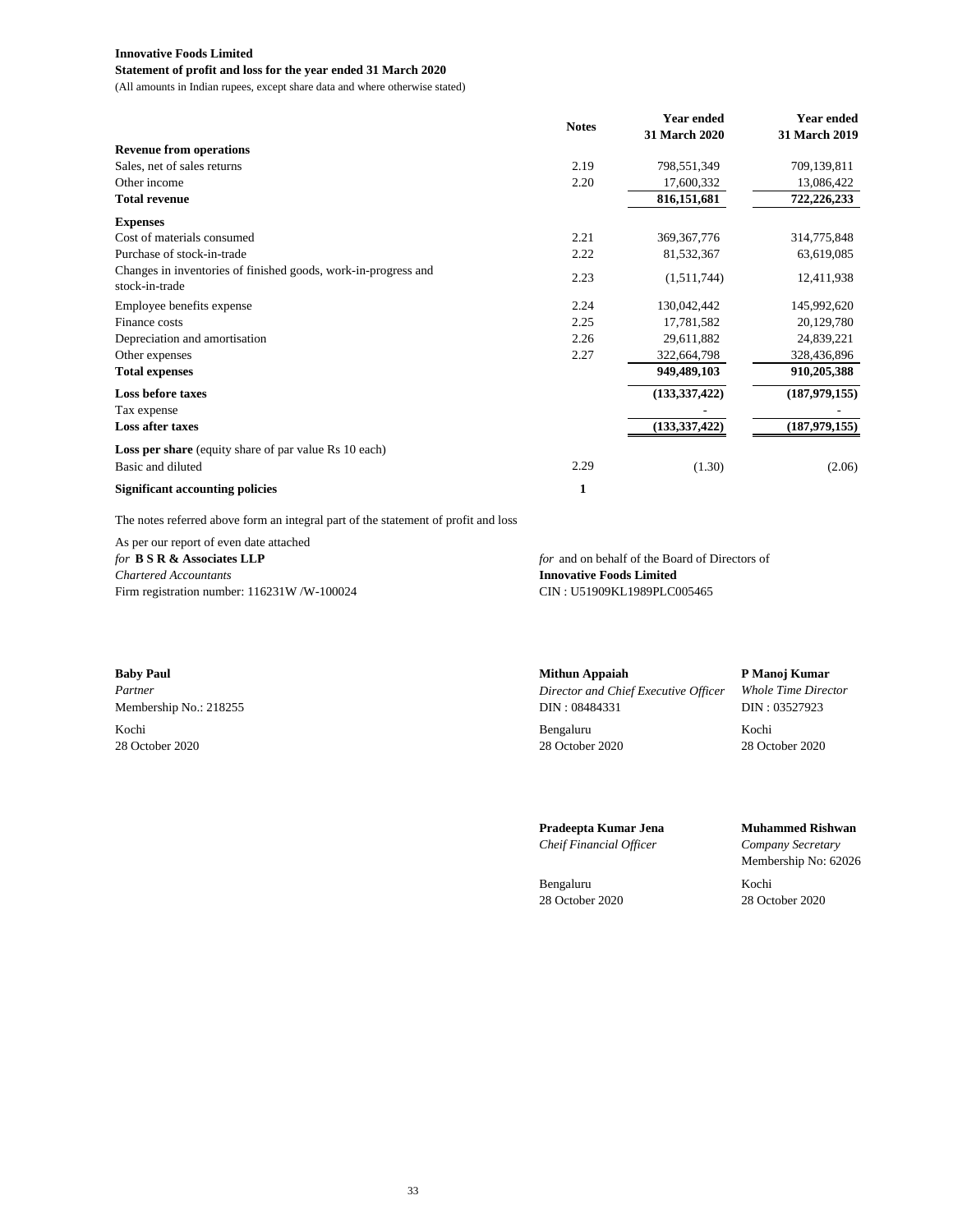**Cash flow statement for the year ended 31 March 2020** (All amounts in Indian rupees, except share data and where otherwise stated)

|                                                                      | <b>Year ended</b> | <b>Year ended</b> |
|----------------------------------------------------------------------|-------------------|-------------------|
|                                                                      | 31 March 2020     | 31 March 2019     |
| <b>Cash flows from operating activities</b>                          |                   |                   |
| Loss before taxes                                                    | (133, 337, 422)   | (187, 979, 155)   |
| Adjustments for:                                                     |                   |                   |
| Depreciation and amortisation                                        | 29,611,882        | 24,839,221        |
| Finance cost                                                         | 17,781,582        | 20,129,780        |
| Interest income                                                      | (4,512,432)       | (9,422,231)       |
| Provision for doubtful debts and advances                            | 12,834,207        | 6,887,467         |
| Liabilities no longer required written back                          | (9,768,575)       |                   |
| Deferred income on government grant                                  | (1,901,196)       | (1,904,758)       |
| Unrealised foreign exchange gain, net                                | (839, 809)        | (1,362,694)       |
| Profit on sale of property, plant and equipment                      |                   | (369, 373)        |
| Operating cash flows before working capital changes                  | (90, 131, 763)    | (149, 181, 743)   |
| Increase in trade receivables                                        | (3,158,947)       | (54,808,426)      |
| (Increase)/decrease in inventories                                   | (1,707,310)       | 9,696,030         |
| (Increase)/decrease in loans and advances, other assets and deposits | (5,664,920)       | 1,062,041         |
| Increase in liabilities and provisions                               | 10,478,548        | 23,676,506        |
| Net cash used in operating activities before taxes                   | (90, 184, 392)    | (169, 555, 592)   |
| Income taxes refund (net)                                            | 540,012           | 2,047,648         |
| Net cash used in operating activities (A)                            | (89, 644, 380)    | (167, 507, 944)   |
| <b>Cash flows from investing activities</b>                          |                   |                   |
| Purchase of property, plant and equipment                            | (16,063,230)      | (37, 238, 978)    |
| Proceeds from sale of property, plant and equipment                  |                   | 1,938,857         |
| Receipts of government grants                                        |                   | 8,210,000         |
| Interest received                                                    | 4,403,241         | 8,829,518         |
| Net cash used in investing activities (B)                            | (11,659,989)      | (18,260,603)      |
| <b>Cash flows from financing activities</b>                          |                   |                   |
| Proceeds from issue of shares                                        | 150,000,000       | 200,000,000       |
| Long term borrowings availed/(repaid), net                           | (29,063,611)      | 3,122,225         |
| Short term borrowings availed/(repaid), net                          | 6,149,019         | (870, 266)        |
| Interest paid                                                        | (17, 587, 652)    | (19, 917, 356)    |
| Net cash generated from financing activities (C)                     | 109,497,756       | 182,334,603       |
| Net decrease in cash and cash equivalents $(A+B+C)$                  | 8,193,387         | (3,433,944)       |
| Cash and cash equivalents at the beginning of year                   | 5,595,070         | 9,029,014         |
| Cash and cash equivalents at the end of the year (refer note 2.16)   | 13,788,457        | 5,595,070         |

#### **Significant accounting policies (refer note 1)**

The notes referred above form an integral part of the cash flow statement

As per our report of even date attached

Firm registration number: 116231W /W-100024 CIN : U51909KL1989PLC005465

Membership No.: 218255 DIN : 03527923

Kochi Bengaluru Kochi 28 October 2020 28 October 2020 28 October 2020

*for* **B S R & Associates LLP** *for* **and on behalf of the Board of Directors of** *for* and on behalf of the Board of Directors of *Chartered Accountants Chartered Accountants* **Innovative Foods Limited**

#### **Baby Paul Philade Paul P Manoj Kumar P Manoj Kumar P Manoj Kumar P Philade Paul P Manoj Kumar** *Partner Partner Whole Time Director Partner Partner Partner Partner Mole Time Director Partner Whole Time Director Director and Chief Executive Officer*

DIN : 08484331

 $Cheif Financial$ *Officer* 

Bengaluru Kochi

# **Pradeepta Kumar Jena Muhammed Rishwan**<br> *Company Secretary* Membership No: 62026

28 October 2020 28 October 2020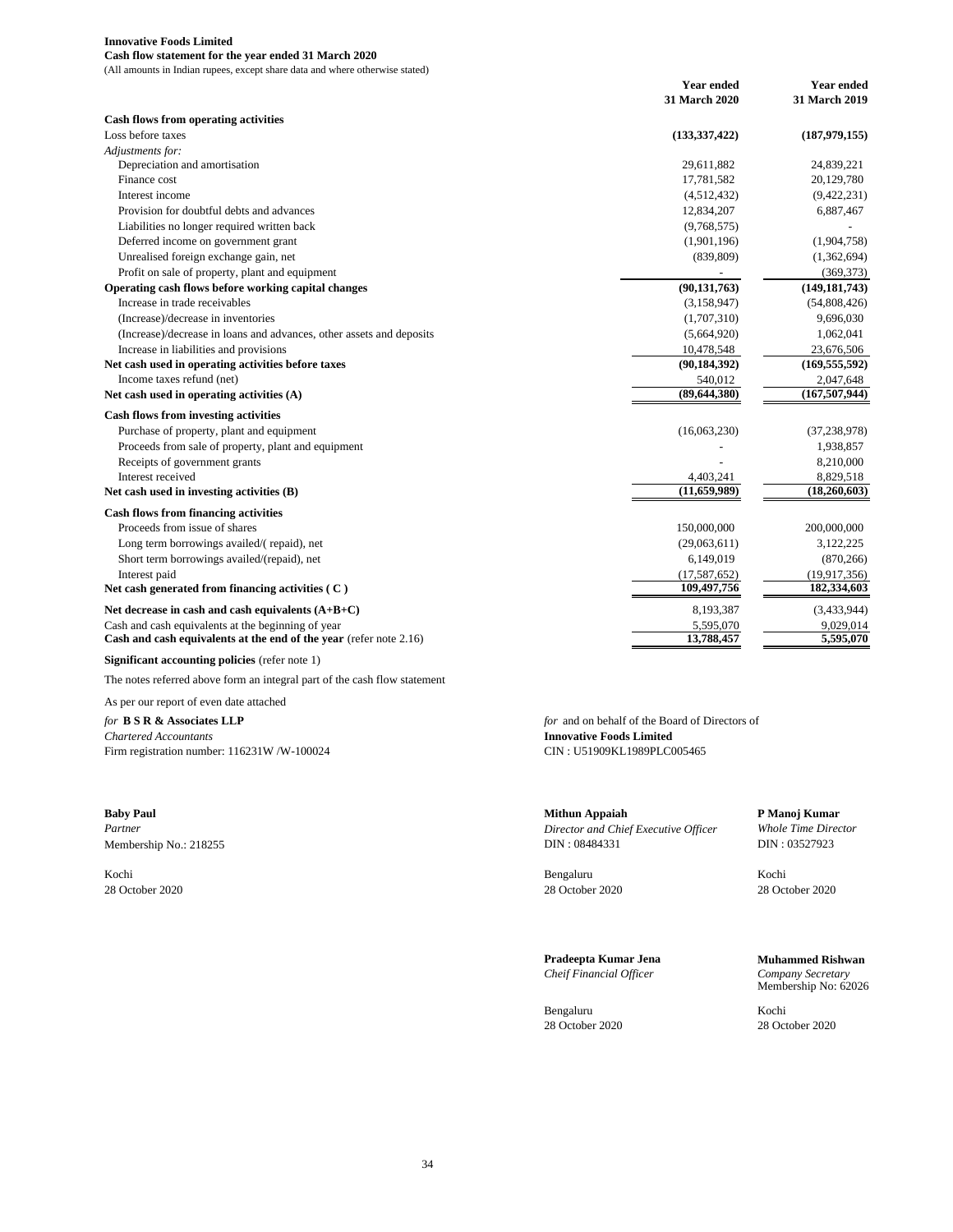#### **Innovative Foods Limited Notes to the financial statements**

(All amounts in Indian rupees, except share data and where otherwise stated)

#### **1. Significant accounting policies**

#### **1.1 Background**

Innovative Foods Limited ('the Company') was incorporated in 1989 as Innovative Marine Foods Limited and subsequently changed its name to Innovative Foods Limited. The Company is engaged in the business of manufacture and trading of frozen ready to eat / ready to cook products. The registered office of the Company is at Kochi, Kerala. Peepul Capital Fund III, LLC, Mauritius, is the holding company and ultimate holding company.

#### **1.2 Basis of accounting and preparation of financial statements**

These financial statements are prepared in accordance with Indian Generally Accepted Accounting Principles (GAAP) under the historical cost convention on accrual basis. GAAP comprises mandatory accounting standards as prescribed under Section 133 of the Companies Act, 2013 ('Act') read with Rule 7 of the Companies (Accounts) Rules, 2014 and the relevant provisions of the Act, as applicable, Accounting Standards issued by the Institute of Chartered Accountants of India and other generally accepted accounting principles in India. Accounting policies have been consistently applied except where a newly issued accounting standard is initially adopted or a revision to an existing accounting standard requires a change in the accounting policy hitherto in use. All amounts included in the financial statements are reported in Indian rupees, except share and per share data, and have been rounded off to nearest rupee.

#### **1.3 Going concern**

The paid-up equity share capital and the accumulated losses of the Company as 31 March 2020 were Rs. 1,089,377,800 and Rs. 828.983,858 respectively. The Current year losses of the Company is Rs 133,337,422. The Company has incurred cash losses during the current and previous financial year.

Management, however, believes that the Company will be able to continue its operations on a going concern basis and meet all its liabilities as they fall due for payment in the foreseeable future, at least for a period of twelve months from the balance sheet date based on business strategies and operating plans which will enable the Company to generate positive operating cash flows in the future.

The financial statements have accordingly been prepared on a going concern basis.

#### **1.4 Use of estimates**

The preparation of the financial statements in conformity with GAAP requires management to make estimates and assumptions that affect the reported balances of assets and liabilities and disclosures relating to contingent liabilities as at the date of the financial statements and reported amounts of income and expenses during the period. Examples of such estimates include provisions for doubtful debts, future obligations under employee retirement benefit plans, income taxes, post-sales customer support and the useful lives of fixed tangible assets and intangible assets.

Accounting estimates could change from period to period. Actual results could differ from those estimates. Appropriate changes in estimates are made as the Management becomes aware of changes in circumstances surrounding the estimates. Changes in estimates are reflected in the financial statements in the period in which changes are made and, if material, their effects are disclosed in the notes to the financial statements.

#### **1.5 Revenue recognition**

Revenue from sale of goods (including sale of scrap) is recognized on transfer of all significant risks and rewards of ownership to the buyer. The amount recognized as sale is exclusive of goods and service tax, discounts and sales returns.

Interest on deployment of surplus funds is recognized using the time proportionate method, based on the transactional interest rates.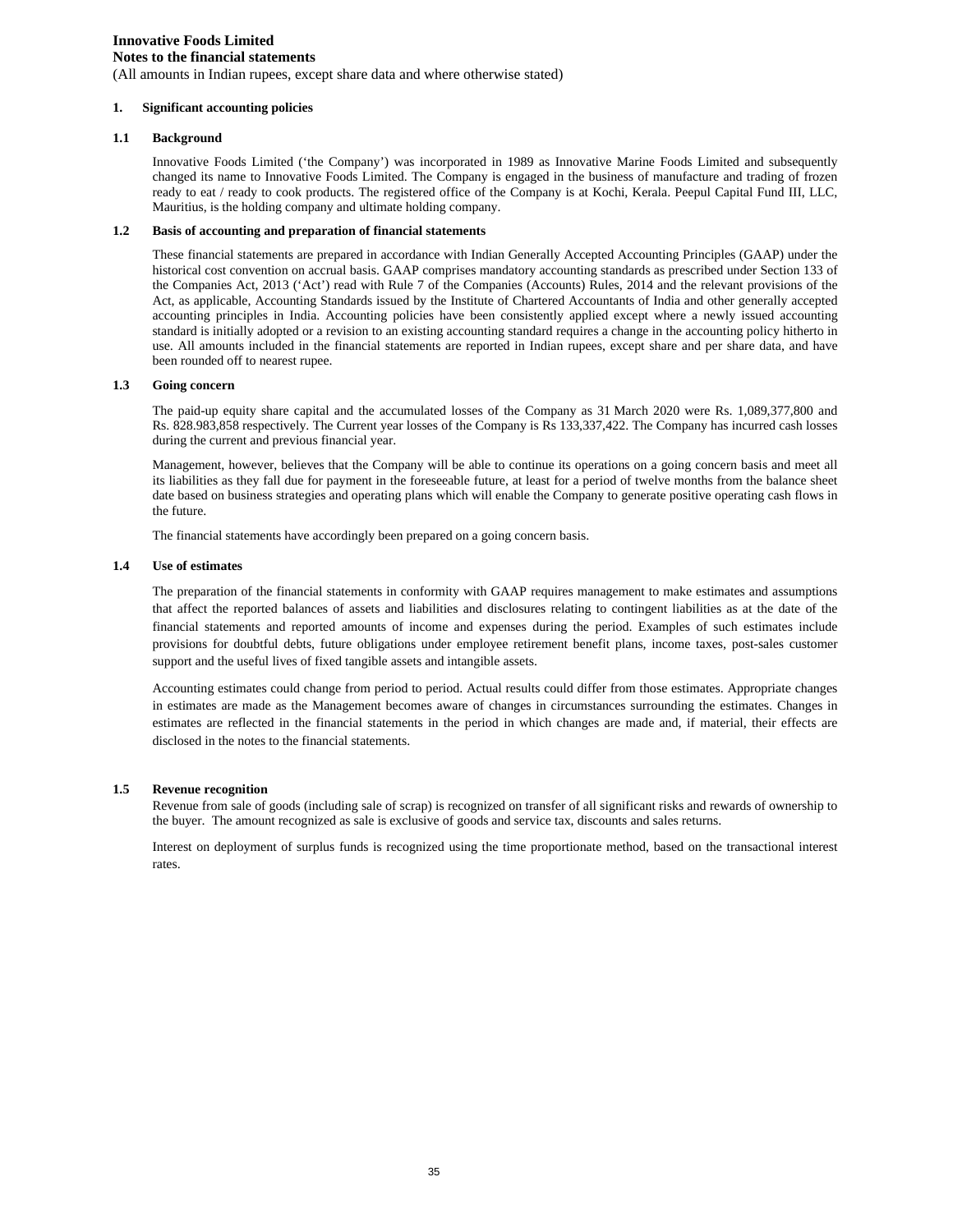#### **Notes to the financial statements (continued)**

(All amounts in Indian rupees, except share data and where otherwise stated)

#### **1.6 Property, plant and equipment and intangible assets**

Property, plant and equipment are carried at the cost of acquisition or construction less accumulated depreciation. The cost of property, plant and equipment includes freight, duties, taxes and other incidental expenses related to the acquisition of those property, plant and equipment. In respect of major projects involving construction, related directly attributable costs form part of the value of assets capitalised. Borrowing cost directly attributable to the acquisition/ construction of those property, plant and equipments which necessarily take a substantial period of time to get ready for their intended use is capitalized. Intangible assets are recorded at the consideration paid for acquisition of such assets and are carried at cost less accumulated amortisation and impairment. Intangible assets are recorded at their acquisition cost.

Advances paid towards the acquisition of property, plant and equipment, outstanding at each balance sheet date are shown under long-term loans and advances. The cost of property, plant and equipment not ready for its intended use at each balance sheet date are disclosed as capital work-in-progress.

#### **1.7 Depreciation and amortisation**

Depreciation on property, plant and equipment is provided on the straight-line method over the useful lives of assets estimated by the Management. Depreciation for assets purchased / sold during a period is proportionately charged. Leasehold improvements are amortised over the lease term or useful lives of assets, whichever is lower. Intangible assets are amortised over their estimated useful lives, which range from five years to ten years, respectively, from the date such assets are available for use.

The management estimates the useful lives for the property, plant and equipment as under:

| <b>Class of assets</b>    | Years    |
|---------------------------|----------|
| <b>Buildings: Factory</b> | 30       |
| Buildings: Others         | 60       |
| Plant and machinery*      | $5 - 15$ |
| Computers                 |          |
| Servers and networks      |          |
| Office equipment          |          |
| Furniture and fixtures    | 10       |
| Vehicles                  |          |

Depreciation and amortisation methods, useful lives and residual values are reviewed periodically, including at each financial year end.

*\*For these class of assets, based on internal assessment, the management believes that the useful lives as given above best represent the period over which management expects to use these assets. Hence, the useful lives for these assets is different from the useful lives as prescribed under Part C of Schedule II of the Companies Act, 2013*.

#### **1.8 Impairment of assets**

The Company assesses at each balance sheet date whether there is any indication that an asset forming part of its cash generating units may be impaired. If any such indications exist, the Company estimates the recoverable amount of the asset or the group of assets comprising a cash generating unit. For an asset or a group of assets that does not generate largely independent cash flows, the recoverable amount is determined for the cash generating unit to which the asset belongs. If such recoverable amount of the asset or the recoverable amount of the cash generating unit to which the asset belongs is less than the carrying amount, the carrying amount is reduced to its recoverable amount. The recoverable amount is the greater of the assets net selling price and value in use. In assessing the value in use, the estimated future cash flows are discounted to their present value at the weighted average cost of capital. The reduction is treated as an impairment loss and is recognized in the statement of profit and loss.

If at the balance sheet date there is an indication that a previously assessed impairment loss no longer exists, the recoverable amount is reassessed and the asset is reflected at the recoverable amount. An impairment loss is reversed only to the extent that the carrying amount of the asset does not exceed the book value that would have been determined; if no impairment loss has been recognized.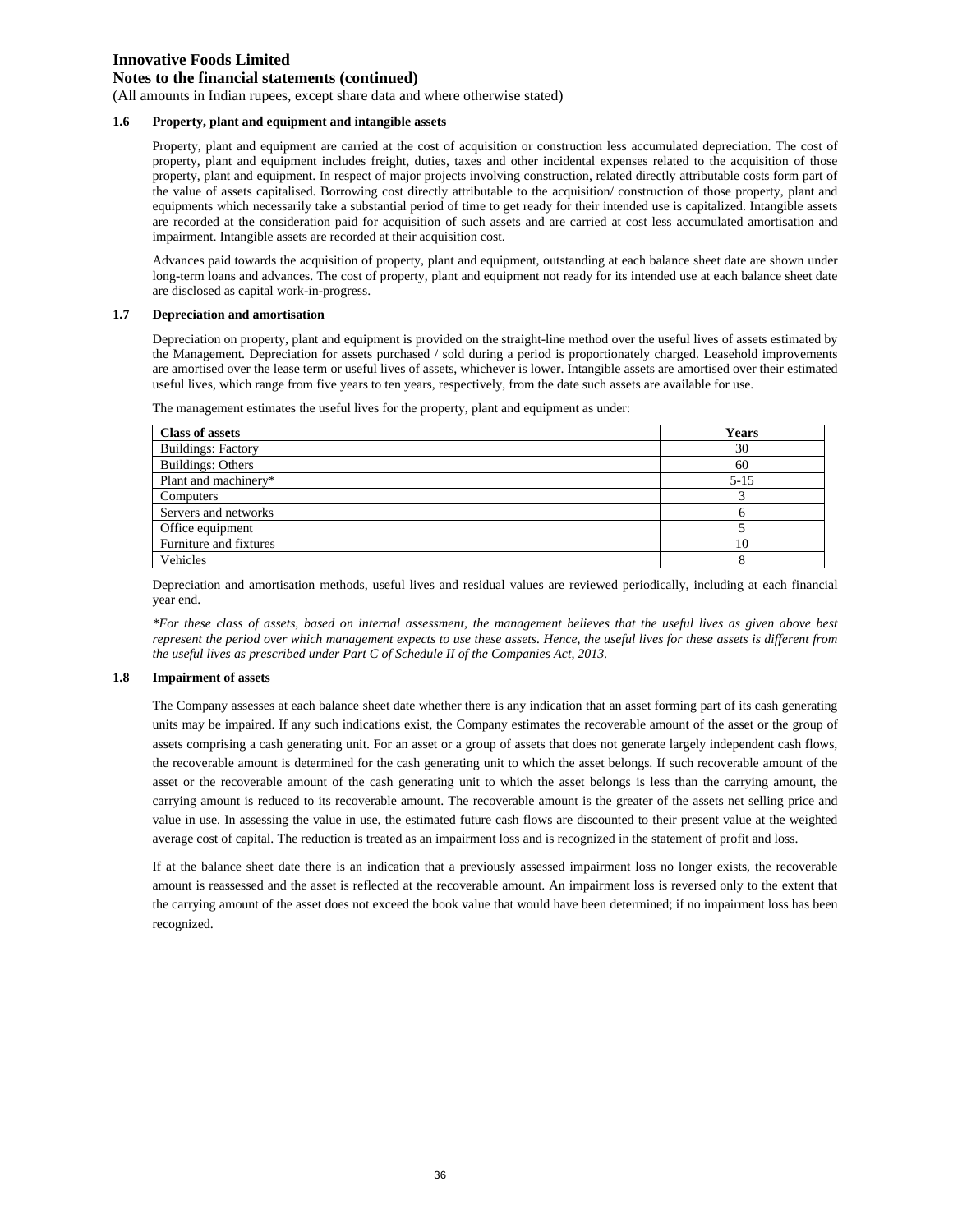#### **Notes to the financial statements (continued)**

(All amounts in Indian rupees, except share data and where otherwise stated)

#### **1.8 Inventories**

Inventories are carried at the lower of cost and net realisable value. Cost comprises purchase price, cost of conversion and other costs incurred in bringing the inventory to its present location and condition. The cost is calculated using the weighted average cost method. Production overheads used for the valuation of finished goods are allocated on the basis of normal capacity of production facilities.

The comparison of cost and net realisable value of inventory is made on an item by item basis. The net realisable value of work in progress is determined with reference to the selling prices of related finished goods. Raw material and other supplies held for use in production of inventories are not written down below cost except in cases where material prices have declined and it is estimated that the cost of the finished goods will exceed their net realisable value.

The provision for inventory obsolescence is assessed annually and is provided as considered necessary.

#### **1.9 Foreign currency transactions**

Foreign currency transactions are recorded at the rates of exchange prevailing on the dates of the respective transactions. Exchange differences arising on foreign exchange transactions settled during the period are recognized in the statement of profit and loss of the period.

Foreign currency denominated monetary assets and liabilities are translated at exchange rates in effect at the balance sheet date. The gains or losses resulting from such translations are included in the statement of profit or loss. Non-monetary assets and nonmonetary liabilities denominated in a foreign currency and measured at historical cost are translated at the exchange rate prevalent at the date of transaction.

#### **1.10 Employee benefits**

#### *a) Short-term employee benefits*

Employee benefits payable wholly within twelve months of receiving employee services are classified as short-term employee benefits. These benefits include salaries and wages, bonus and ex-gratia. The undiscounted amount of short-term employee benefits to be paid in exchange for employee services is recognised as an expense as the related service is rendered by employees.

#### *b) Post-employment benefits*

#### *(i) Defined contribution plans*

Contributions payable to the recognized provident fund, which is a defined contribution scheme, is made monthly at predetermined rates to the appropriate authorities and charged to the statement of profit and loss on an accrual basis. There are no other obligations other than the contribution payable to the respective fund.

#### *(ii) Defined benefit plans*

Gratuity, a defined benefit scheme, is accrued based on an actuarial valuation at the balance-sheet date, carried out by an independent actuary. The present value of the obligation under such defined benefit plan is determined based on an actuarial valuation using the projected unit credit method, which recognizes each period of service as giving rise to additional units of employee benefit entitlement and measures each unit separately to build up the final obligation.

The defined benefit plan surplus or deficit on the balance sheet date comprises fair value of plan assets less the present value of the defined benefit liabilities (using a discount rate by reference to market yields on government bonds at the end of the reporting period).The calculation of defined benefit obligation is performed annually by a qualified actuary using the projected unit credit method.

#### *(iii) Compensated absences*

The employees can carry-forward a portion of the unutilised accrued compensated absences and utilise it in future service periods or receive cash compensation on termination of employment. Since the compensated absences do not fall due wholly within twelve months after the end of the period in which the employees render the related service and are also not expected to be utilized wholly within twelve months after the end of such period, the benefit is classified as a long-term employee benefit. The Company records an obligation for such compensated absences in the period in which the employee renders the services that increase this entitlement. The obligation is measured on the basis of independent actuarial valuation using the projected unit credit method.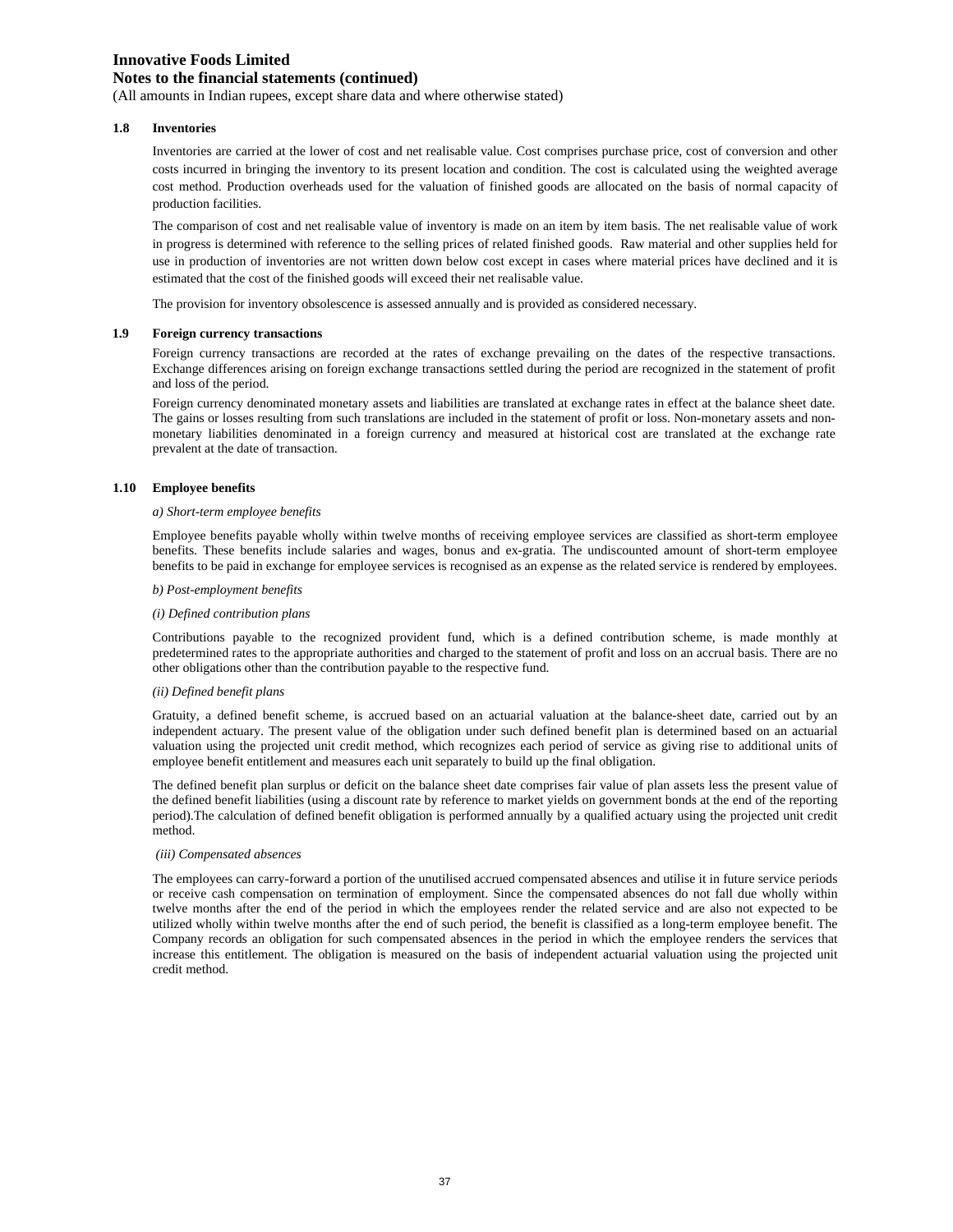#### **Notes to the financial statements (continued)**

(All amounts in Indian rupees, except share data and where otherwise stated)

#### **1.11 Income taxes**

The current income tax charge is determined in accordance with the relevant tax regulations applicable to the Company in India.

Deferred tax charge or credit is recognised for the future tax consequences attributable to timing differences that result between the profit offered for income taxes and the profit as per the financial statements. The deferred tax charge or credit and the corresponding deferred tax liabilities or assets are recognised using the tax rates that have been enacted or substantively enacted by the balance sheet date. Deferred tax assets are recognised only to the extent there is reasonable certainty that the assets can be realised in future; however, when there is a brought forward loss or unabsorbed depreciation under taxation laws, deferred tax assets are recognised only if there is virtual certainty of realization of such assets. Deferred tax assets are reviewed at each balance sheet date and written down or written up to reflect the amount that is reasonably/virtually certain to be realised.

The Company offsets, on a year on year basis, the current tax assets and liabilities, where it has a legally enforceable right and where it intends to settle such assets and liabilities on a net basis.

#### **1.12 Loss per share**

The basic and diluted loss per share is computed by dividing the net loss after tax for the year attributable to equity shareholders by the weighted average number of equity shares outstanding during the year.

The number of shares used in computing diluted earnings per share comprises the weighted average number of shares considered for deriving basic earnings per share and also the weighted average number of equity shares that could have been issued on the conversion of all dilutive potential equity shares. Dilutive potential equity shares are deemed converted as of the beginning of the period unless issued at a later date. In computing dilutive earnings per share, only potential equity shares that are dilutive, i.e. which reduces earnings per share or increases loss per share are included.

#### **1.13 Leases**

Leases where the lessor effectively retains substantially all the risks and rewards of ownership of the leased item, are classified as operating leases. Operating lease payments are recognised as an expense in the statement of profit and loss on a straight-line basis over the lease term.

#### **1.14 Provisions and contingencies**

The Company recognises a provision when there is a present obligation as a result of a past event that probably requires an outflow of resources and a reliable estimate can be made of the amount of the obligation. A disclosure for a contingent liability is made when there is a possible obligation or a present obligation that may, but probably will not, require an outflow of resources. When the likelihood of outflow of resources, in case of a possible obligation or a present obligation is remote no provision or disclosure is made.Provision for onerous contracts i.e. contracts where the expected unavoidable cost of meeting the obligations under the contract exceed the economic benefits expected to be received under it, are recognised when it is possible that an outflow of resources embodying economic benefits will be required to settle a present obligation as a result of an obligating event, based on a reliable estimate of such obligation.

#### **1.15 Cash flow statement**

Cash flows are reported using the indirect method, whereby net profit / (loss) before tax is adjusted for the effects of transactions of a non-cash nature, any deferrals or accruals of past or future operating cash receipts or payments and items of income or expenses associated with investing or financing cash flows. The cash flows from operating, investing and financing activities of the Company are segregated.

#### **1.16 Cash and cash equivalents**

Cash and cash equivalents comprise cash and cash on deposit with banks. The Company considers all highly liquid investments with a remaining maturity at the date of purchase of three months or less and that are readily convertible to known amounts of cash to be cash equivalents.

#### **1.17 Government grants**

Government grants are recognised where there is reasonable assurance that the grant will be received and all attached conditions will be complied with. Grants related to specific fixed assets are treated as deferred income which is recognised in the statement of profit or loss on a systematic and rational basis over the useful life of the asset.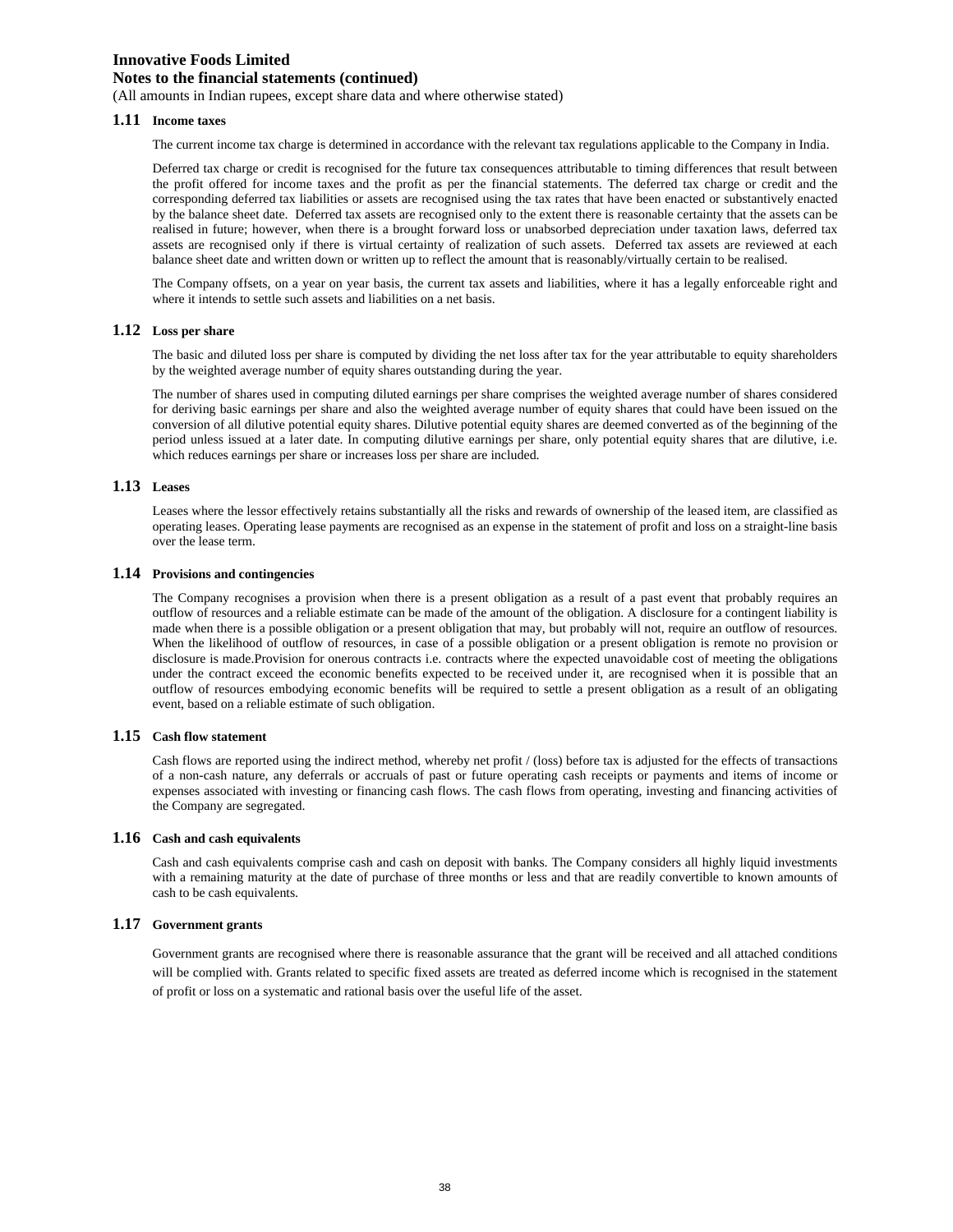**Notes to the financial statements (continued)** (All amounts in Indian rupees, except share data and where otherwise stated)

|                                              | As at 31 March 2020 |               | As at 31 March 2019 |               |
|----------------------------------------------|---------------------|---------------|---------------------|---------------|
| 2.1 Share capital                            | Number of           | Amount        | Number of shares    | Amount        |
|                                              | shares              |               |                     |               |
| Authorised                                   |                     |               |                     |               |
| Equity shares of Rs. 10 each $*$             | 115,000,000         | 1.150.000.000 | 115,000,000         | 1,150,000,000 |
|                                              | 115,000,000         | 1.150.000.000 | 115,000,000         | 1,150,000,000 |
| Issued, subscribed and paid-up               |                     |               |                     |               |
| Equity shares of Rs. 10 each fully paid-up * |                     |               |                     |               |
| At the beginning and end of the year         | 93,937,780          | 939.377.800   | 73.937.780          | 739,377,800   |
| Issued during the year                       | 15,000,000          | 150,000,000   | 20,000,000          | 200,000,000   |
| At the end of the year                       | 108,937,780         | 1,089,377,800 | 93,937,780          | 939,377,800   |

\* The Company has only one class of shares referred to as equity shares having a par value of Rs.10. Accordingly, all equity shares rank equally with regard to dividends and share in the Company's residual assets. The equity shares are entitled to receive dividend as declared from time to time. The voting rights of an equity shareholder on a poll (not on show of hands) are in proportion to its share of the paid-up equity capital of the Company. Voting rights cannot be exercised in respect of shares on which any call or other sums presently payable have not been paid. Failure to pay any amount called up on shares may lead to forfeiture of the shares.

On winding up of the Company, the holders of equity shares will be entitled to receive the residual assets of the Company, remaining after distribution of all preferential amounts in proportion to the number of equity shares held.

#### **(a) Shares held by ultimate holding company/ holding company and their subsidiaries/ associates**

|                                                                                                                              | As at 31 March 2020 |               | As at 31 March 2019 |             |
|------------------------------------------------------------------------------------------------------------------------------|---------------------|---------------|---------------------|-------------|
|                                                                                                                              | Number of<br>shares | Amount        | Number of shares    | Amount      |
| Equity shares of Rs. 10 each fully paid up held by:<br>Peepul Capital Fund III, LLC, Mauritius<br>(Ultimate Holding Company) | 108,168,586         | 1.081.685.860 | 93.168.586          | 931,685,860 |
| (b) Details of shareholders holding more than 5% shares of the Company                                                       |                     |               |                     |             |

 **Number of shares % holding Number of shares % holding**  Peepul Capital Fund III, LLC, Mauritius 108,168,586 99.29% 93,168,586 99.18% **As at 31 March 2020 As at 31 March 2019**

(Ultimate Holding Company)

#### **(c) Details of buyback, bonus shares issued, issue of shares for consideration other than for cash for past 5 years**

The Company has not allotted any fully paid-up equity shares by way of bonus shares nor has bought back any class of equity shares nor has there been any issue of shares for consideration other than for cash during the period of five years immediately preceding the balance sheet date.

#### **(d) Other matters**

Note 1: 9,758,262 shares of Rs.10 each have been allotted to the erstwhile members of Amalgam Foods and Beverages Limited pursuant to the scheme of amalgamation approved by the Board of Industrial and Financial Reconstruction, by its order dated 8 December 2006 . In addition, 111 shares were issued to certain shareholders of the Company to round off fractional entitlements.

**Note 2:** The issued, subscribed and paid-up share capital of the Company was reduced by 90% from the share capital Rs.185,000,000 as per the scheme approved by the Board for Industrial and Financial Reconstruction, during the year 2006-07 and effective from 30 March 2007.

|                                              | As at           | As at           |
|----------------------------------------------|-----------------|-----------------|
|                                              | 31 March 2020   | 31 March 2019   |
| 2.2 Reserves and surplus                     |                 |                 |
| Securities premium                           |                 |                 |
| Balance at the beginning and end of the year | 262,506,829     | 262,506,829     |
|                                              | 262,506,829     | 262,506,829     |
| Deficit in the statement of profit and loss  |                 |                 |
| Balance at the beginning of the year         | (958, 153, 265) | (770, 174, 113) |
| Add: net loss for the year                   | (133, 337, 422) | (187, 979, 155) |
| Balance at the end of the year               | (1,091,490,687) | (958, 153, 268) |
|                                              | (828, 983, 858) | (695, 646, 439) |
|                                              |                 |                 |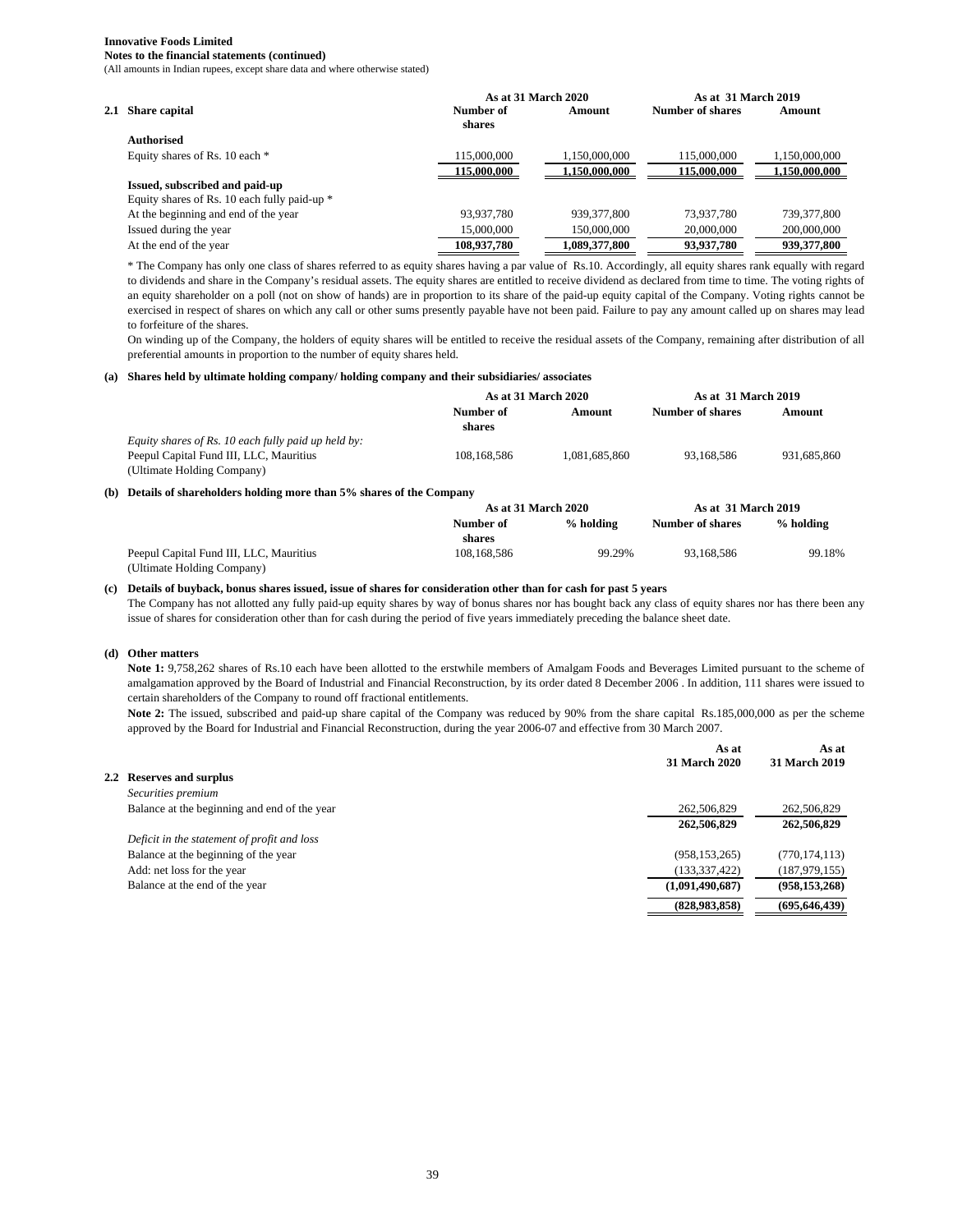#### **Innovative Foods Limited Notes to the financial statements (continued)**

(All amounts in Indian rupees, except share data and where otherwise stated)

|                          | As at                | As at                |
|--------------------------|----------------------|----------------------|
|                          | <b>31 March 2020</b> | <b>31 March 2019</b> |
| 2.3 Long-term borrowings |                      |                      |
| <b>Secured</b>           |                      |                      |
| Term loan from banks     | 59,985,126           | 72,888,879           |
| Vehicle loans            | 2,947,361            | 3,925,449            |
|                          | 62.932.487           | 76,814,328           |

#### *Details of securities, terms and conditions on term loans*

Note 1: Term loans from banks in Indian rupees are secured by exclusive charge on factory land and building located at Sy no 287/29 & 288/1, 2 & 3 at Ezhupunna village, Sy no 287/17A, 20 at Ezhupunna village, all movable fixed assets of the company (present and future) and stock and receivables of the Company and Secured by exclusive charge on factory building located at Sy no 20 and 21(part), Srini Food Park, Mogili village, all movable fixed assets for the projects and of Chittoor factory and current assets of Chittoor factory.The rate of interest ranges between 10% - 10.45% per annum. Loans are repayable in monthly/ quarterly instalments over a period of 44 to 72 months.

Note 2: Vehicle loans from banks are secured by hypothecation of the respective motor vehicles and the interest rate of per annum. Loan is repayable in 55- 60 monthly instalments starting from November 2018 and April 2019.

|     | 2.4 Other long-term liabilities  |            |            |
|-----|----------------------------------|------------|------------|
|     | Deferred grant                   | 27,093,933 | 28,991,567 |
|     | Security deposits from customers | 4,712,206  | 5,767,206  |
|     |                                  | 31,806,139 | 34,758,773 |
| 2.5 | Long-term provisions             |            |            |
|     | Provision for employee benefits  |            |            |
|     | Compensated absences             | 2,972,312  | 2,225,534  |
|     |                                  | 2,972,312  | 2,225,534  |
|     | 2.6 Short term borrowings        |            |            |
|     | <b>Secured</b>                   |            |            |
|     | Cash credit                      | 91,180,785 | 85,031,766 |
|     |                                  | 91,180,785 | 85,031,766 |
|     |                                  |            |            |

The cash credit from HDFC Bank carries interest rate of 10.15% per annum and is repayable on demand. Cash credit is secured by :

a) exclusive charge on stock, receivables and movable fixed assets of the Company, both present and future; and

b) equitable mortgage of factory land and building of the Company located at Ezhupunna.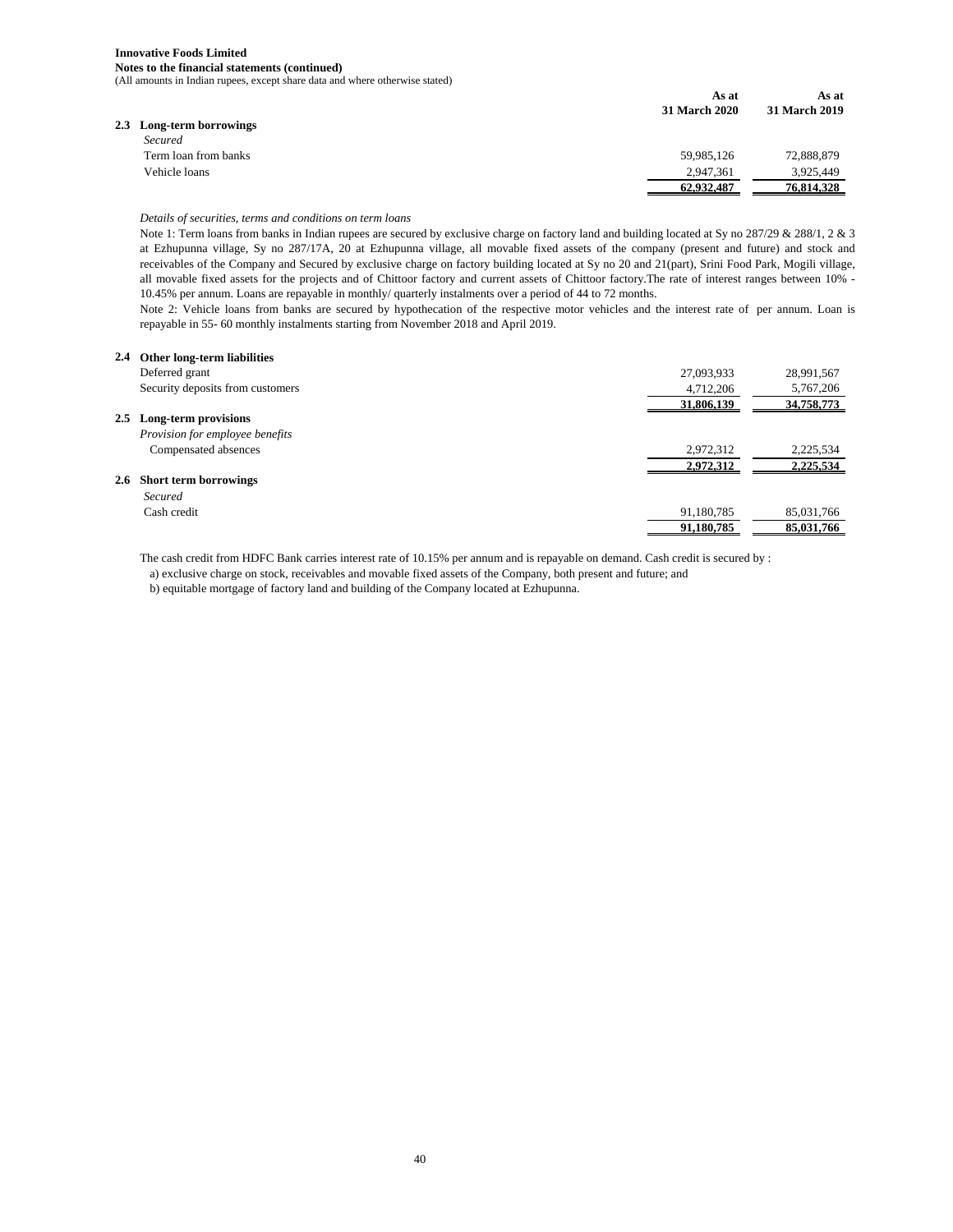**Notes to the financial statements (continued)**

(All amounts in Indian rupees, except share data and where otherwise stated)

|                  |                                                                                                | As at              | As at              |
|------------------|------------------------------------------------------------------------------------------------|--------------------|--------------------|
|                  |                                                                                                | 31 March 2020      | 31 March 2019      |
| 2.7              | <b>Trade payables</b>                                                                          |                    |                    |
|                  | Total outstanding dues of micro enterprises and small enterprises*                             | 1,577,964          | 2,262,309          |
|                  | Total outstanding dues of creditors other than micro enterprises and small enterprises         | 89,182,418         | 79,496,339         |
|                  |                                                                                                | 90,760,382         | 81,758,648         |
|                  | * Disclosures as required under the Micro, Small and Medium Enterprises Development            |                    |                    |
|                  | Act, 2006 ("the Act") based on the information available with the Company are given            |                    |                    |
|                  | below:                                                                                         |                    |                    |
|                  | The principal amount remaining unpaid to any supplier as at the end of the year                | 1,577,964          | 2,262,309          |
|                  | The interest due on the principal remaining outstanding as at the end of the year              | 689,635            | 672,026            |
|                  | The amount of interest paid under the Act, along with the amounts of the payment made          |                    |                    |
|                  | beyond the appointed day during the year                                                       |                    |                    |
|                  | The amount of interest due and payable for the period of delay in making payment (which        | 689,635            | 672,026            |
|                  | have been paid but beyond the appointed day during the year) but without adding the            |                    |                    |
|                  | interest specified under the Act                                                               |                    |                    |
|                  | The amount of interest accrued and remaining unpaid at the end of the year                     | 689,635            | 672,026            |
|                  | The amount of further interest remaining due and payable even in the succeeding years,         | Interest due up to | Interest due up to |
|                  | until such date when the interest dues as above are actually paid to the small enterprise, for | 31 March 2020      | 31 March 2019      |
|                  | the purpose of disallowance as a deductible expenditure under the Act                          | has been accrued   | has been accrued   |
| 2.8              | Other current liabilities                                                                      |                    |                    |
|                  | Current maturities of long term borrowings                                                     | 15,126,127         | 30,307,897         |
|                  | Interest accured on borrowings                                                                 | 1,289,641          | 1,095,711          |
|                  | Accrued expenses and dues to other creditors                                                   | 35,212,878         | 36,007,396         |
|                  | Advances received from customers                                                               | 3,478,825          | 1,812,661          |
|                  | Dues to creditors for capital goods                                                            | 1,060,995          | 11,139,653         |
|                  | Accrued salaries and benefits                                                                  | 42,422,471         | 47,827,859         |
|                  | Deferred grant                                                                                 | 1,901,196          | 1,904,758          |
|                  | Withholding taxes and statutory dues                                                           | 2,541,963          | 3,124,852          |
|                  |                                                                                                | 103,034,096        | 133,220,787        |
| 2.9 <sub>1</sub> | <b>Short-term provisions</b>                                                                   |                    |                    |
|                  | Provision for employee benefits                                                                |                    |                    |
|                  | Compensated absences                                                                           | 1,378,621          | 1,888,666          |
|                  | Gratuity                                                                                       | 2,101,832          | 834,474            |
|                  | Provision for disputed claims (refer note 2.42)                                                | 2,418,837          | 6,043,061          |
|                  |                                                                                                | 5,899,290          | 8,766,201          |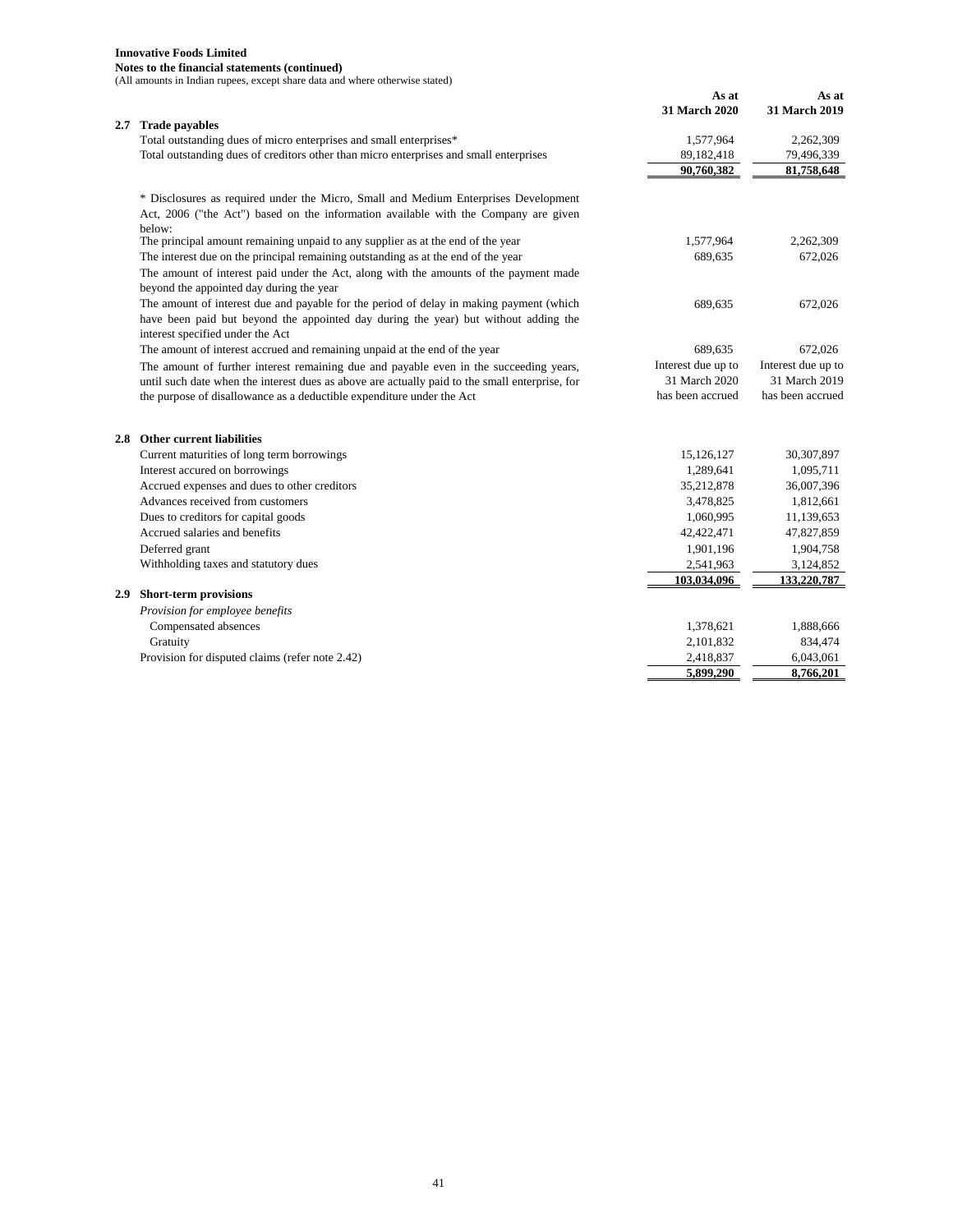#### **Notes to the financial statements (continued)**

(All amounts in Indian rupees, except share data and where otherwise stated)

#### **2.10 Property, plant and equipment\***

|                           |                       | <b>Gross block</b>       |                  |                        |                       | <b>Accumulated depreciation</b> |                  |                        | Net block              |                        |  |
|---------------------------|-----------------------|--------------------------|------------------|------------------------|-----------------------|---------------------------------|------------------|------------------------|------------------------|------------------------|--|
| <b>Particulars</b>        | As at<br>1 April 2019 | <b>Additions</b>         | <b>Deletions</b> | As at<br>31 March 2020 | As at<br>1 April 2019 | For the year                    | <b>Deletions</b> | As at<br>31 March 2020 | As at<br>31 March 2020 | As at<br>31 March 2019 |  |
|                           |                       |                          |                  |                        |                       |                                 |                  |                        |                        |                        |  |
| Freehold land             | 6,678,513             | $\overline{\phantom{a}}$ |                  | 6,678,513              |                       |                                 |                  |                        | 6,678,513              | 6,678,513              |  |
|                           | 6,678,513             | $\overline{\phantom{a}}$ |                  | 6,678,513              |                       |                                 |                  |                        | 6,678,513              |                        |  |
| Leasehold land            | 8,772,200             | $\overline{\phantom{a}}$ |                  | 8,772,200              | 193,033               | 84,408                          |                  | 277,441                | 8,494,759              | 8,579,167              |  |
|                           | 8,772,200             |                          |                  | 8,772,200              | 108,855               | 84,178                          |                  | 193,033                | 8,579,167              |                        |  |
| <b>Bulidings: Factory</b> | 96,040,355            | 1,657,050                |                  | 97,697,405             | 21,065,773            | 2,659,050                       |                  | 23,724,823             | 73,972,582             | 74,974,582             |  |
|                           | 91,658,867            | 4,381,488                |                  | 96,040,355             | 18,512,066            | 2,553,706                       |                  | 21,065,773             | 74,974,582             |                        |  |
| Bulidings: Others         | 825,546               |                          |                  | 825,546                | 41,427                | 13,106                          |                  | 54,533                 | 771,013                | 784,119                |  |
|                           | 825,546               |                          |                  | 825,546                | 28,357                | 13,070                          |                  | 41,427                 | 784,119                |                        |  |
| Plant and machinery       | 298,710,899           | 4,806,069                |                  | 303,516,968            | 136,241,997           | 22,374,279                      |                  | 158,616,276            | 144,900,692            | 162,468,902            |  |
|                           | 260,582,846           | 43,600,034               | 5,471,980        | 298,710,899            | 121,847,873           | 18,296,620                      | 3,902,496        | 136,241,997            | 162,468,902            |                        |  |
| Computer                  | 7,288,199             | 411,324                  |                  | 7,699,523              | 6,056,707             | 788,778                         |                  | 6,845,485              | 854,038                | 1,231,492              |  |
|                           | 6,876,250             | 411,949                  |                  | 7,288,199              | 5,268,230             | 788,477                         |                  | 6,056,707              | 1,231,492              |                        |  |
| Office equipments         | 21,180,909            | 55,020                   |                  | 21,235,929             | 8,740,756             | 1,921,265                       |                  | 10,662,021             | 10,573,908             | 12,440,153             |  |
|                           | 20,456,337            | 724,573                  |                  | 21,180,909             | 7,010,668             | 1,730,088                       |                  | 8,740,756              | 12,440,153             |                        |  |
| Furniture & Fittings      | 7,613,736             | 33,077                   |                  | 7,646,813              | 3,183,128             | 493,116                         |                  | 3,676,244              | 3,970,569              | 4,430,608              |  |
|                           | 5,647,591             | 1,966,145                |                  | 7,613,736              | 2,767,543             | 415,585                         |                  | 3,183,128              | 4,430,608              |                        |  |
| Vehicles                  | 8,346,279             |                          |                  | 8,346,279              | 2,467,592             | 708,586                         |                  | 3,176,178              | 5,170,101              | 5,878,687              |  |
|                           | 2,670,662             | 5,675,617                |                  | 8,346,279              | 2,148,615             | 318,977                         |                  | 2,467,592              | 5,878,687              |                        |  |
| <b>Total</b>              | 455,456,636           | 6,962,540                |                  | 462,419,176            | 177,990,413           | 29,042,588                      |                  | 207,033,001            | 255,386,175            | 277,466,223            |  |
| Previous year             | 404,168,811           | 56,759,805               | 5,471,980        | 455,456,636            | 157,692,208           | 24,200,702                      | 3,902,496        | 177,990,413            | 277,466,223            |                        |  |

#### **2.11 Intangible assets\***

|                    |                       | <b>Gross block</b> |                  |                        |                       | <b>Accumulated amortisation</b> |                  |                               | Net block                     |                        |
|--------------------|-----------------------|--------------------|------------------|------------------------|-----------------------|---------------------------------|------------------|-------------------------------|-------------------------------|------------------------|
| <b>Particulars</b> | As at<br>1 April 2019 | <b>Additions</b>   | <b>Deletions</b> | As at<br>31 March 2020 | As at<br>1 April 2019 | For the year                    | <b>Deletions</b> | As at<br><b>31 March 2020</b> | As at<br><b>31 March 2020</b> | As at<br>31 March 2019 |
| Software           | 4,201,318             | 198,300            |                  | 4,399,618              | 3,102,943             | 569,294                         |                  | 3,672,237                     | 727.381                       | 1,098,375              |
|                    | 4,042,607             | 158.711            |                  | 4,201,318              | 2,464,424             | 638.519                         |                  | 3,102,943                     | 1,098,375                     | 1,578,183              |
| Brand              | 40,660,000            |                    |                  | 40,660,000             | 40,660,000            |                                 |                  | 40,660,000                    |                               |                        |
|                    | 40,660,000            |                    |                  | 40,660,000             | 40,660,000            |                                 |                  | 40,660,000                    |                               |                        |
| <b>Total</b>       | 44,861,318            | 198,300            |                  | 45,059,618             | 43,762,943            | 569,294                         |                  | 44,332,237                    | 727.381                       | 1,098,375              |
| Previous year      | 44,702,607            | 158,711            |                  | 44,861,318             | 43,124,424            | 638,519                         |                  | 43,762,943                    | 1,098,375                     |                        |

\* Previous year figures are shown in italics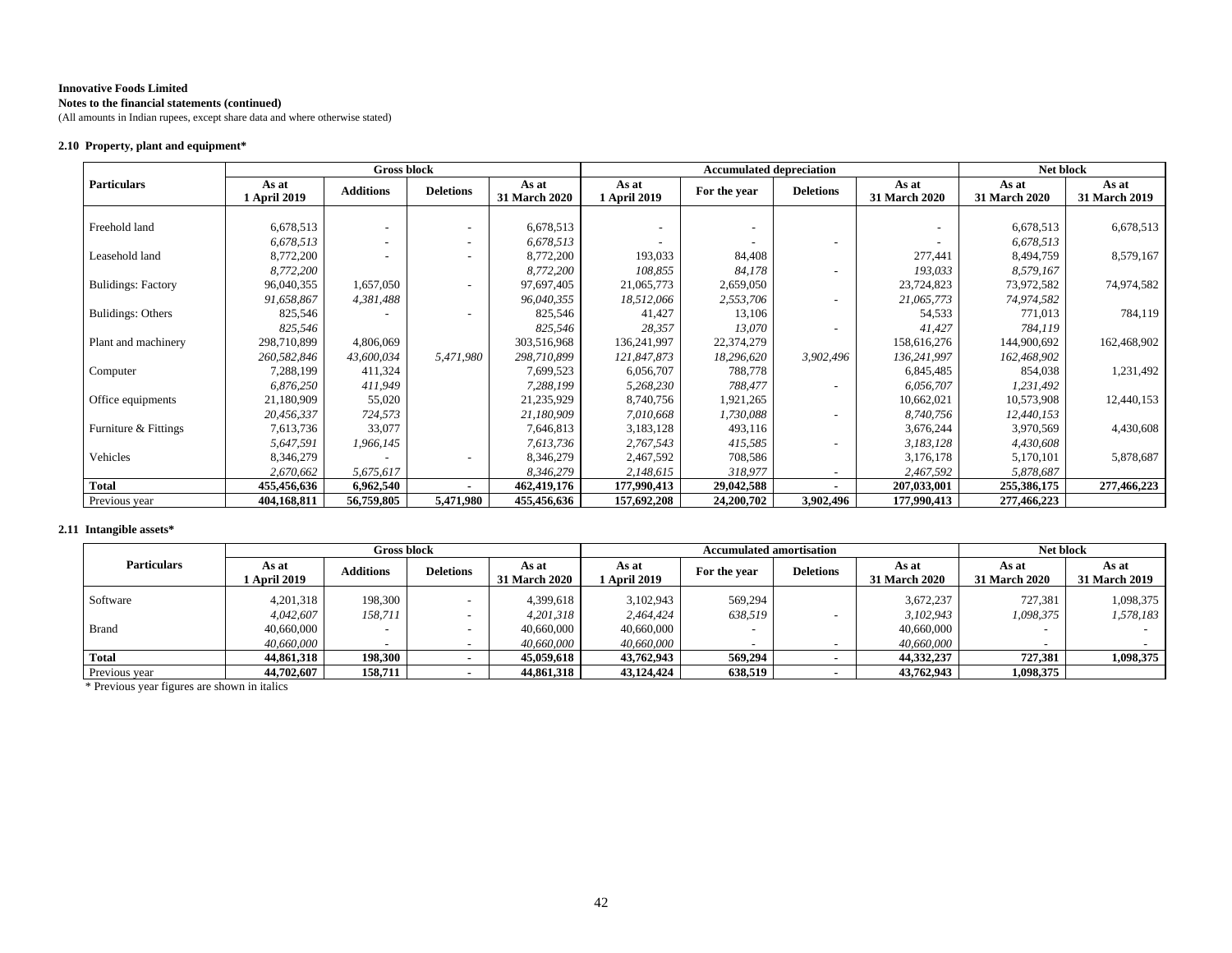#### **Innovative Foods Limited Notes to the financial statements (continued)**

(All amounts in Indian rupees, except share data and where otherwise stated)

|                                                                                   | As at                    | As at                    |
|-----------------------------------------------------------------------------------|--------------------------|--------------------------|
|                                                                                   | 31 March 2020            | <b>31 March 2019</b>     |
| 2.12 Long-term loans and advances                                                 |                          |                          |
| Unsecured, considered good                                                        |                          |                          |
| Rent and other deposits                                                           | 10,833,541               | 10,125,044               |
| Advance for capital goods                                                         |                          | 3,943,055                |
| Income taxes deducted at source                                                   | 3,955,218                | 4,495,230                |
|                                                                                   | 14,788,759               | 18,563,329               |
| 2.13 Other non-current assets                                                     |                          |                          |
| Balance in banks as margin money deposits                                         | 28,739,534               |                          |
|                                                                                   | 28,739,534               | 26,538,047<br>26,538,047 |
| 2.14 Inventories                                                                  |                          |                          |
|                                                                                   |                          |                          |
| Stores and spares                                                                 | 3,496,911                | 2,580,778                |
| Raw materials and packing materials                                               |                          |                          |
| Raw materials*                                                                    | 24, 123, 164             | 25,943,868               |
| Packing materials*                                                                | 8,950,596                | 7,792,824                |
|                                                                                   | 33,073,760               | 33,736,692               |
| Work-in-progress                                                                  |                          |                          |
| Marine products                                                                   |                          | 442,716                  |
| Others <sup>*</sup>                                                               |                          | 1,695,896                |
|                                                                                   |                          | 2,138,612                |
| Finished goods                                                                    |                          |                          |
| Marine products                                                                   | 4,870,333                | 3,251,122                |
| Parathas                                                                          | 12,006,245               | 9,055,673                |
| Others $*$                                                                        | 22,085,734               | 18,366,067               |
|                                                                                   | 38,962,312               | 30,672,862               |
| Less: provision for obsolete inventory                                            | (731,261)                | (673, 625)               |
|                                                                                   | 38,231,051               | 29,999,237               |
|                                                                                   |                          |                          |
| Stock-in-trade                                                                    | 5,564,237                | 10,203,330<br>78,658,649 |
|                                                                                   | 80,365,959               |                          |
| * Do not individually exceed 10% of the total value of inventory                  |                          |                          |
| 2.15 Trade receivables                                                            |                          |                          |
| <b>Unsecured</b>                                                                  |                          |                          |
| Debts outstanding for a period exceeding six months from the day they are due for |                          |                          |
| payment                                                                           |                          |                          |
| considered good                                                                   | 10,207,560               | 2,162,794                |
| considered doubtful                                                               | 23,587,149               | 15,822,718               |
| Less: Provision for doubtful trade receivables                                    | (23, 587, 149)           | (15,822,718)             |
|                                                                                   | 10,207,560               | 2,162,794                |
| Other receivables                                                                 |                          |                          |
| considered good                                                                   | 152,444,382              | 168,085,203              |
|                                                                                   | 162,651,942              | 170,247,997              |
| 2.16 Cash and bank balances                                                       |                          |                          |
| Cash and cash equivalents                                                         |                          |                          |
| Cash on hand                                                                      | 72,787                   | 287,188                  |
| Balances with banks                                                               |                          |                          |
| In current accounts                                                               | 3,715,670                | 5,307,882                |
| In deposit accounts (with original maturity of 3 months or less)                  |                          |                          |
|                                                                                   | 10,000,000<br>13,788,457 |                          |
|                                                                                   |                          | 5,595,070                |
| Other bank balances                                                               |                          |                          |
| In deposit accounts (with original maturity more than 3 months)                   | 37,710,606               | 30,198,251               |
|                                                                                   | 51,499,063               | 35,793,321               |
| 2.17 Short-term loans and advances                                                |                          |                          |
| Unsecured, considered good                                                        |                          |                          |
| Advance for supply of goods and rendering of services                             | 6,033,503                | 8,030,860                |
| Prepaid expenses                                                                  | 2,339,219                | 2,970,911                |
| Balance with government authorities                                               | 34,764,509               | 38, 132, 275             |
|                                                                                   | 43, 137, 231             | 49,134,046               |
| 2.18 Other current assets                                                         |                          |                          |
| Unsecured, considered good                                                        |                          |                          |
| Interest accrued on fixed deposits                                                | 705,602                  | 596,411                  |
| Deferred grant receivable                                                         | 8,211,000                | 8,211,000                |
|                                                                                   | 8,916,602                | 8,807,411                |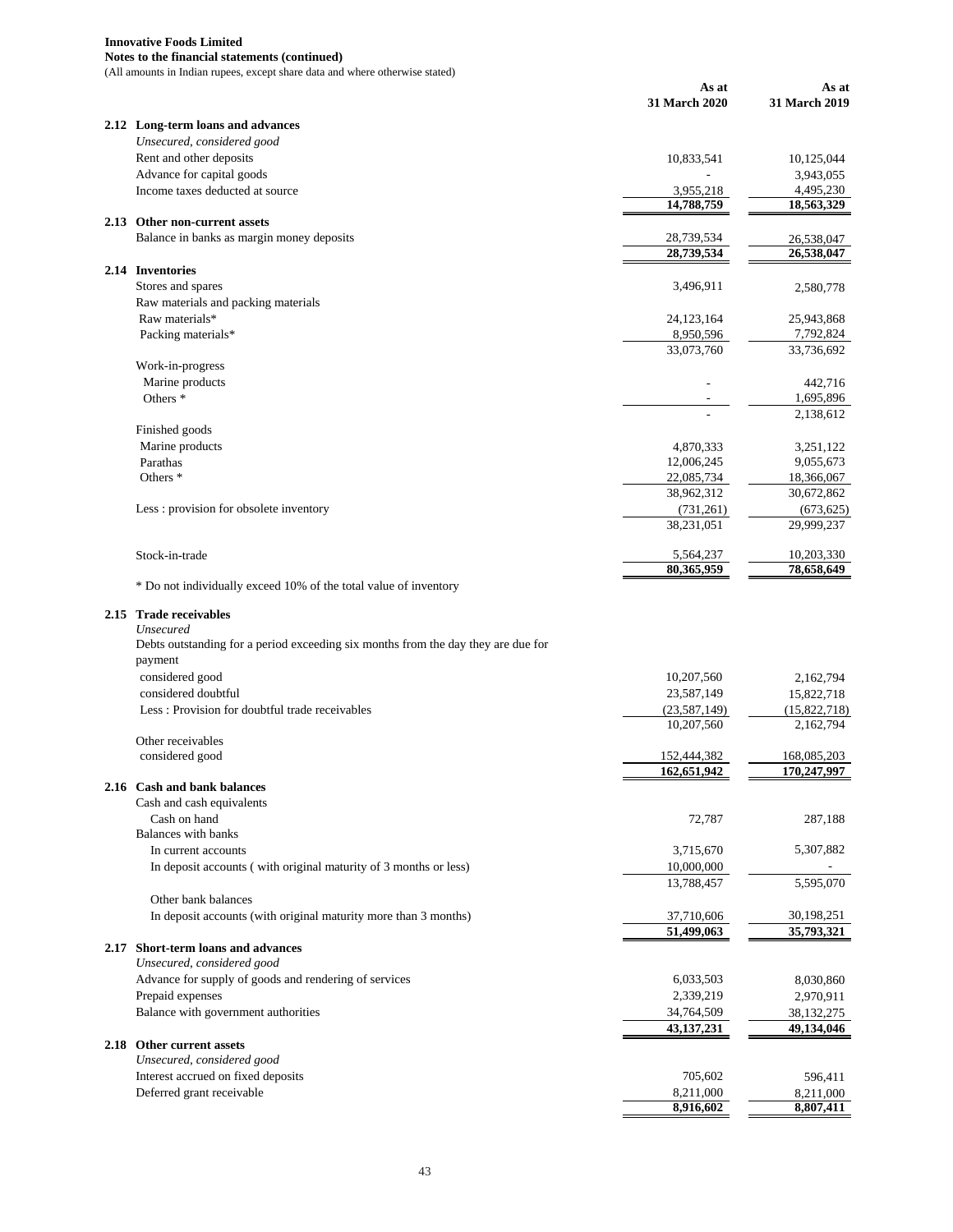|      | Notes to the financial statements (continued)<br>(All amounts in Indian rupees, except share data and where otherwise stated) |                           |                            |
|------|-------------------------------------------------------------------------------------------------------------------------------|---------------------------|----------------------------|
|      |                                                                                                                               | <b>Year ended</b>         | <b>Year ended</b>          |
|      |                                                                                                                               | 31 March 2020             | <b>31 March 2019</b>       |
| 2.19 | <b>Revenue from operations</b>                                                                                                |                           |                            |
|      | Sale of products                                                                                                              |                           |                            |
|      | Own manufactured                                                                                                              | 695,742,289               | 601,910,977                |
|      | Traded                                                                                                                        | 94,613,303                | 100,672,099                |
|      |                                                                                                                               | 790,355,592               | 702,583,076                |
|      | Other operating income                                                                                                        |                           |                            |
|      | Export incentives                                                                                                             | 6,294,561                 | 4,651,977                  |
|      | Deferred income on government grant                                                                                           | 1,901,196                 | 1,904,758                  |
|      |                                                                                                                               | 8,195,757                 | 6,556,735                  |
|      | <b>Revenue from operations</b>                                                                                                | 798,551,349               | 709,139,811                |
|      | Own manufactured                                                                                                              |                           |                            |
|      | Marine products                                                                                                               | 89,084,894                | 102,845,030                |
|      | Parathas                                                                                                                      | 178, 120, 776             | 158,774,197                |
|      | <b>Chicken Products</b>                                                                                                       | 140,714,526               | 70,313,519                 |
|      | Others <sup>*</sup>                                                                                                           | 287,822,093               | 269,978,231                |
|      |                                                                                                                               | 695,742,289               | 601,910,977                |
|      | <b>Traded</b>                                                                                                                 |                           |                            |
|      | Sausages<br>Others <sup>*</sup>                                                                                               | 64,185,063<br>30,428,240  | 82,330,145                 |
|      |                                                                                                                               |                           | 18,341,954                 |
|      |                                                                                                                               | 94,613,303<br>790,355,592 | 100,672,099<br>702,583,076 |
|      | * Do not individually exceed 10% of the total sales                                                                           |                           |                            |
|      |                                                                                                                               |                           |                            |
| 2.20 | Other income                                                                                                                  |                           |                            |
|      | Interest income on bank deposits                                                                                              | 4,512,432                 | 9,422,231                  |
|      | Foreign exchange fluctuations, net                                                                                            | 2,791,171                 | 1,362,694                  |
|      | Profit on sale of property, plant and equipment, net                                                                          |                           | 369,373                    |
|      | Unclaimed Liabilities written back                                                                                            | 9,768,575                 |                            |
|      | Miscellaneous income                                                                                                          | 528,154                   | 1,932,124                  |
|      |                                                                                                                               | 17,600,332                | 13,086,422                 |
|      | 2.21 Cost of materials consumed (including packing material consumed)                                                         |                           |                            |
|      | Inventory of materials at the beginning of the year                                                                           | 33,736,693                | 30,632,083                 |
|      | Purchases                                                                                                                     |                           |                            |
|      | Marine products                                                                                                               | 53,169,611                | 53,611,435                 |
|      | Meat products                                                                                                                 | 60,240,370                | 32,979,836                 |
|      | Parathas                                                                                                                      | 41,704,097                | 25,439,802                 |
|      | Others <sup>*</sup>                                                                                                           | 213,590,765               | 205,849,385                |
|      | Inventory of materials at the end of the year                                                                                 | (33,073,760)              | (33,736,692)               |
|      | * Do not individually exceed 10% of the total purchases                                                                       | 369, 367, 776             | 314,775,848                |
|      |                                                                                                                               |                           |                            |
| 2.22 | Purchase of stock-in-trade                                                                                                    |                           |                            |
|      | <b>Sausages</b>                                                                                                               | 32,040,882                | 44,278,418                 |
|      | Others <sup>*</sup>                                                                                                           | 49,491,485                | 19,340,667                 |
|      |                                                                                                                               | 81,532,367                | 63,619,085                 |
|      |                                                                                                                               |                           |                            |

\* Do not individually exceed 10% of the total purchases

**Innovative Foods Limited**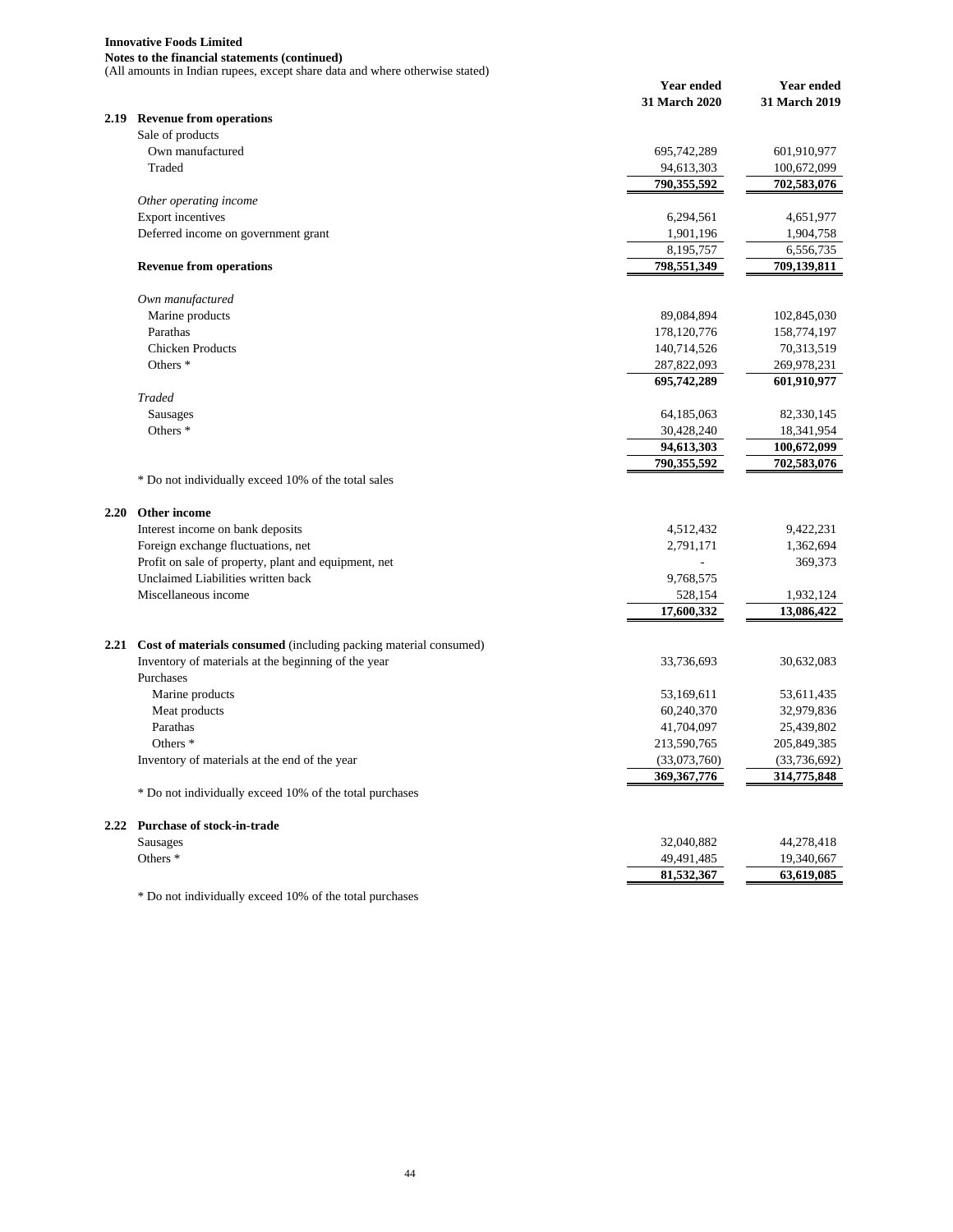|      | <b>Innovative Foods Limited</b>                                                                                               |                   |                      |
|------|-------------------------------------------------------------------------------------------------------------------------------|-------------------|----------------------|
|      | Notes to the financial statements (continued)<br>(All amounts in Indian rupees, except share data and where otherwise stated) |                   |                      |
|      |                                                                                                                               | <b>Year ended</b> | <b>Year ended</b>    |
|      |                                                                                                                               | 31 March 2020     | <b>31 March 2019</b> |
|      |                                                                                                                               |                   |                      |
| 2.23 | Changes in inventories of finished goods, work-in-progress and stock-in-trade                                                 |                   |                      |
|      | Opening stock                                                                                                                 |                   |                      |
|      | Finished goods                                                                                                                | 30,672,863        | 34,915,750           |
|      | Work-in-progress                                                                                                              | 2,138,612         | 3,475,089            |
|      | Stock-in-trade                                                                                                                | 10,203,330        | 17,035,903           |
|      |                                                                                                                               | 43.014.805        | 55,426,742           |
|      | Closing stock                                                                                                                 |                   |                      |
|      | Finished goods                                                                                                                | 38,962,312        | 30,672,862           |
|      | Work-in-progress                                                                                                              |                   | 2,138,612            |
|      | Stock-in-trade                                                                                                                | 5,564,237         | 10,203,330           |
|      |                                                                                                                               | 44,526,549        | 43,014,804           |
|      | Net (increase)/decrease in inventories of finished goods, work-in-progress and                                                | (1,511,744)       | 12,411,938           |
|      | stock-in-trade                                                                                                                |                   |                      |
|      |                                                                                                                               |                   |                      |
| 2.24 | <b>Employee benefits expense</b>                                                                                              |                   |                      |
|      | Salaries, wages and bonus                                                                                                     | 117,799,299       | 133,704,206          |
|      | Contribution to provident and other funds                                                                                     | 8,896,279         | 9,371,279            |
|      | Staff welfare expenses                                                                                                        | 3,346,864         | 2,917,135            |
|      |                                                                                                                               | 130,042,442       | 145,992,620          |
|      |                                                                                                                               |                   |                      |
| 2.25 | <b>Finance costs</b>                                                                                                          |                   |                      |
|      | Interest on borrowings                                                                                                        | 17,781,582        | 20,129,780           |
|      |                                                                                                                               | 17,781,582        | 20,129,780           |
|      |                                                                                                                               |                   |                      |
|      | 2.26 Depreciation and amortisation                                                                                            |                   |                      |
|      | Depreciation on property, plant and equipment                                                                                 | 29,042,588        | 24,200,702           |
|      | Amortisation on intangible assets                                                                                             | 569,294           | 638,519              |
|      |                                                                                                                               | 29,611,882        | 24,839,221           |
|      |                                                                                                                               |                   |                      |
| 2.27 | Other expenses                                                                                                                |                   |                      |
|      | Contract manufacturing                                                                                                        | 63,254,418        | 61,550,840           |
|      | Power and fuel                                                                                                                | 26,364,104        | 26,186,661           |
|      | Storage and freezing                                                                                                          | 11,050,182        | 9,945,229            |
|      | Freight, transport and distribution                                                                                           | 48,766,487        | 63,593,331           |
|      | Rent                                                                                                                          | 4,080,734         | 4,810,310            |
|      | Repairs and maintenance                                                                                                       | 13,615,059        | 10,262,648           |
|      | Insurance                                                                                                                     | 3,100,785         | 3,018,544            |
|      | Rates and taxes                                                                                                               | 1,567,382         | 1,179,364            |
|      | Marketing and sales promotion                                                                                                 | 104,418,198       | 97,746,429           |
|      | Travelling and conveyance                                                                                                     | 16,709,130        | 17,941,485           |
|      | Legal, professional and consultancy                                                                                           | 6,676,592         | 11,005,286           |
|      | Communication expenses                                                                                                        | 1,212,798         | 1,661,178            |
|      | Inventory write down (obsolete, damaged and expired stock)                                                                    | 1,324,328         | 7,216,000            |
|      | <b>Bank</b> charges                                                                                                           | 446,360           | 429,037              |
|      | Provision for doubtful debts and advances                                                                                     | 12,834,207        | 6,887,467            |
|      | Miscellaneous expenses                                                                                                        | 7,244,034         | 5,003,087            |
|      |                                                                                                                               | 322,664,798       | 328,436,896          |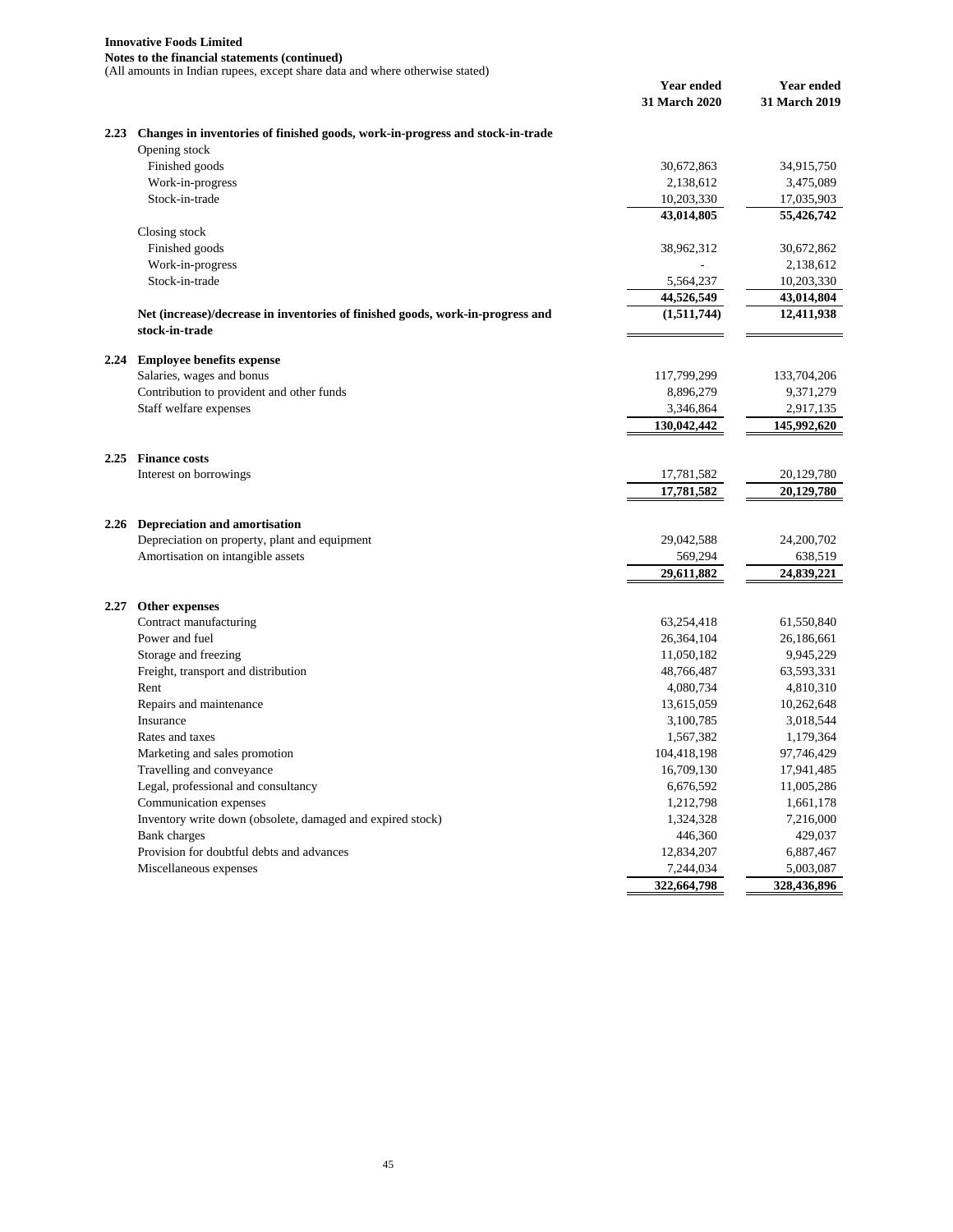#### **Notes to the financial statements (continued)**

(All amounts in Indian rupees, except share data and where otherwise stated)

#### **2.28 Capital commitments and contingent liabilities**

| <b>Particulars</b>                                                                                                       | As at                | As at         |
|--------------------------------------------------------------------------------------------------------------------------|----------------------|---------------|
|                                                                                                                          | <b>31 March 2020</b> | 31 March 2019 |
| Estimated amount of contracts remaining to be executed on capital account (net of capital advances) and not provided for | 218,237              | 1,075,405     |
| Income tax demand under appeal (see note 1 below)                                                                        | 53,690               | 53,690        |
| Sales tax demand under appeal (see note 1 below)                                                                         | 27,732,631           | 32,704,010    |
| Commitment under Export Promotion Capital Goods (EPCG) scheme (see note 2 below)                                         | 89,575,320           | 89,575,320    |
| Guarantees issued by banks                                                                                               | 937,150              | 1,092,150     |
| Claims against the Company not acknowledged as debts                                                                     |                      |               |
| Employee state insurance (see note 3 below)                                                                              | 407,000              | 407,000       |
| Employee provident fund (see note 4 below)                                                                               | 2,176,000            | 2,176,000     |
| Severance compensation (see note 5 below)                                                                                | 45,718,955           | 45,718,955    |

#### **Notes:**

- 1 Management believes that the position taken by it on the above matters are tenable and hence, no adjustment has been made to the financial statements. Future cash flows relating to above are determinable only on the receipt of judgment decision from relevant forum/authorities.
- 2 The Company had obtained duty free/ concessional duty licenses for import of capital goods by undertaking export obligations under the EPCG scheme. As at 31 March 2020, export obligations remaining to the fulfilled amounts to Rs 89,575,320 (Previous year: Rs 89,575,320). In the event that export obligations are not fulfilled, the Company would be liable to levies and liquidated damages. The Company's bankers have provided guarantees to the customs authorities in this regard.
- 3 The Company had received a notice from the Employees State Insurance Appellate Tribunal (Period 2002-03 to 2005-06) wherein a demand of Rs. 407,000 (including interest estimated) has been raised against the Company on account of non - deduction of ESI on wages paid to factory workers under the heads repair and maintenance of building, others, transportation charges, staff welfare etc.
- 4 The Company had received a notice from the Employees Provident Fund Appellate Tribunal wherein a demand of Rs. 2,176,000 has been raised against the Company on account of the non-deduction of provident fund on wages paid to the employees working in the peeling section in the factory. The tribunal has directed the provident fund authorities to find out the beneficiaries for the Company to remit the amount in their names. The Employee Provident Fund authorities have not taken any steps in this regard.
- 5 V.S.Sitaram who ceased to be the CEO & Managing Director with effect from 25 July 2017, has filed an arbitration application against the Company before the Hon'ble City Civil Court at Bangalore and also filed Civil Miscellaneous Petition before the Hon'ble High Court of Karnataka, seeking for appointment of an Arbitrator. The Hona'ble High Court of Karnataka passed an order to appoint an arbitrator to settle the dispute between the parties wide the order no. dated 7 December 2018. The dispute pertains to the amount of severance compensation payable upon his termination.
- 6 On 28 February 2019, the Hon'ble Supreme Court of India has delivered a judgment clarifying the principles that need to be applied in determining the components of salaries and wages on which Provident Fund (PF) contributions need to be made by establishments. Basis this judgment, the Company has re-computed its liability towards PF for the month of March 2019. In respect of the earlier periods/years, the Company has been legally advised that there are numerous interpretative challenges on the application of the judgment retrospectively. Based on such legal advice, the management believes that it is impracticable at this stage to reliably measure the provision required, if any, and accordingly, no provision has been made towards the same. Necessary adjustments, if any, will be made to the books as more clarity emerges on this subject.

7 The Company did not have any long-term contracts including derivative contracts for which there were any material foreseeable losses.

#### **2.29 Loss per share**

| <b>Particulars</b>                                      | Year ended<br>31 March 2020 | <b>Year ended</b><br>31 March 2019 |
|---------------------------------------------------------|-----------------------------|------------------------------------|
| Net loss attributable to equity share holders           | (133.337.422)               | (187, 979, 155)                    |
| Weighted average number of equity shares of Rs. 10 each | 102.266.547                 | 91.033.670                         |
| Earnings per equity share of face value Rs 10 each      | (1.30)                      | (2.06)                             |

The Company has no potentially dilutive equity shares as at the year end.

#### **2.30 Auditors' remuneration** (included in legal and professional fees, excluding applicable taxes)

|  | <b>Particulars</b> | Year ended    | <b>Year ended</b> |
|--|--------------------|---------------|-------------------|
|  |                    | 31 March 2020 | 31 March 2019     |
|  | Statutory audit    | 1,017,500     | 1,017,500         |
|  | Tax audit          | 117.500       | 117.500           |
|  | Total              | 1,135,000     | 1,135,000         |

#### **2.31 Expenditure in foreign currency**

| <b>Particulars</b>        |         | Year ended<br><b>Year ended</b> |
|---------------------------|---------|---------------------------------|
|                           |         | 31 March 2020<br>31 March 2019  |
| Travelling and conveyance | 679.848 | 947,468                         |
| Total                     | 679.848 | 947,468                         |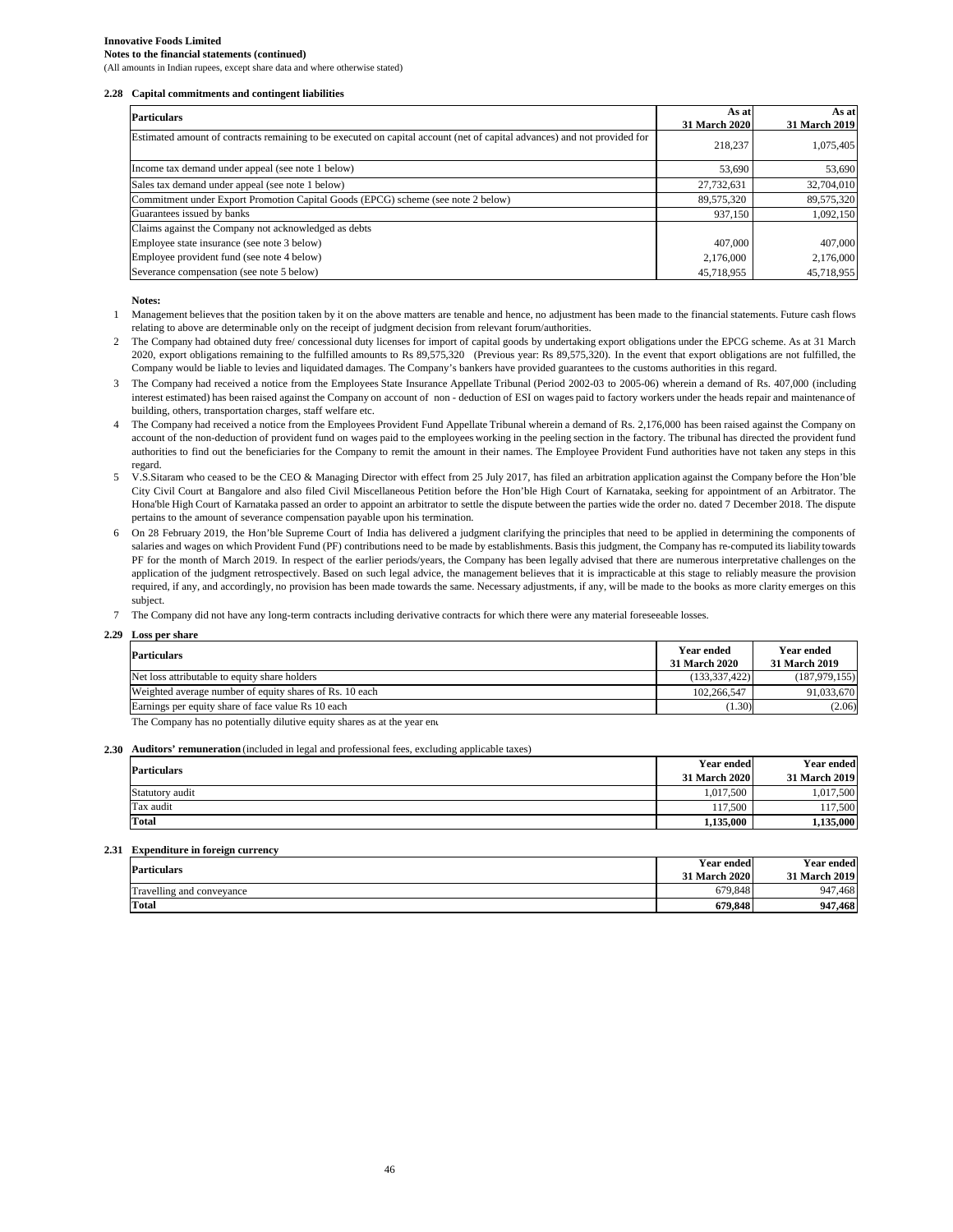**Notes to the financial statements (continued)**

(All amounts in Indian rupees, except share data and where otherwise stated)

#### **2.32 Earnings in foreign currency**

| <b>Particulars</b>   | Year ended<br>31 March 2020 | <b>Year ended</b><br>31 March 2019 |
|----------------------|-----------------------------|------------------------------------|
| FOB value of exports | 85,045,980                  | 80.028.178                         |
| <b>Total</b>         | 85,045,980                  | 80,028,178                         |

#### **2.33 Value of imports on C.I.F. basis**

|  | <b>Particulars</b>                               | Year ended           | <b>Year ended</b> |
|--|--------------------------------------------------|----------------------|-------------------|
|  |                                                  | <b>31 March 2020</b> | 31 March 2019     |
|  | Raw material, packing materials and traded goods | 39.133.487           | 44.994.453        |
|  | Components and spare parts                       | 998.020              | .637.960          |
|  | <b>Total</b>                                     | 40,131,507           | 46.632.413        |

#### **2.34 Consumption of imported and indigenous raw materials and packing materials**

| <b>Particulars</b>                  | Year ended 31 March 2020 |               | Year ended 31 March 2019 |             |
|-------------------------------------|--------------------------|---------------|--------------------------|-------------|
|                                     | $\frac{6}{9}$            | Value (Rs)    | $\frac{6}{9}$            | Value (Rs)  |
| Raw materials and packing materials |                          |               |                          |             |
| Imported                            | 10%                      | 36,736,473    | 9%                       | 29,307,565  |
| Indigenous                          | 90%                      | 332,631,303   | 91%                      | 285,468,283 |
| Total                               |                          | 369, 367, 776 |                          | 314,775,848 |

#### **2.35 Segmental information**

The Company's operations pre-dominantly relate to manufacture and sale of frozen ready to eat / ready to cook foods. Accordingly, there are no separate reportable business segments.

However, the Company operates both in the India and also exports its products. Accordingly, secondary segment reporting has been disclosed based on the geographical location of the customers. All of the Company's assets other than trade receivables are located in India.

| <b>Revenue</b>           | <b>Year ended</b> | <b>Year ended</b> |
|--------------------------|-------------------|-------------------|
|                          | 31 March 2020     | 31 March 2019     |
| India                    | 705,797,233       | 603,171,165       |
| Rest of the world        | 92,754,116        | 105,968,646       |
| <b>Total</b>             | 798,551,349       | 709,139,811       |
|                          |                   |                   |
| <b>Trade receivables</b> | <b>Year ended</b> | <b>Year ended</b> |
|                          | 31 March 2020     | 31 March 2019     |
| India                    | 128, 175, 392     | 138,560,686       |
| Rest of the world        | 34,476,550        | 31,687,311        |
| <b>Total</b>             | 162,651,942       | 170,247,997       |

#### **2.36 Leases**

The Company is also obligated under cancellable operating leases for office and residential space. Total rental expense under cancellable operating leases during the year was Rs. 4,080,734 (Previous year: Rs 4,810,310).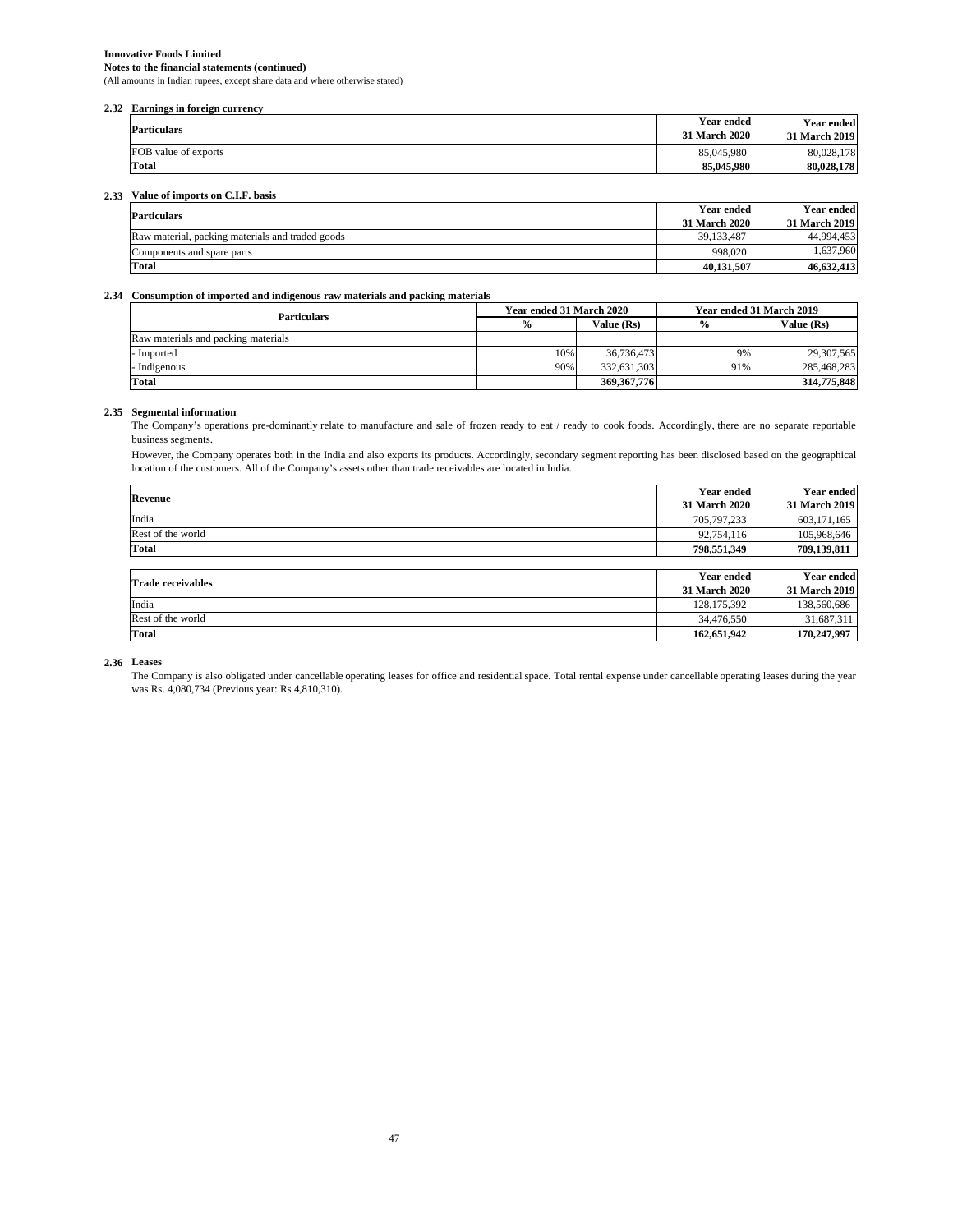(All amounts in Indian rupees, except share data and where otherwise stated)

#### **2.37 Employee benefits**

#### **(a) Defined contribution plans**

The Company makes contribution towards provident fund which is a defined contribution retirement benefit plan for qualifying employees. Under the plan, the Company is required to contribute a specified percentage of payroll cost to the retirement benefit plan to fund the benefits. An amount of Rs.6,211,596 (previous year: Rs. 6,188,2695) has been recognised and included in "Contribution to provident and other funds" in the statement of profit and loss on account of provident fund, superannuation and othe retirement benefits.

#### **(b) Gratuity**

The following tables set out the status of the gratuity plan as required under Accounting Standard-15.

| <b>Particulars</b>                                                                       | <b>Year ended</b>  | <b>Year ended</b> |
|------------------------------------------------------------------------------------------|--------------------|-------------------|
|                                                                                          | 31 March 2020      | 31 March 2019     |
| Obligations at the beginning of the year                                                 | 7,394,793          | 5,333,480         |
| Current service cost                                                                     | 1,457,849          | 722,497           |
| Interest cost                                                                            | 493,433            | 320,692           |
| Actuarial (gain) / loss                                                                  | 25,809             | 2,197,153         |
| Past service cost                                                                        |                    |                   |
| Benefits paid                                                                            | (190, 984)         | (1,179,029)       |
| Obligations at the end of the year                                                       | 9,180,900          | 7,394,793         |
| Change in plan assets                                                                    |                    |                   |
| Plans assets at the beginning of the year, at fair value                                 | 6,560,319          | 6,860,325         |
| Expected return on plan assets                                                           | 446,673            | 503,274           |
| Actuarial gain / (loss)                                                                  | (22, 478)          | (107, 995)        |
| Contributions                                                                            | 285,538            | 483,744           |
| Benefits paid                                                                            | (190, 984)         | (1,179,029)       |
| Plans assets at the end of the year, at fair value                                       | 7,079,068          | 6,560,319         |
| Reconciliation of present value of the obligation and the fair value of the plan assets: |                    |                   |
| Fair value of plan assets at the end of the year                                         | 7,079,068          | 6,560,319         |
| Present value of the defined benefit obligations at the end of the year                  | 9,180,900          | 7,394,793         |
| Net liability / (asset) recognized in the balance sheet                                  | 2,101,832          | 834,474           |
| Gratuity cost for the year ended                                                         |                    |                   |
| Current service cost                                                                     | 1,457,849          | 722,497           |
| Interest cost                                                                            | 493,433            | 320,692           |
| Expected return on plan assets                                                           | (446, 673)         | (503, 274)        |
| Actuarial (gain) / loss                                                                  | 48,287             | 2,305,148         |
| Past service cost                                                                        |                    |                   |
| Net gratuity cost                                                                        | 1,552,896          | 2,845,063         |
| Discount rate                                                                            | 5.72%              | 6.76%             |
| Expected rate of return on plan assets                                                   | 6.76%              | 7.50%             |
| Expected rate of salary increase                                                         | 4.00%              | 8%                |
| Retirement age                                                                           | 55 or 58 years     | 58 years          |
| Attrition                                                                                | Graded rates from  |                   |
|                                                                                          | Age 35 - 25%, From |                   |
|                                                                                          | Age 40 - 16.67%,   |                   |
|                                                                                          | From Age 45        |                   |
|                                                                                          | 8.33%, From Age 50 | 30%               |

The estimates of future salary increases, considered in actuarial valuation, take into account inflation, seniority, promotion and other relevant factors such as supply and demand factors in the employment market.

#### **Details of experience adjustments – gratuity**

| <b>Particulars</b>                        | As at 31 March |            |             |           |             |
|-------------------------------------------|----------------|------------|-------------|-----------|-------------|
|                                           | 2020           | 2019       | 2018        | 2017      | 2016        |
| Defined benefit obligation                | 9.180.900      | 7.394.793  | 5.333.480   | 6.653.832 | 5.562.717   |
| Plan assets                               | 7.079.068      | 6.560.319  | 6.860.325   | 6.264.498 | 4.316.576   |
| Surplus/(deficit)                         | (2,101,832)    | (834, 474) | (1,526,845) | 389.334   | (1,246,141) |
| Experience adjustment on plan liabilities | 881.121        | 2,209,195  | (1,356,898) | 586,737   | 1.220.720   |
| Experience adjustment on plan assets      | 22,478         | (141, 547) | (48, 179)   | 10,233    | (36, 817)   |

**(c) Compensated absences**

| <b>Assumptions:</b>              | 31 March 2020      | 31 March 2019 |
|----------------------------------|--------------------|---------------|
| Discount rate                    | 5.72%              | 6.76%         |
| Expected rate of salary increase | 4%                 | 8%            |
| Retirement age                   | 55 or 58 years     | 58 years      |
| Maximum accumulation of leave    | 90 days            | 90 days       |
|                                  | Graded rates from  |               |
|                                  | Age 35 - 25%, From |               |
| <b>Attrition</b> rate            | Age 40 - 16.67%,   |               |
|                                  | From Age 45 -      |               |
|                                  | 8.33%, From Age 50 | 30%           |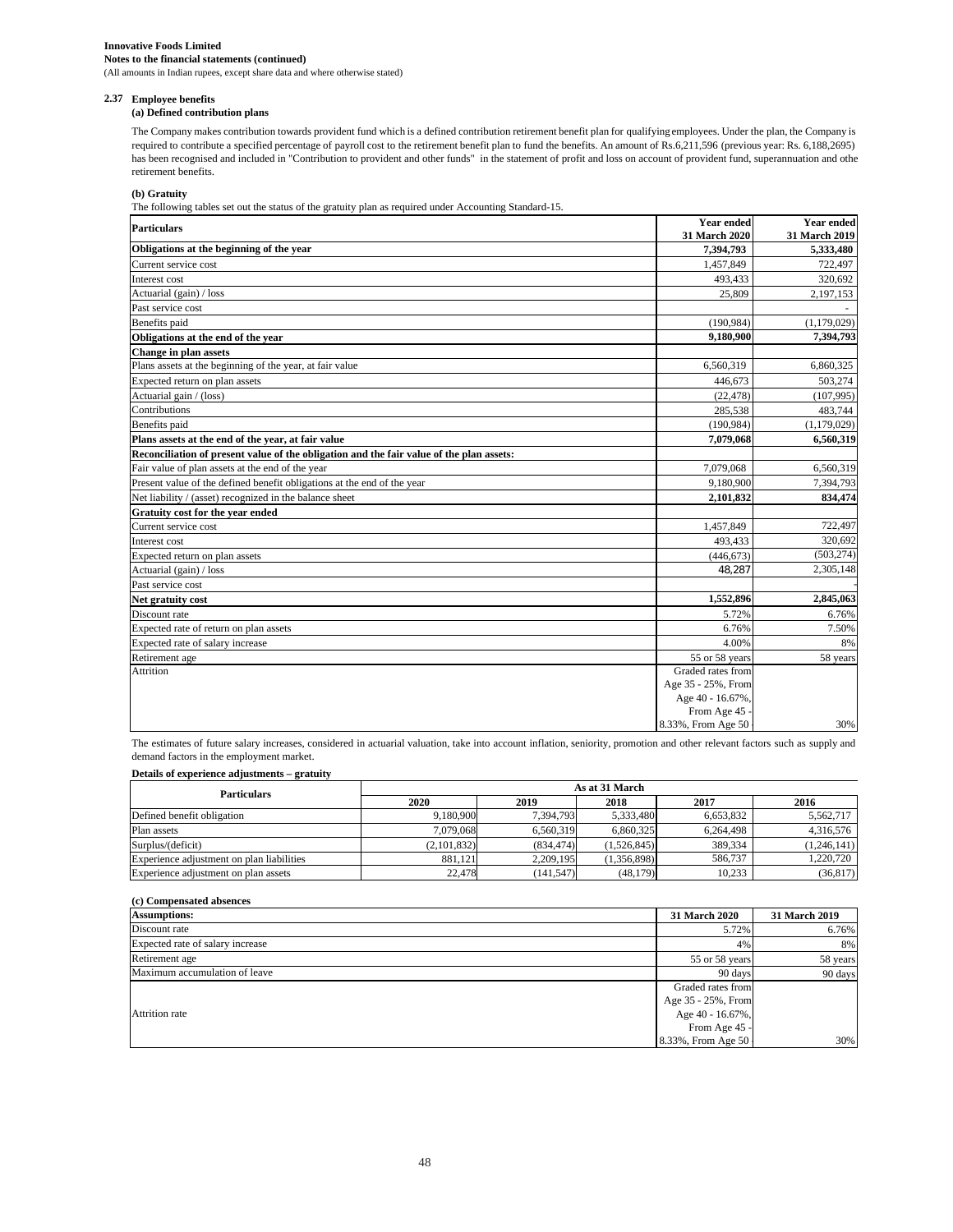#### **Notes to the financial statements (continued)**

(All amounts in Indian rupees, except share data and where otherwise stated)

#### **2.38 Derivatives**

**2.39 Related parties**

a) The Company has not entered into any derivative contract during the year.

b) Particulars of un-hedged foreign currency exposure as at the balance sheet date.

|                                                                           | Un-hedged payables *     |               | Un-hedged receivables ** |                |
|---------------------------------------------------------------------------|--------------------------|---------------|--------------------------|----------------|
| <b>Particulars</b>                                                        | <b>Foreign currency</b>  | $\mathbf{Rs}$ | <b>Foreign currency</b>  | $\mathbf{R}$ s |
| USD and Rupee equivalent                                                  | $\overline{\phantom{a}}$ |               | 468.622                  | 34,476,550     |
| Previous Year                                                             | 78.857                   | 5.519.232     | 471.467                  | 31,687,311     |
| * Un-hedged payables includes trade payables                              |                          |               |                          |                |
| ** Un-hedged receivables includes trade receivables                       |                          |               |                          |                |
| <b>Related parties</b>                                                    |                          |               |                          |                |
| Names of related parties and description of relationship with the Company |                          |               |                          |                |

hip with the Company

*I) Enterprises where control exists*

(b) Key management personnel

Holding and ultimate holding company Peepul Capital Fund III , LLC , Mauritius

*II) Other related parties with whom the group had transactions during the year* (a) Entities under common control Oriental Cuisines Private Limited

| Peepul Capital Investment Advisors Private Limited |  |
|----------------------------------------------------|--|
| Coastline Gourmet Private Limited                  |  |
| Unibcs Foods India Private Limited                 |  |
| Cura Healthcare Private Limited                    |  |

Whole time Director P Manoj Kumar **Chief Executive Officer** Mithun Appaiah Chief Financial Officer Vasudevan Namboothiri (w.e.f 1 April 2019 to 9 Sep 2019) Chief Financial Officer Pradeepta Kumar Jena (w.e.f 10 December 2019) Company Secretary Anjana Vijayn ( till 25 September 2019 )

| Name of related party                              | Nature of transation   | <b>Volume of transactions</b> |                   | Outstanding balance [receivable /<br>(payable)] |               |
|----------------------------------------------------|------------------------|-------------------------------|-------------------|-------------------------------------------------|---------------|
|                                                    |                        | <b>Year ended</b>             | <b>Year ended</b> | As at                                           | As at         |
|                                                    |                        | 31 March 2020                 | 31 March 2019     | 31 March 2020                                   | 31 March 2019 |
| Manoj Kumar                                        | Renumeration paid      | 4,928,310                     | 6,962,738         | (271, 382)                                      | 14,588        |
| Mithun Appaiah                                     | Renumeration paid      | 6,511,552                     | 12.016.178        | (245,994)                                       | (181, 541)    |
| Vasudevan Namboothiri                              | Renumeration paid      | 671,034                       |                   | $\overline{\phantom{a}}$                        |               |
| Pradeepta Kumar Jena                               | Renumeration paid      | 1,127,457                     |                   | $\overline{\phantom{a}}$                        |               |
| Anjana Vijayan                                     | Renumeration paid      | 194,833                       | 385,709           | $\overline{\phantom{a}}$                        |               |
| Oriental Cuisines Private Limited**                | Revenue from operation | $\overline{\phantom{a}}$      | 184,454           | 5,762,840                                       | 6,044,231     |
| Unibcs Foods india Private Limited                 | Revenue from operation | $\overline{\phantom{a}}$      | 967,718           | $\overline{\phantom{a}}$                        |               |
| Cura Healthcare Private Limited <sup>*</sup>       | Advance                | 1,239,396                     |                   | 1,239,396                                       |               |
| Peepul Capital Investment Advisors Private Limited | Expense reimbursement  | 529,830                       |                   | 132,114                                         |               |
| Peepul Capital Fund III, LLC, Mauritius            | Equity shares alloted  | 150,000,000                   | 200,000,000       | $\overline{\phantom{a}}$                        |               |

\*The Company has advanced an amount of Rs. 1,239,396 to Cura Health care Limited on 18 October 2019. This entiry under corporate insolvency resolution process and accordingly the amount has been provided in statement of profit and loss account on a conservative basis

\*\*The amount is outstanding for more than six months as on 31 March 2020. These are considered recoverable, but on a prudent basis, provision is made against outstanding balance in the books of accounts.

Note: Managerial remuneration does not include cost of retirement benefit such as gratuity and compensated absences since provision for the same are based on actuarial valuations carried out for the Company as a whole.

#### **2.40 Employee stock units program**

The Company has employee stock units (ESUs) program by which ESU's are awarded to key employees as determined by the management. These are to provide equity linked incentives to key employees identified on a yearly basis wherein the cash equivalent of the ESU's awarded will be paid to such employees. The amounts payable to employees under this program is underwritten by the holding company out of the amount due to be realised by the holding company contingent upon occurrence of the liquidity event as defined in the program. The ESU's are used only for the purpose of calculating the economics associated with the performance and does not imply an equity share or any rights that are associated with the same. This arrangement is in the nature of a cash settled employee share based payment program and since such right to receive amounts vests only on the occurrence of the liquidity event as defined in the program. Given that the plan is underwritten by the holding company and the occurrence of the required event with respect to ESU's granted is considered as remote, the Company has not considered any impact in these financial statements.

#### **2.41 Deferred taxes**

| <b>Particulars</b>                                  | <b>Year ended</b><br>31 March 2020 | <b>Year ended</b><br>31 March 2019 |
|-----------------------------------------------------|------------------------------------|------------------------------------|
| Deferred tax liability                              |                                    |                                    |
| Arising from timing difference in respect of:       |                                    |                                    |
| Property, plant and equipment and intangible assets | 23,370,960                         | 14,691,723                         |
| Deferred tax assets                                 |                                    |                                    |
| Unabsorbed depreciation and business loss           | 23,370,960                         | 14,691,723                         |
| Net deferred tax asset / (liability)                |                                    |                                    |

In accordance with AS 22 – "Accounting for taxes on income" prescribed by the Companies (Accounting Standards) Rules, 2006, deferred tax assets on unabsorbed depreciation and carry forward losses have been recognised on the basis of prudence, only to the extent of above mentioned net deferred tax liability.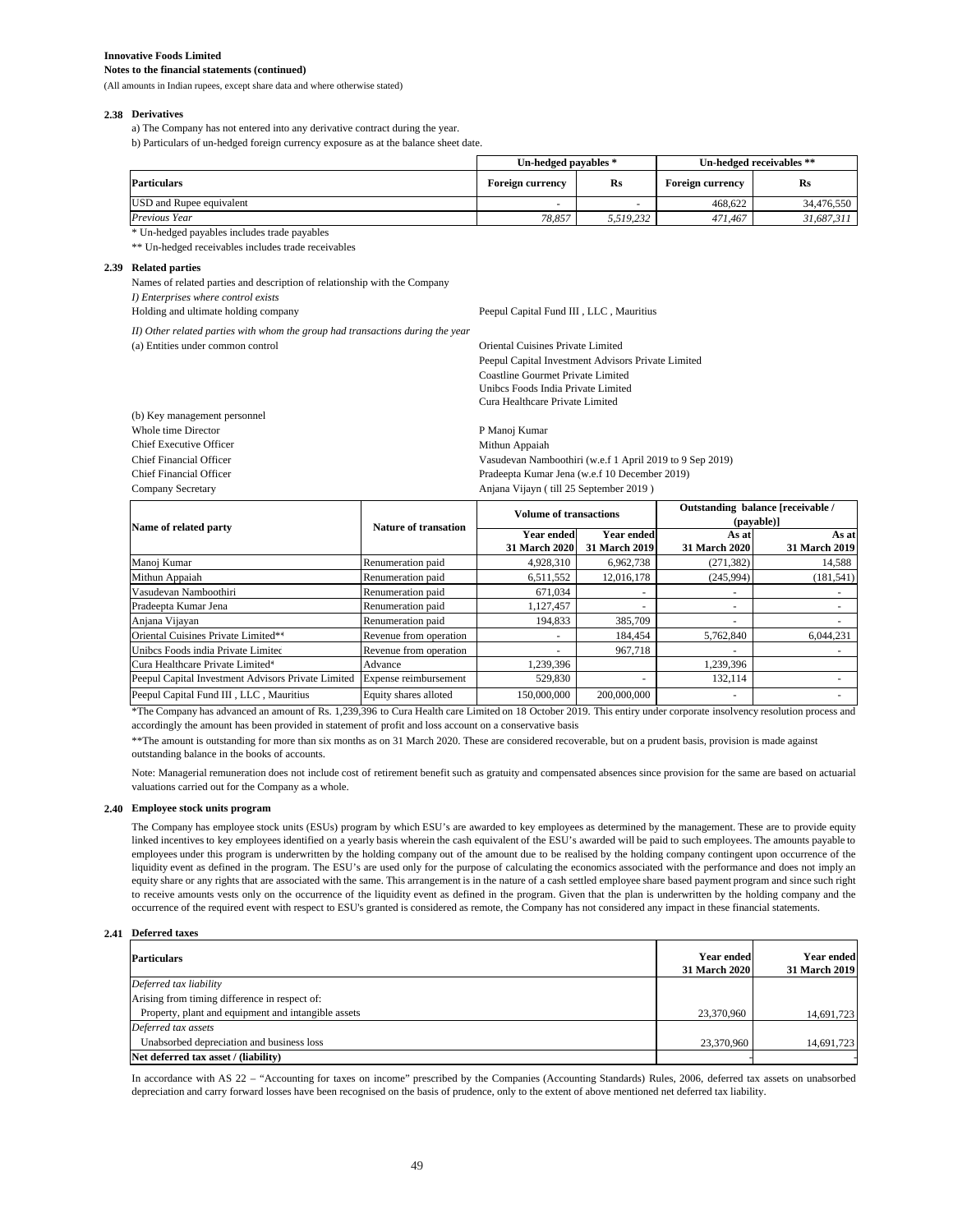**Notes to the financial statements (continued)** (All amounts in Indian rupees, except share data and where otherwise stated)

#### **2.42 Provision for disputed claims**

| <b>Particulars</b>           | <b>Year ended</b>    | <b>Year ended</b> |
|------------------------------|----------------------|-------------------|
|                              | <b>31 March 2020</b> | 31 March 2019     |
| Opening balance              | 6,043,061            | 6,043,061         |
| Charge for the year          |                      |                   |
| Amount written back/utilised | 3.624.224            |                   |
| Closing balance              | 2,418,837            | 6,043,061         |
|                              |                      |                   |

Note: Provision for disputed claims represents provisions created against certain statutory and other claims where the outflow of economic benefits is considered as probable and the measurement has been done using a substantial degree of estimation.

#### **2.43 Impact of Covid 19**

In March 2020, the World Health Organisation declared COVID-19 to be a pandemic. This pandemic has resulted in disruption to regular business operations due to lockdown, disruptions in transportation, travel b ans, quarantines, social distancing and other emergency measures imposed by the government. The Company has adopted measures to curb the spread of infection in order to protect the health of its employees and ensure business continuity with minimal disruption. The Company believes that the COVID 19 pandemic will only have a short term impact on its operations and after easing of the lockdown restrictions, the business is expected to return to normal. The Company has considered available internal and external information while finalising various estimates in relation to its financial results up to the date of approval of the financial results by the Board of Directors. Further, the Company has taken various measures to optimize its fixed cost Accordingly, the Management believes that the Company will not have any challenge in meeting its financial obligations for the next 12 months based on the financial position and liquidity as on the date of the balance sheet and as on date of signing of these financial results. The actual impact of the global health pandemic may be different from that which has been estimated, as the COVID - 19 situation evolves in India and globally. The Company will continue to closely monitor any material changes to future economic conditions. However, the pandemic did not have any material impact on the financial statements for year ended 31 March 2020.

**2.44** Previous year figures have been regrouped/ reclassified wherever necessary to confirm to the current year's presentation.

As per our report of even date attached *for* **B S R & Associates LLP** *for* **and on behalf of the Board of Directors of Chartered Accountants <b>Chartered Accountants** Firm registration number: 116231W /W-100024 CIN : U51909KL1989PLC005465

*Chartered Accountants* **Innovative Foods Limited**

Membership No.: 218255 Kochi Bengaluru Kochi 28 October 2020 28 October 2020 28 October 2020

**Baby Paul Mithun Appaiah P Manoj Kumar** *Partner Director and Chief Executive Officer Whole Time Director* 

**Pradeepta Kumar Jena Muhammed Rishwan**

*Cheif Financial Officer Company Secretary*

Bengaluru Kochi 28 October 2020 28 October 2020

Membership No: 62026